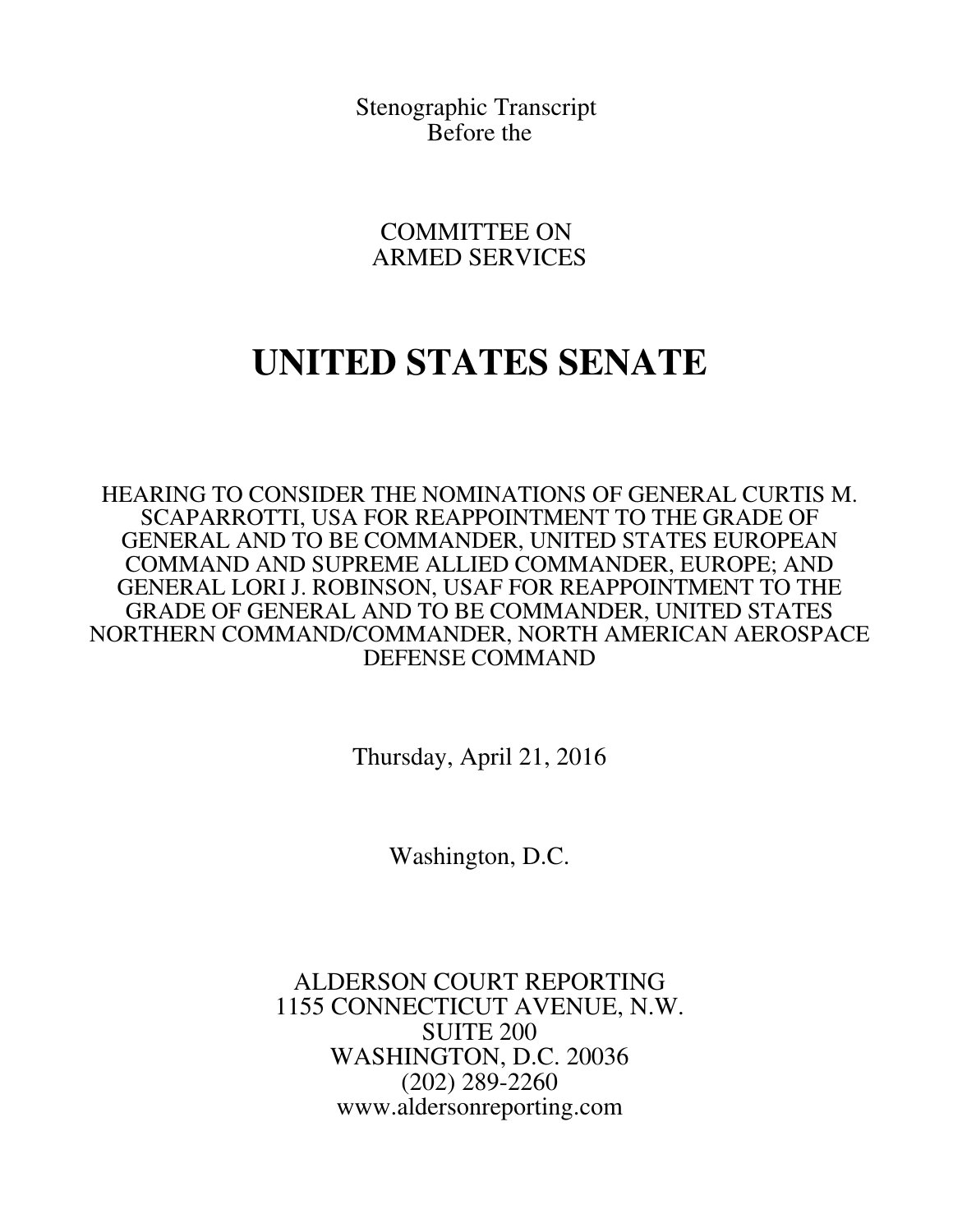HEARING TO CONSIDER THE NOMINATIONS OF GENERAL CURTIS M. SCAPARROTTI, USA FOR REAPPOINTMENT TO THE GRADE OF GENERAL AND TO BE COMMANDER, UNITED STATES EUROPEAN COMMAND AND SUPREME ALLIED COMMANDER, EUROPE; AND GENERAL LORI J. ROBINSON, USAF FOR REAPPOINTMENT TO THE GRADE OF GENERAL AND TO BE COMMANDER, UNITED STATES NORTHERN COMMAND/COMMANDER, NORTH AMERICAN AEROSPACE DEFENSE COMMAND Thursday, April 21, 2016 U.S. Senate Committee on Armed Services 13 Washington, D.C. The committee met, pursuant to notice, at 9:32 a.m. in Room SH-216, Hart Senate Office Building, Hon. John McCain, chairman of the committee, presiding. Committee Members Present: Senators McCain [presiding], Inhofe, Wicker, Ayotte, Fischer, Cotton, Ernst, Tillis, Sullivan, Graham, Reed, Nelson, McCaskill, Manchin, Shaheen, Gillibrand, Blumenthal, Donnelly, Hirono, Kaine, King, and Heinrich.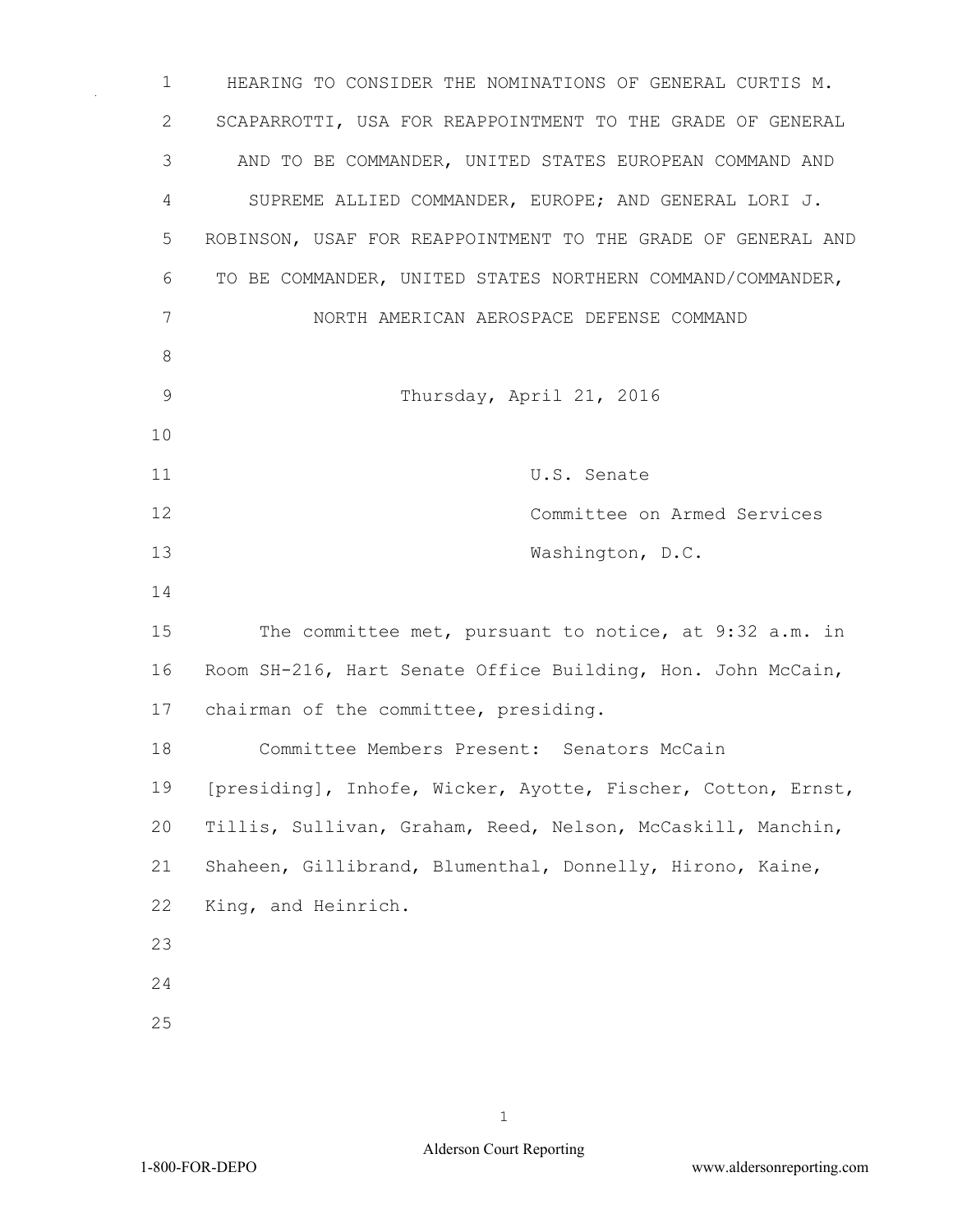OPENING STATEMENT OF HON. JOHN McCAIN, U.S. SENATOR FROM ARIZONA

Chairman McCain: Good morning.

 The Senate Armed Services Committee meets this morning to consider the nominations of General Curtis Scaparrotti to be Commander of U.S. European Command and Supreme Allied Commander, Europe; and General Lori Robinson to be Commander of U.S. Northern Command and Commander of North American Aerospace Defense Command.

 We congratulate both of you on your nominations. We thank you for your decades of distinguished service to our Nation and for your willingness to serve once again. Of course, we know today would not be possible without the 14 support and sacrifice of your family and friends, some of whom are with us this morning. As is our tradition, we hope you will take the opportunity to introduce your family joining you today.

 General Scaparrotti, you seek to lead a command very different from the one your predecessor, General Breedlove, inherited just 3 years ago. When Vladimir Putin invaded Ukraine and annexed Crimea, dismembering a sovereign nation in the heart of Europe for the first time in 7 decades, General Breedlove led with clarity and purpose. He pushed EUCOM and NATO to adjust the scope, scale, and seriousness of the new strategic reality we face in Europe. That will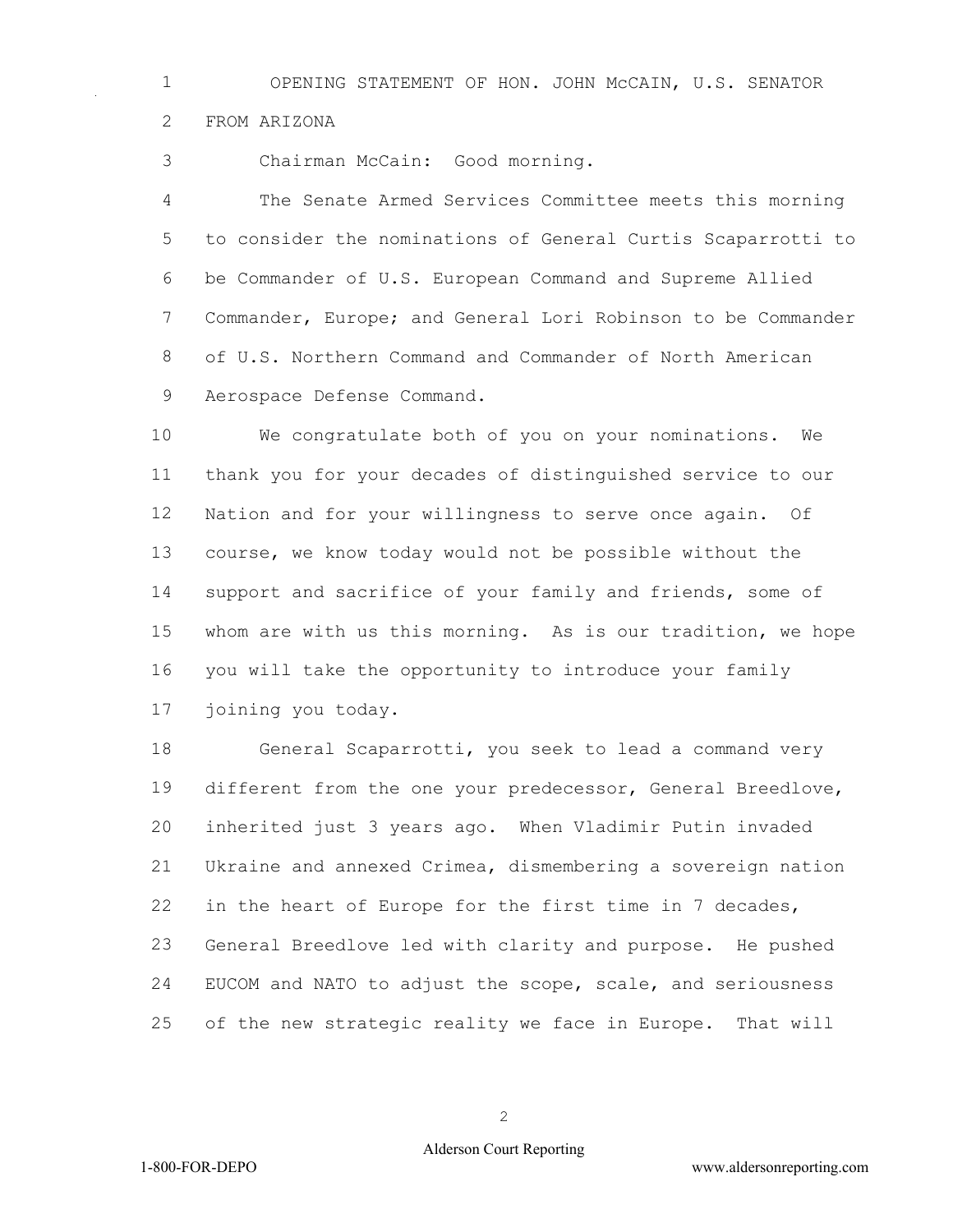be the urgent and unfinished task left to you, General Scaparrotti, if confirmed.

 Over the past 2 years, Vladimir Putin has been learning from bloody experience in Ukraine and Syria that military adventurism pays, that diplomacy can be manipulated to serve his strategic ambitions, and that the worst refugee crisis since World War II can be weaponized to divide the West and weaken its resolve.

 The only deterrence that we seem to be establishing is over ourselves. Indeed, 2 years after Russia invaded Ukraine and annexed Crimea, the administration has still not provided Ukrainian forces with the lethal assistance they need to defend themselves and which the Congress has authorized for fear of provoking Russia.

 This fear of escalation only encourages the kind of aggressive and dangerous behavior we saw last week when Russian fighter jets conducted simulated attacks within 30 feet of a U.S. Navy destroyer in international waters and performed dangerous maneuvers within 50 feet of a U.S. surveillance aircraft in international airspace.

 The European Reassurance Initiative is a positive first step to reestablishing deterrence in Europe. But it is just that, a first step. Russia is building an advanced anti- access, area denial network from Kaliningrad to Crimea to the Eastern Mediterranean. Russian submarine activity in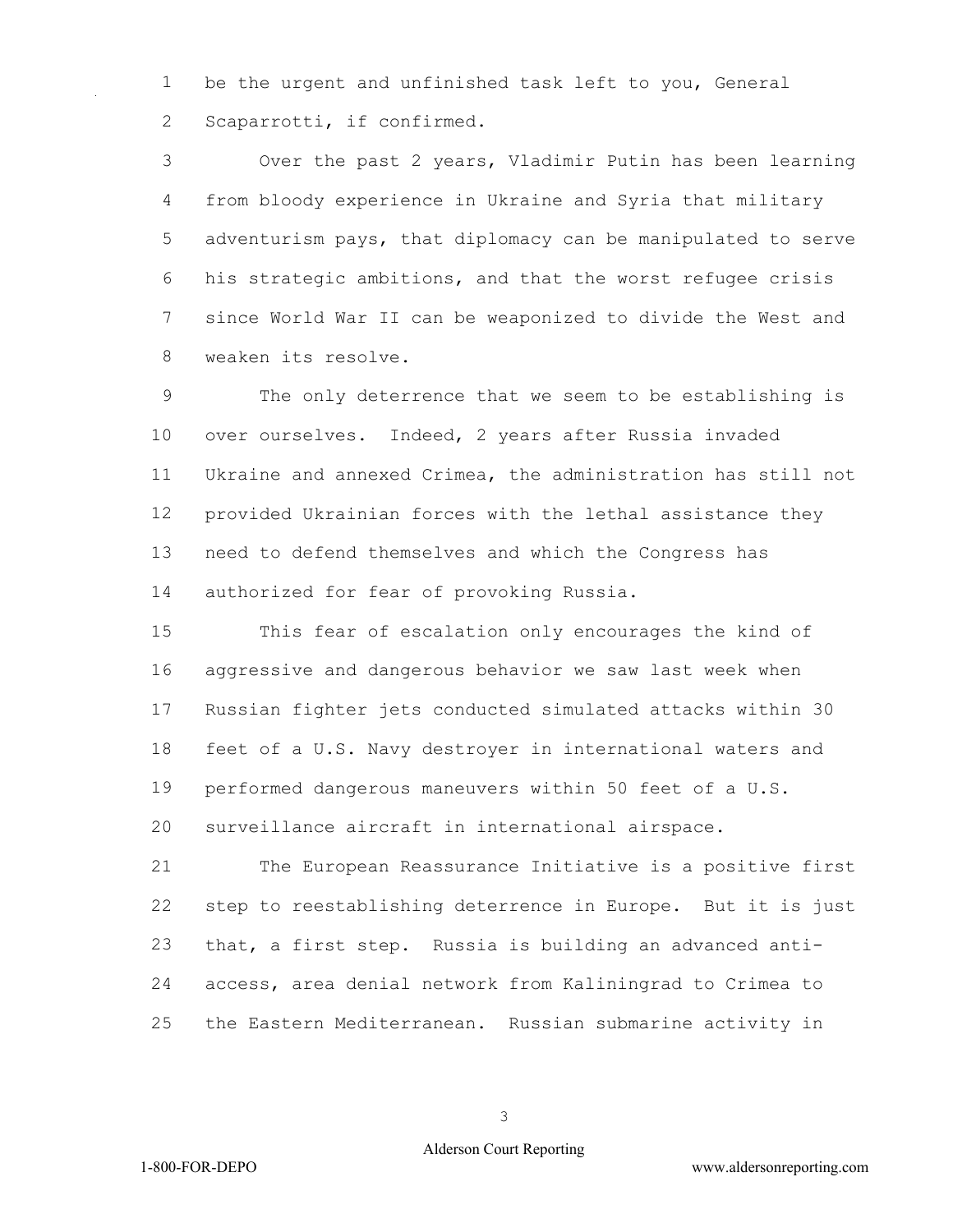the North Atlantic and the Mediterranean is at the highest level since the Cold War. Russia's military modernization and expanding operations demand a comprehensive review of U.S. force posture in Europe and the resources necessary to support it.

 But a strong response to Vladimir Putin's aggression cannot come from America alone. With a revanchist Russia on its doorstep and a flood of refugees pouring across its borders, NATO has to step up. Our NATO allies not only need to reverse declining defense budgets and honor their pledge to reach the 2 percent target within a decade, they must also invest in critical military capabilities that further alliance interoperability.

 A strong NATO is in America's national security interests. Nowhere has that been clearer than in Afghanistan. Our allies have sacrificed blood and treasure fighting alongside us for 15 years. Now the balance of our shared mission and, indeed, the fate of Afghanistan hangs in the balance.

 The President has announced he intends to reduce U.S. forces in Afghanistan from the current level of 9,800 to 5,500 by the end of the year. Such a reduction will have profound consequences, especially the end of the U.S. train, advise, and assist mission at all but the highest levels of the Afghan military. This at the same time ISIL is now on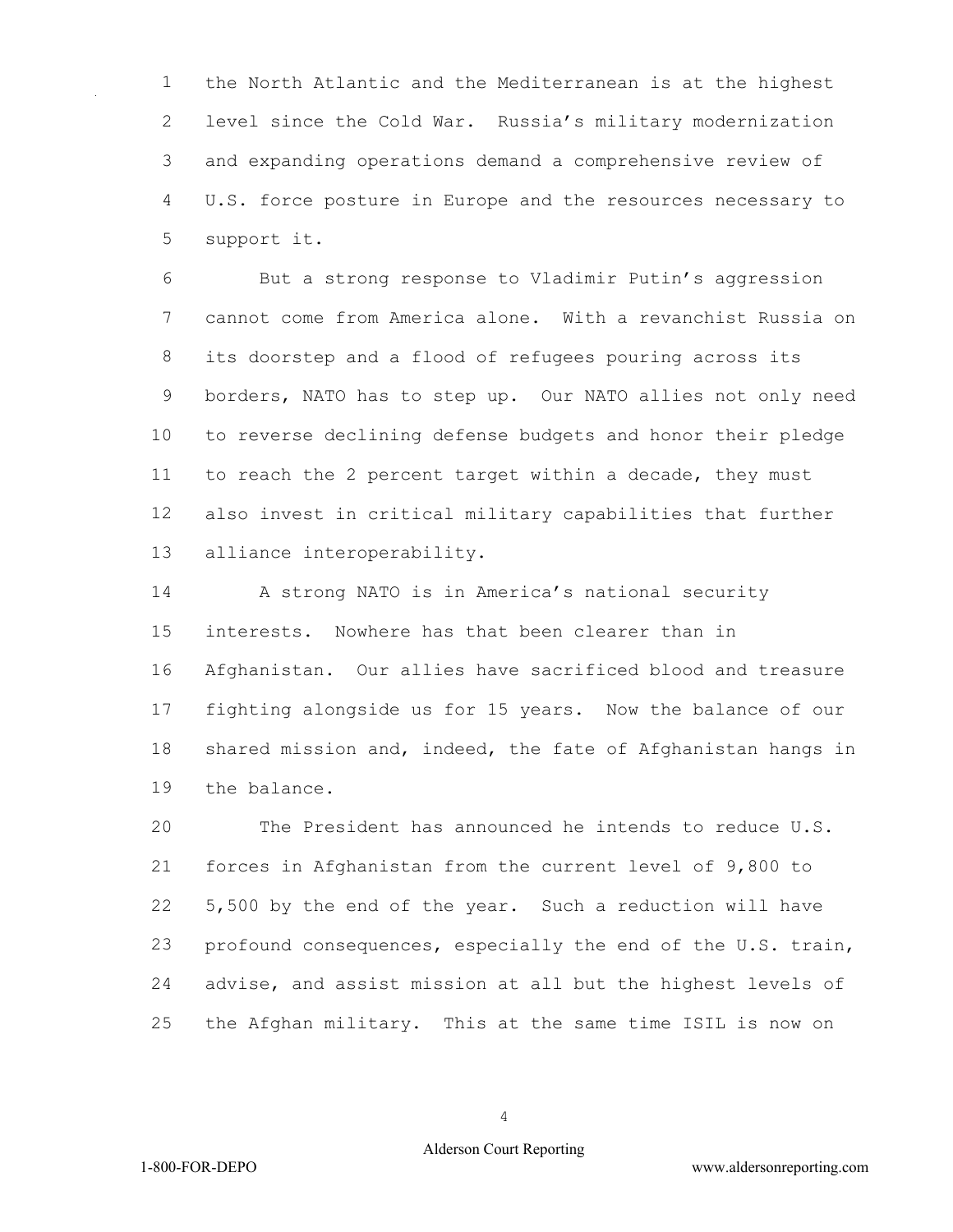the battlefield, Al Qaeda is resurgent, and the Taliban is on the offensive. Just this week, the Taliban conducted a suicide bombing in Kabul that killed over 60 people and wounded more than 300, most of whom were civilians, including women and children.

 The President has a decision to make: maintain or increase the current level of U.S. troops given conditions on the ground, or continue with a calendar-based withdrawal. The right answer is clear. But whatever his decision, the President needs to make it as soon as possible. The uncertainty surrounding America's commitment to Afghanistan discourages our allies and encourages our enemies.

 NATO's force generation conference is in June and the NATO summit in Warsaw is in July. At stake is whether NATO forces will remain in western and northern Afghanistan or whether those areas will be ceded to the influence of Iran or criminal drug rings. Have no doubt: NATO will follow America's lead on troops in Afghanistan. It is up to the President of the United States to show that leadership. General Robinson, the committee looks forward to

 hearing your assessment of the threats to the U.S. homeland that NORTHCOM is tasked to defend, especially the development of advanced missiles capable of carrying nuclear payloads by Russia, Iran, and North Korea.

We will be interested to hear your views on the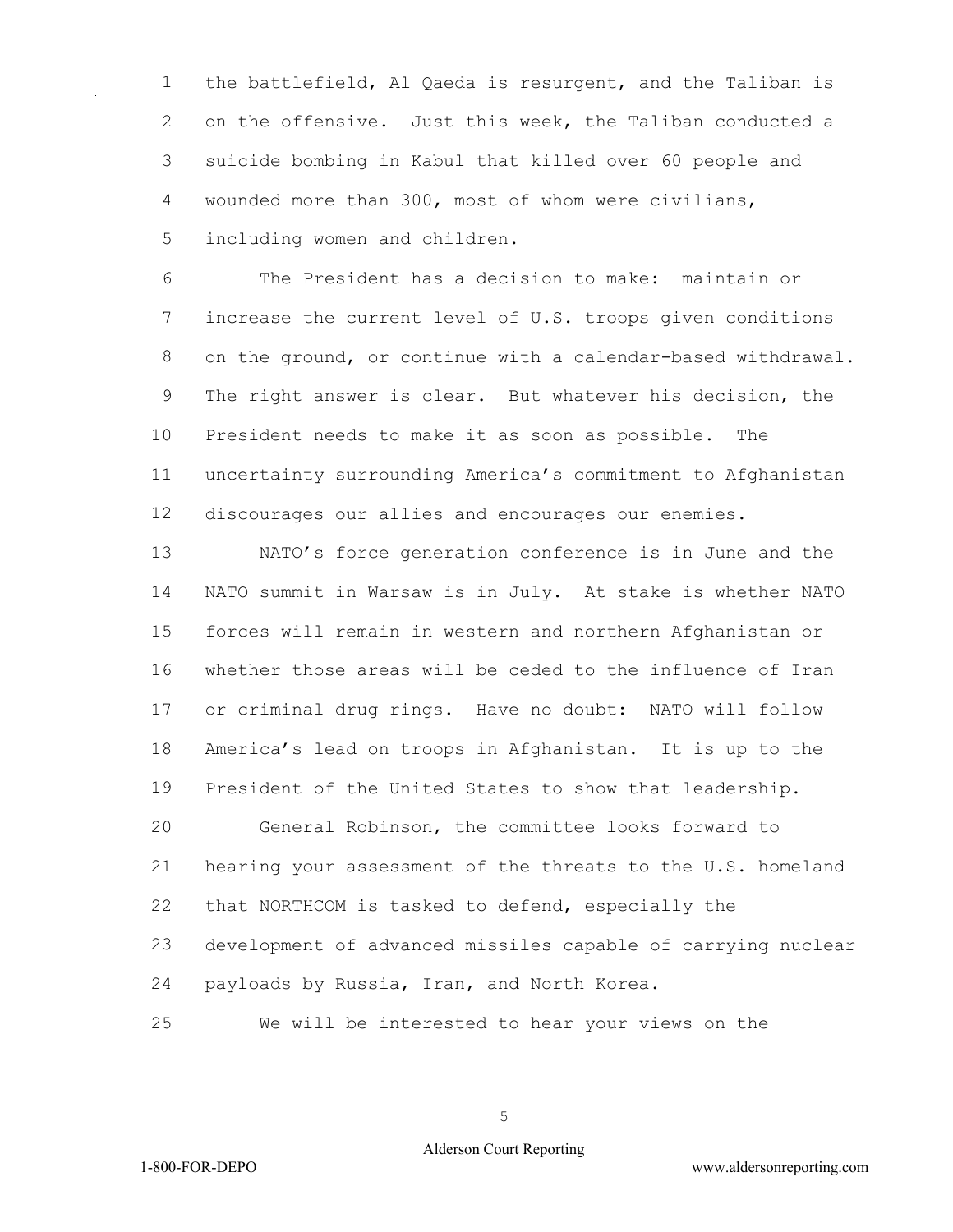importance of the U.S.-Mexico security relationship. Heroin, largely produced in Mexico, continues to ravage communities across our Nation and demands a renewed effort to combat this scourge both in our streets and at its source. We must reckon with the fundamental truth that the real driver of drug trafficking is demand for drugs here at home. And while it is clear the Mexican Government must do more within its borders, our government needs to finally get serious about border security. As former SOUTHCOM Commander General John Kelly recently testified about our southern border -- and I quote -- the border is, if not wide open, then certainly open enough to get what the demand requires inside of the country.

 While border security is ultimately the responsibility of the Department of Homeland Security, I am deeply concerned about the lack of coordination between DOD and DHS along the border. During a recent visit that I made to Fort Huachuca Army Base in Sierra Vista, Arizona, I observed the Army conducting training missions with its UAV fleet. Despite these aircrews flying along the U.S.-Mexico border, the training missions were not being coordinated with the Department of Homeland Security to surveil the border for drug trafficking activities. This is unacceptable.

 Not only does military training in areas along the border benefit military readiness by providing realistic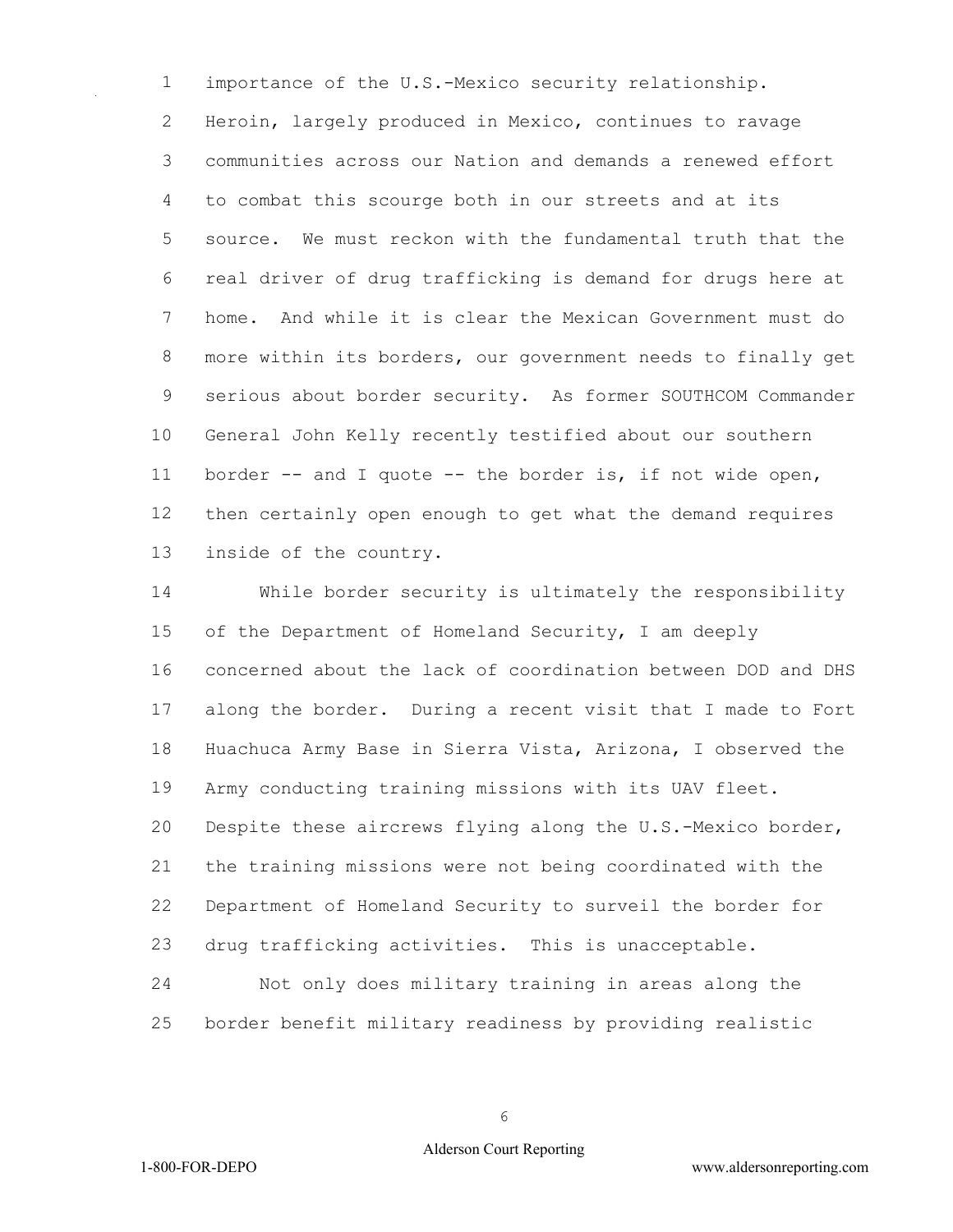| $\mathbf 1$    | training in a real world, operationally relevant           |  |  |  |  |  |  |  |
|----------------|------------------------------------------------------------|--|--|--|--|--|--|--|
| $\overline{2}$ | environment, it can also provide a vital secondary benefit |  |  |  |  |  |  |  |
| 3              | to DHS counterdrug and border security operations by       |  |  |  |  |  |  |  |
| 4              | increasing situational awareness. DOD and DHS should be    |  |  |  |  |  |  |  |
| 5              | working to ensure training missions for UAV squadrons,     |  |  |  |  |  |  |  |
| 6              | ground sensor platoons, and other units are fully          |  |  |  |  |  |  |  |
| $\overline{7}$ | integrated. General Robinson, I look forward to hearing    |  |  |  |  |  |  |  |
| 8              | your views on how NORTHCOM can contribute to enhancing     |  |  |  |  |  |  |  |
| 9              | interagency cooperation along our borders.                 |  |  |  |  |  |  |  |
| 10             | Senator Reed?                                              |  |  |  |  |  |  |  |
| 11             |                                                            |  |  |  |  |  |  |  |
| 12             |                                                            |  |  |  |  |  |  |  |
| 13             |                                                            |  |  |  |  |  |  |  |
| 14             |                                                            |  |  |  |  |  |  |  |
| 15             |                                                            |  |  |  |  |  |  |  |
| 16             |                                                            |  |  |  |  |  |  |  |
| 17             |                                                            |  |  |  |  |  |  |  |
| 18             |                                                            |  |  |  |  |  |  |  |
| 19             |                                                            |  |  |  |  |  |  |  |
| 20             |                                                            |  |  |  |  |  |  |  |
| 21             |                                                            |  |  |  |  |  |  |  |
| 22             |                                                            |  |  |  |  |  |  |  |
| 23             |                                                            |  |  |  |  |  |  |  |
| 24             |                                                            |  |  |  |  |  |  |  |
| 25             |                                                            |  |  |  |  |  |  |  |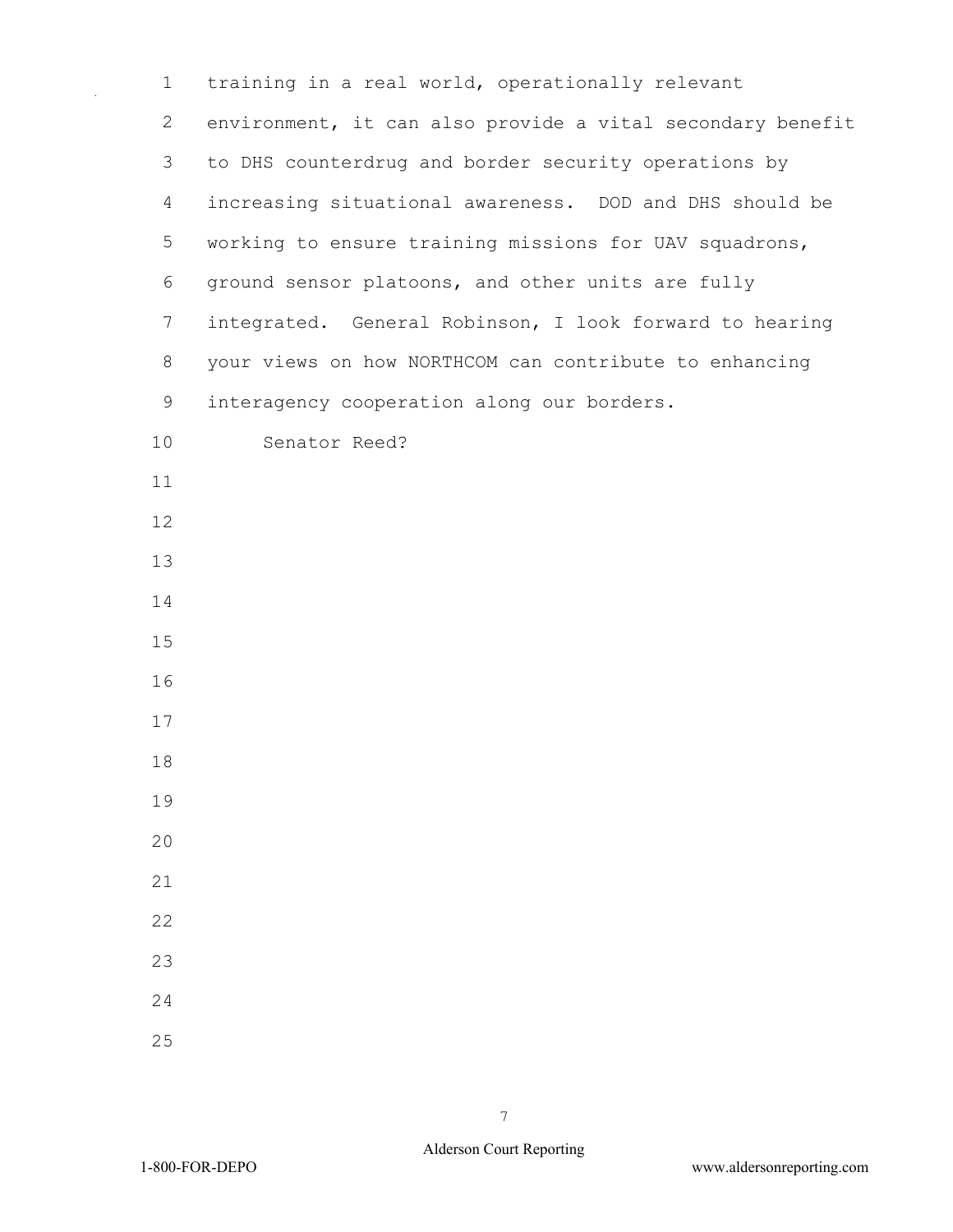STATEMENT OF HON. JACK REED, U.S. SENATOR FROM RHODE ISLAND

 Senator Reed: Well, thank you very much, Mr. Chairman. I want to welcome the nominees and thank both of them for their extraordinary service to the Nation and recognize your families that serve along with you. I have had the privilege of knowing Cindy Scaparrotti for many years. Thank you, Cindy. And, General Robinson, your father George was a career Air Force pilot. Thank you, sir. And your husband was born in Woonsocket, Rhode Island. So you have already got some momentum behind your nomination. Thank you.

[Laughter.]

14 Senator Reed: The nominees before us today, as I have indicated, have impressive records of service. General Scaparrotti is currently Commander of the United Nations Command, the Combined Forces Command, United States Forces, Korea, previously served as Director of the Joint Staff, Commander International Security Assistance Force, on and on, including Commander of the 82nd Airborne Division. So thank you, sir, for your distinguished service.

 General Robinson has been Commander now of the Air Component for the U.S. Pacific Command. She has been Vice Commander of Air Combat Command and a list of other

important assignments. So thank you.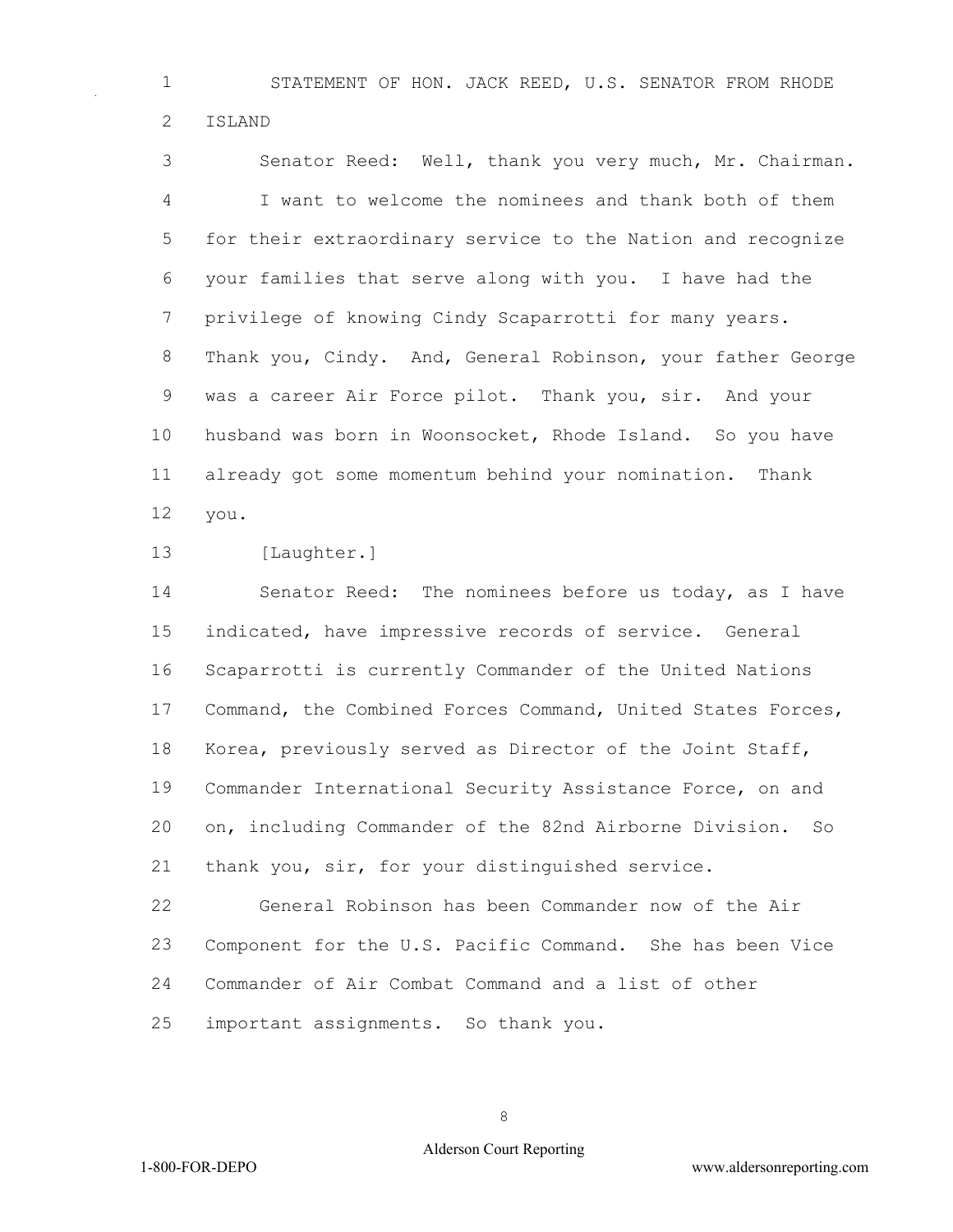General Scaparrotti, if confirmed, you will be dual- hatted as the Commander of U.S. European Command and NATO Supreme Allied Commander. You will be asked to consider a diverse array of challenges in the European security environment, including foreign fighter flows emanating from the conflicts in the Middle East and North Africa, the ongoing refugee crisis and its potential destabilizing effects, and the specter of continued aggressive behavior from Russia, which the chairman has very accurately and thoughtfully pointed out. You will oversee a shift in U.S. efforts in Europe. In addition to the ongoing assurance efforts of our NATO allies and partners, we will be adding strategic investments to deter further Russian activities. The committee looks forward to hearing your views on these and other complex issues.

 You will also continue the important work EUCOM is doing with the Ukrainian Government to identify military and security shortfalls and strengthen Ukraine's capacity to defend itself. The committee would benefit again from your views in this regard.

 And, General Robinson, if confirmed, your responsibility as NORTHCOM Commander will comprise defending the homeland, which ultimately is the most important mission we have, including against such threats as cruise and ballistic missiles. You will have to support civilian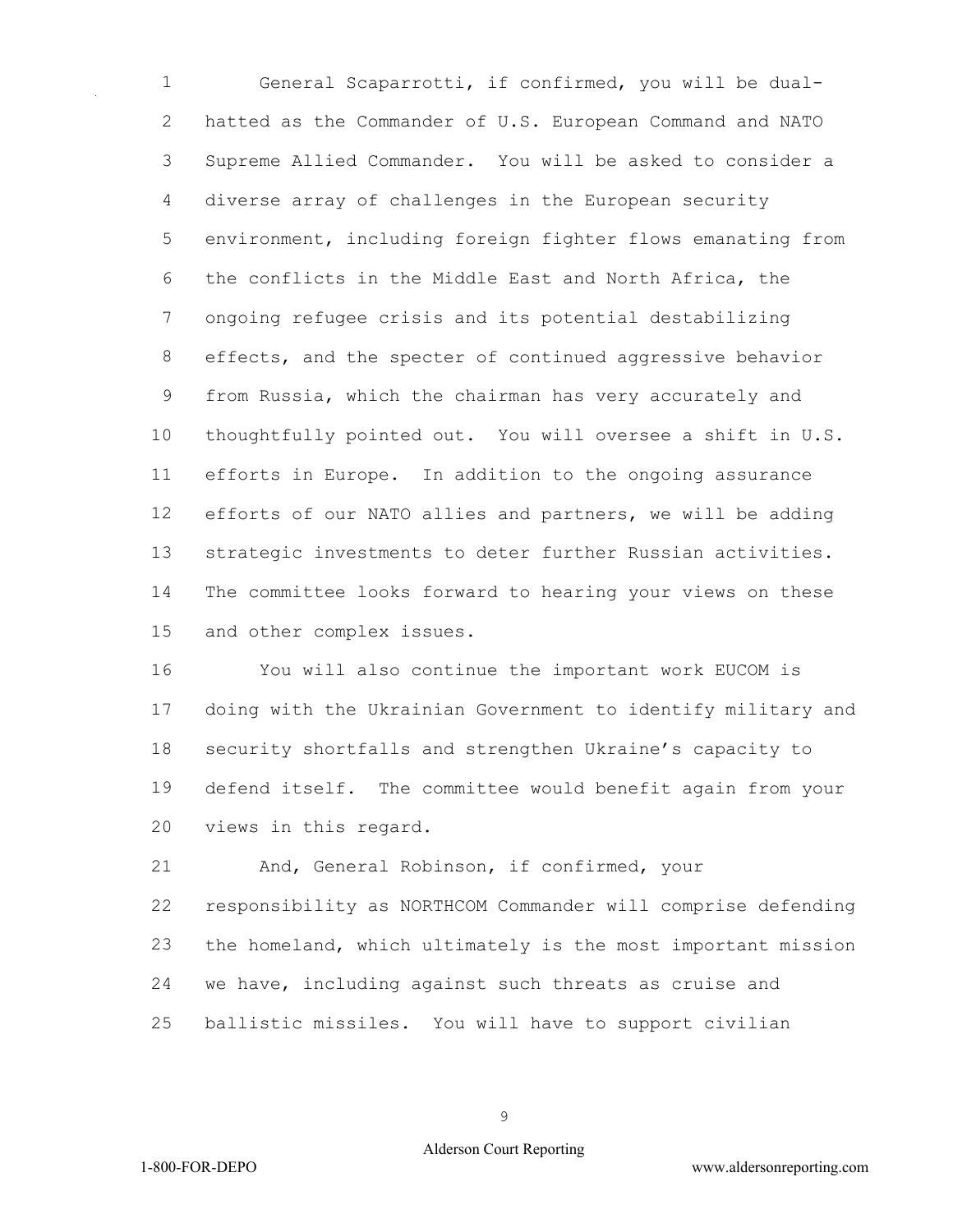authorities in this mission not only in terms of potential conflict, but also natural disasters which affect the country. And you will also have to maintain very close security cooperation ties with our neighbors, again as the chairman pointed out, Mexico in particular. And you will also be dual-hatted as Commander of NORAD, our bi-national command with Canada which is the mission to provide aerospace warning, aerospace control, and maritime warning at a time when the Arctic is becoming rapidly another area of operational activities for the Russians and for ourselves and for many others. So we look forward to hearing your views on all these issues.

13 And thank you very much, Mr. Chairman.

 Chairman McCain: As is the custom of this committee, we need to ask some formal questions for the witnesses, and 16 just respond by yes or no, if you choose to.

 In order to exercise its legislative and oversight responsibilities important to this committee and other appropriate committees of the Congress, we are able to receive testimony, briefings, and other communications of information. Have you adhered to applicable laws and regulations governing conflicts of interest?

General Robinson: Yes.

General Scaparrotti: I have.

Chairman McCain: Do you agree, when asked, to give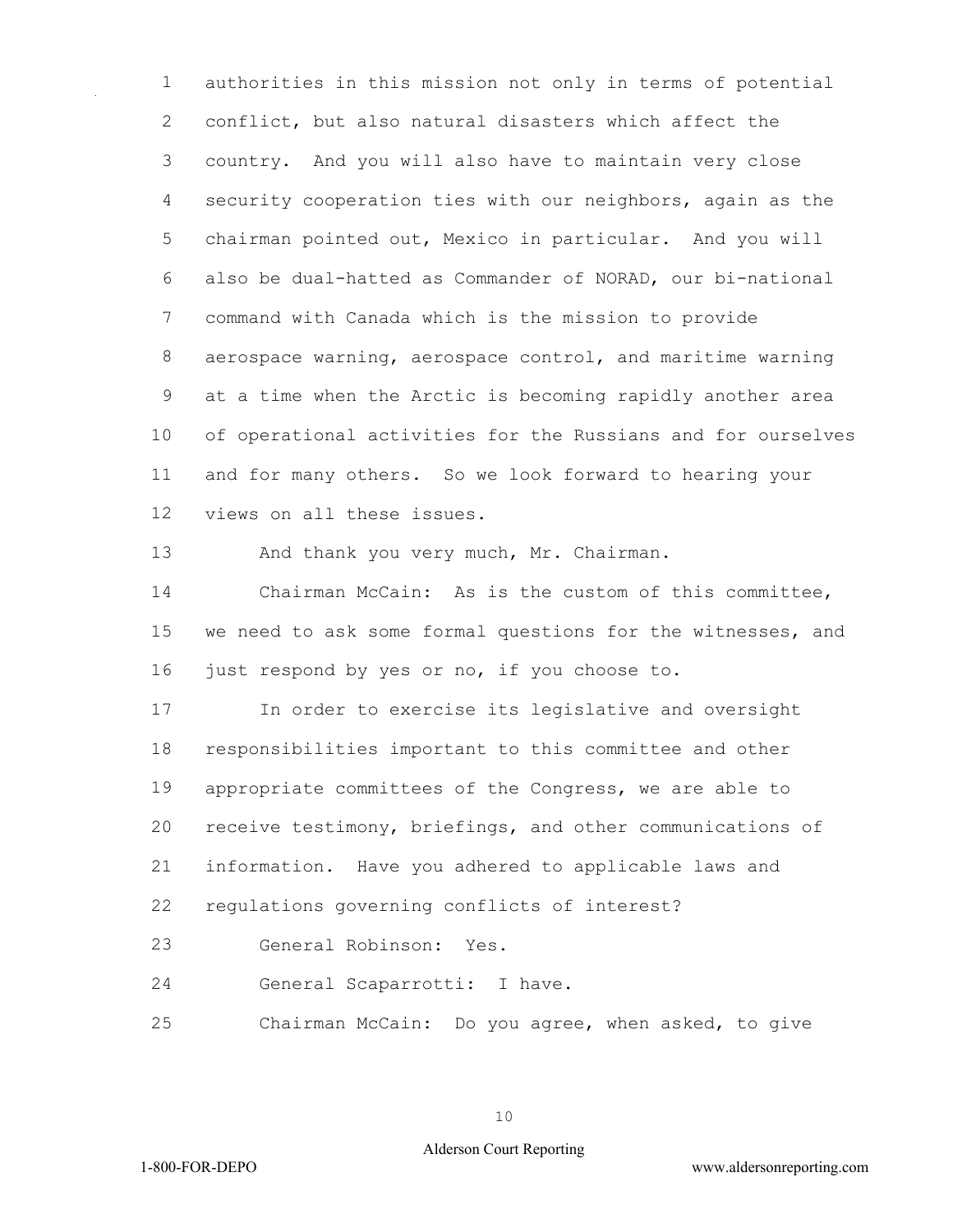your personal views even if these views differ from the administration in power? General Robinson: Yes. General Scaparrotti: Yes. Chairman McCain: Have you assumed any duties or undertaken any actions which would appear to presume the outcome of the confirmation process? General Robinson: No. General Scaparrotti: No. Chairman McCain: Will you ensure your staff complies with deadlines established for requested communications, including questions for the record in hearings? General Robinson: Yes. General Scaparrotti: Yes, sir. Chairman McCain: Will you cooperate in providing witnesses and briefers in response to congressional requests? General Robinson: Yes. General Scaparrotti: Yes. Chairman McCain: Will those witnesses be protected from reprisal for their testimony or briefings? General Robinson: Yes. General Scaparrotti: Yes. Chairman McCain: Do you agree, if confirmed, to appear and testify upon request before this committee?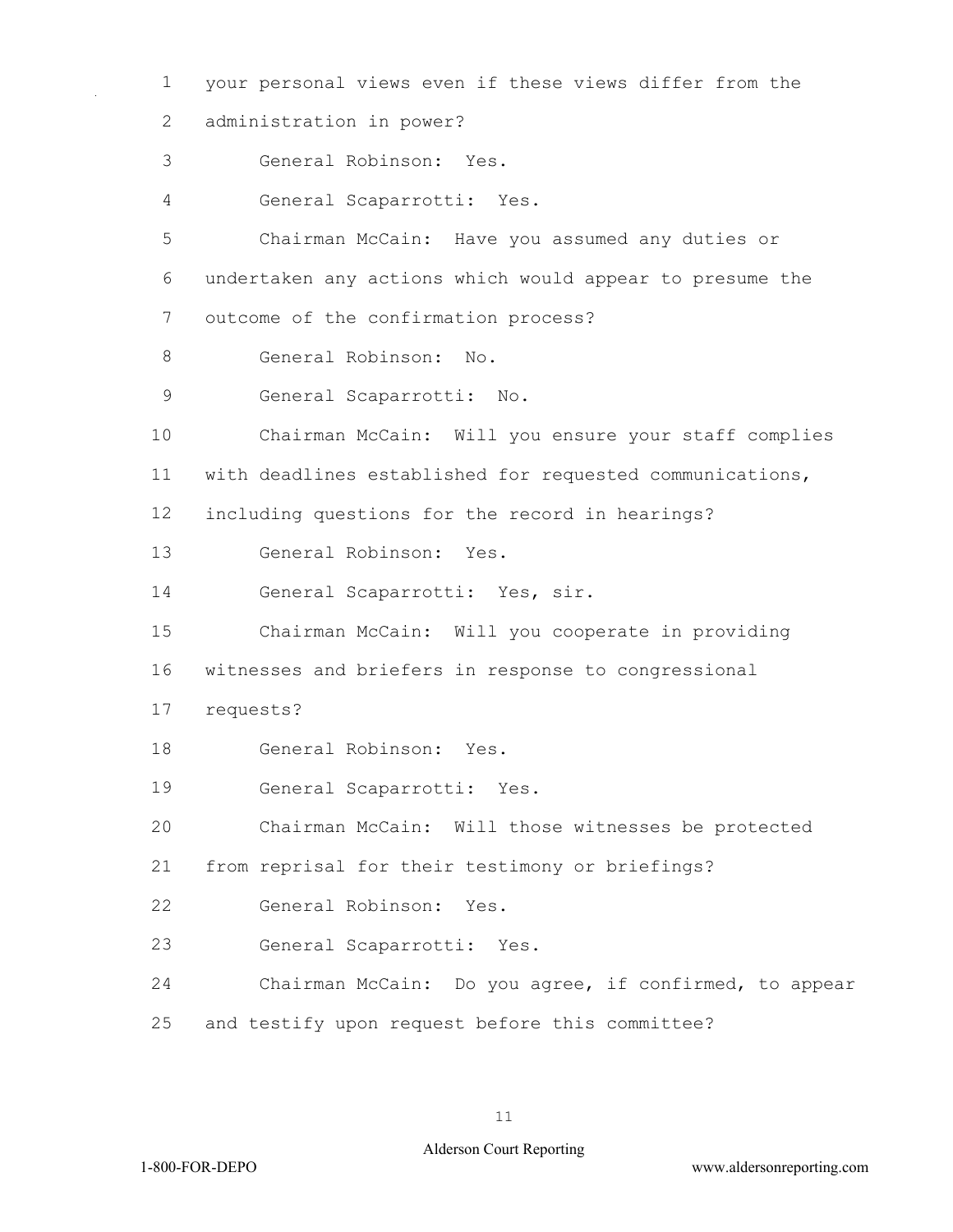General Robinson: Yes.

 General Scaparrotti: Yes, I do. Chairman McCain: Do you agree to provide documents, including copies of electronic forms of communications, in a timely manner when requested by a duly constituted committee or to consult with the committee regarding the basis for any good faith delay or denial in providing such documents? General Robinson: Yes. General Scaparrotti: Yes. Chairman McCain: General Robinson, we will begin with you. Welcome.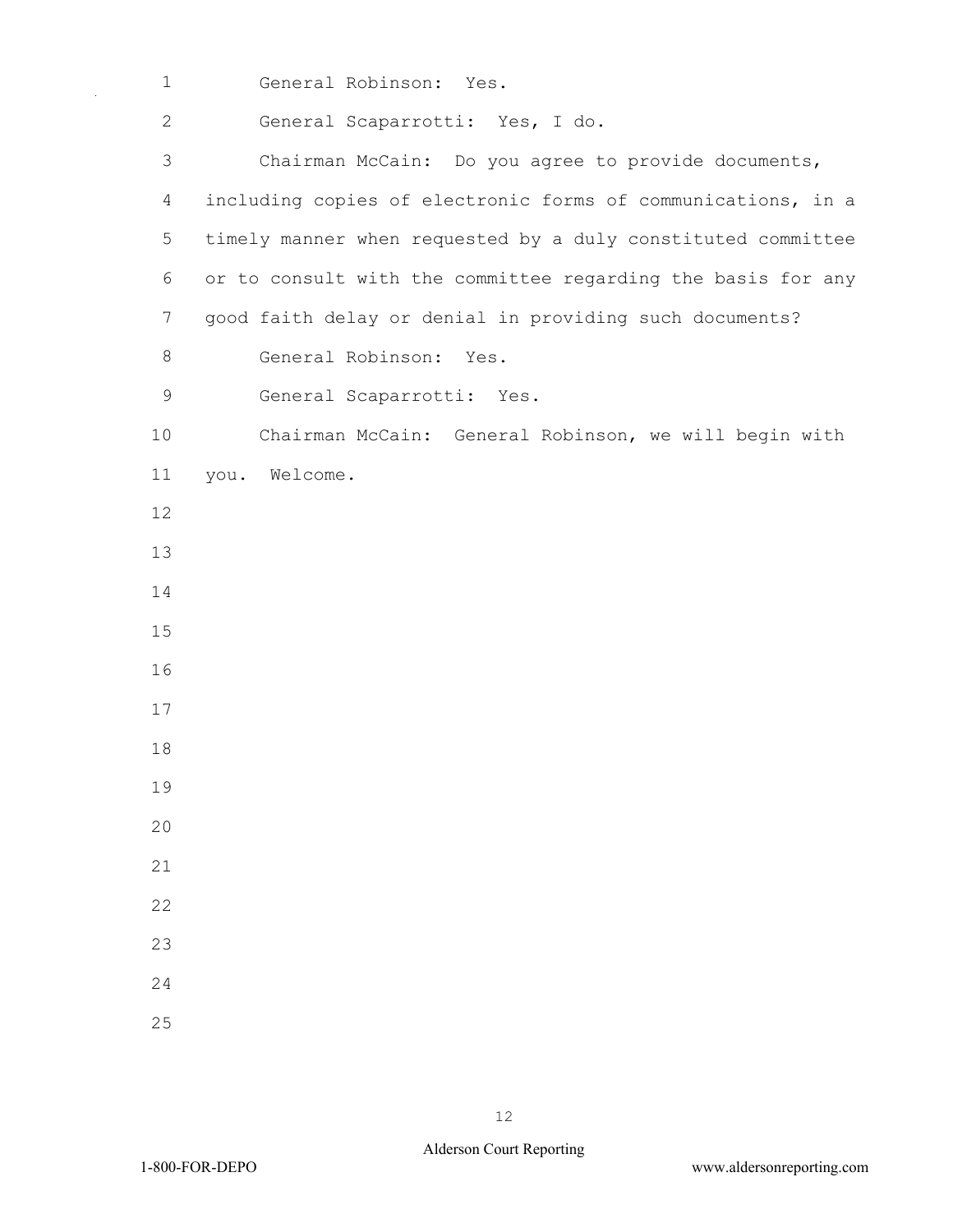STATEMENT OF GENERAL LORI J. ROBINSON, USAF, FOR REAPPOINTMENT TO THE GRADE OF GENERAL AND TO BE COMMANDER, UNITED STATES NORTHERN COMMAND/COMMANDER, NORTH AMERICAN AEROSPACE DEFENSE COMMAND

 General Robinson: Thank you, sir. Good morning, Chairman McCain, Ranking Member Reed, and distinguished members of the committee. I am honored to meet with you today as the President's nominee to be Commander of United States Northern Command and North American Aerospace Defense Command. I would like to thank President Obama for nominating me, as well as Secretary Carter and Chairman 12 Dunford, for the trust they have placed in me.

 It is my privilege to be sitting next to my dear friend and colleague, Curt Scaparrotti, an incredible leader. It has been an honor to work with him in the Pacific these last 18 months.

 I also wish to thank my good friend, Admiral Bill Gortney, for his outstanding leadership and 39 years of dedicated service to our Nation. If confirmed, it would be a tremendous honor to build on his efforts in this extremely important position.

 I would like to introduce my father, George Howard, from Jackson, New Hampshire, a 30-year Air Force veteran and R-4 pilot. He also flew RF-101's in Vietnam. I have looked up to my father my entire life.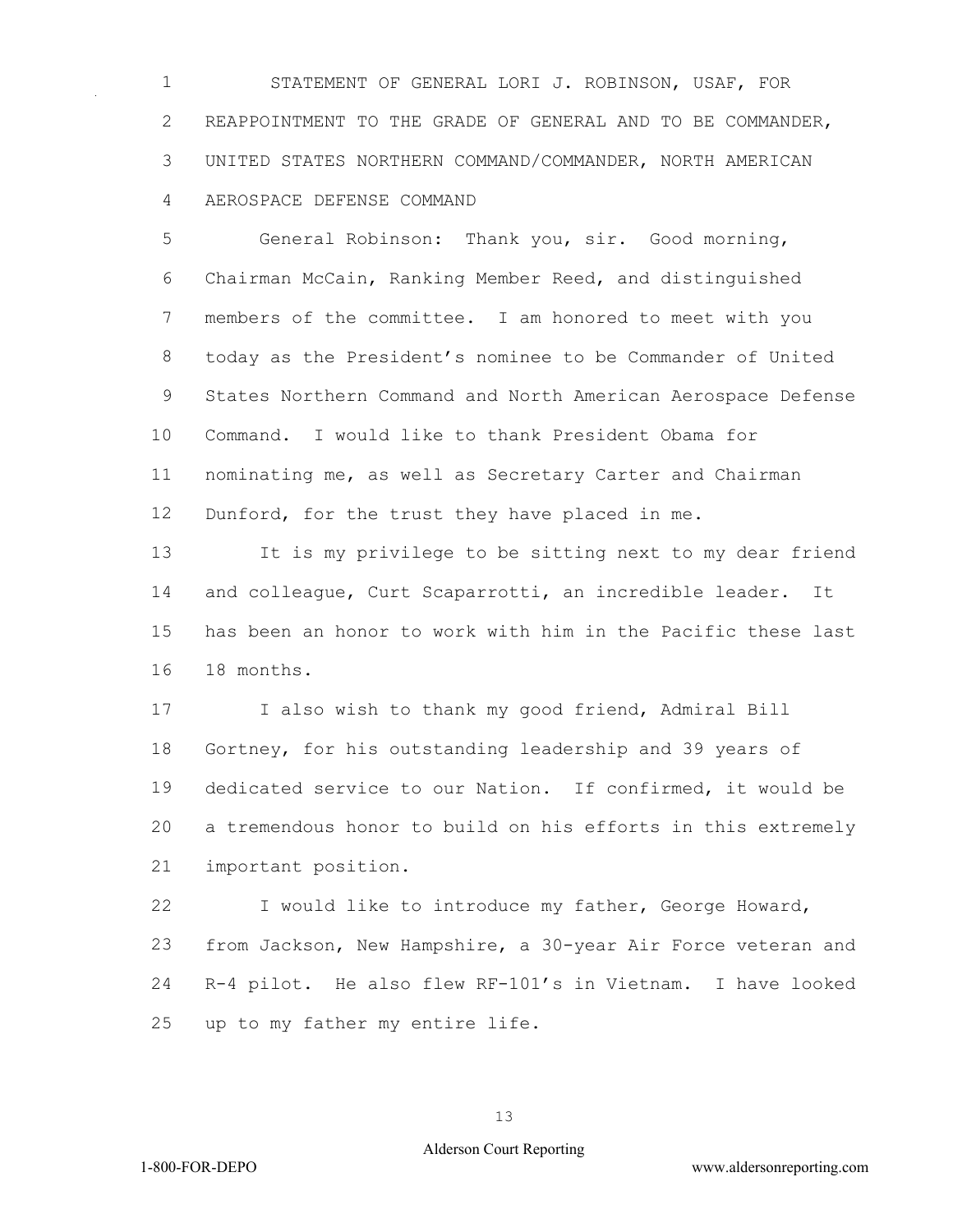Chairman McCain: I take it that his landings match the number of takeoffs.

General Robinson: Sir, he is here.

[Laughter.]

 General Robinson: Also my amazing sister Carol, an incredible nurse, mother, and wife; my full-of-energy niece Megan and her husband Brian is here. Megan works here on the Hill. And finally, the love of my life, my husband David, a retired two-star reservist, fighter pilot, Thunderbird pilot, and a retired airline pilot. I can tell this committee without hesitation that without his constant love and support, I would not be sitting here before you today.

 Today we face a rapidly evolving and growing threat environment, both in the number of those who wish to do us harm and the complexity of tools at their disposal. Our country faces many challenging threats from within and abroad, ranging from threats such as homegrown violent extremists, cyber attack, trafficking of drugs and other illicit products by transnational criminal organizations to threats posed by nation states such as Russia, North Korea, and Iran.

 In my experience as the Pacific Air Force's Commander and the Air Component for Admiral Harris, I am intimately aware of the tenuous situation on the peninsula and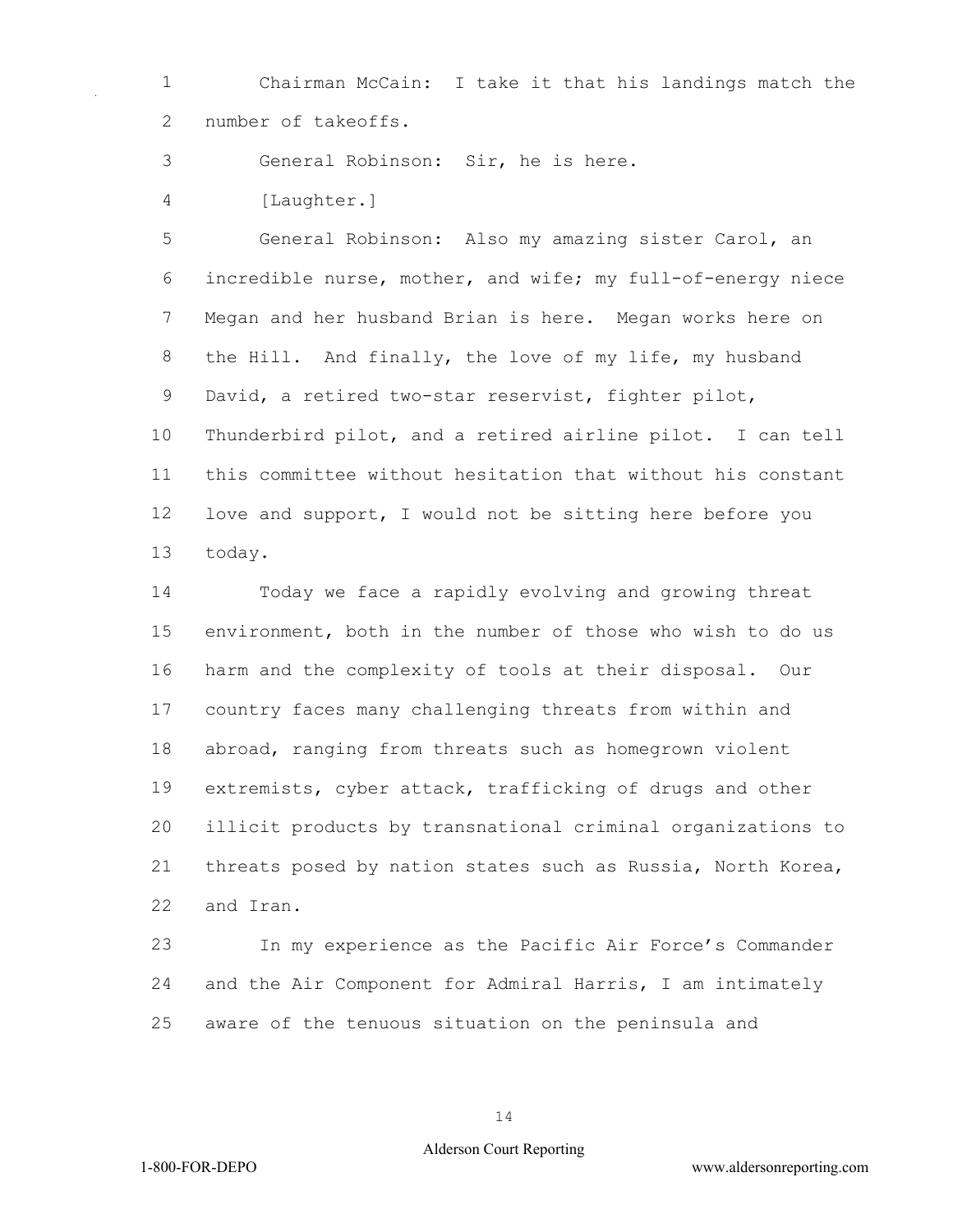throughout the region and understand the potential threats posed to the security of our homeland. Defense of the homeland is a sacred responsibility, and the number one mission of the Department of Defense. If confirmed, I will work passionately to uphold the faith the American people have placed in these commands and ensure that we remain vigilant and postured to outpace any potential threat.

 If confirmed, I will also continue to develop strong relationships with our homeland partners so that we are prepared to provide defense support to Federal, State, and local authorities, as requested, when the American people need it the most.

 And if confirmed, I will further strengthen our outstanding friendship with Canada, as well as growing our partnerships with Mexico and the Bahamas. I am deeply honored and humbled to have been nominated for this position.

 If confirmed, I look forward to working with this committee to address the many challenges we face to defend our homeland and to provide defense support to civil authorities. I look forward to providing the committee with my candid views on issues and challenges and pledge to provide you my best military advice. I seek to establish a trusted relationship with each member of this committee. In closing, I would like to thank the members of this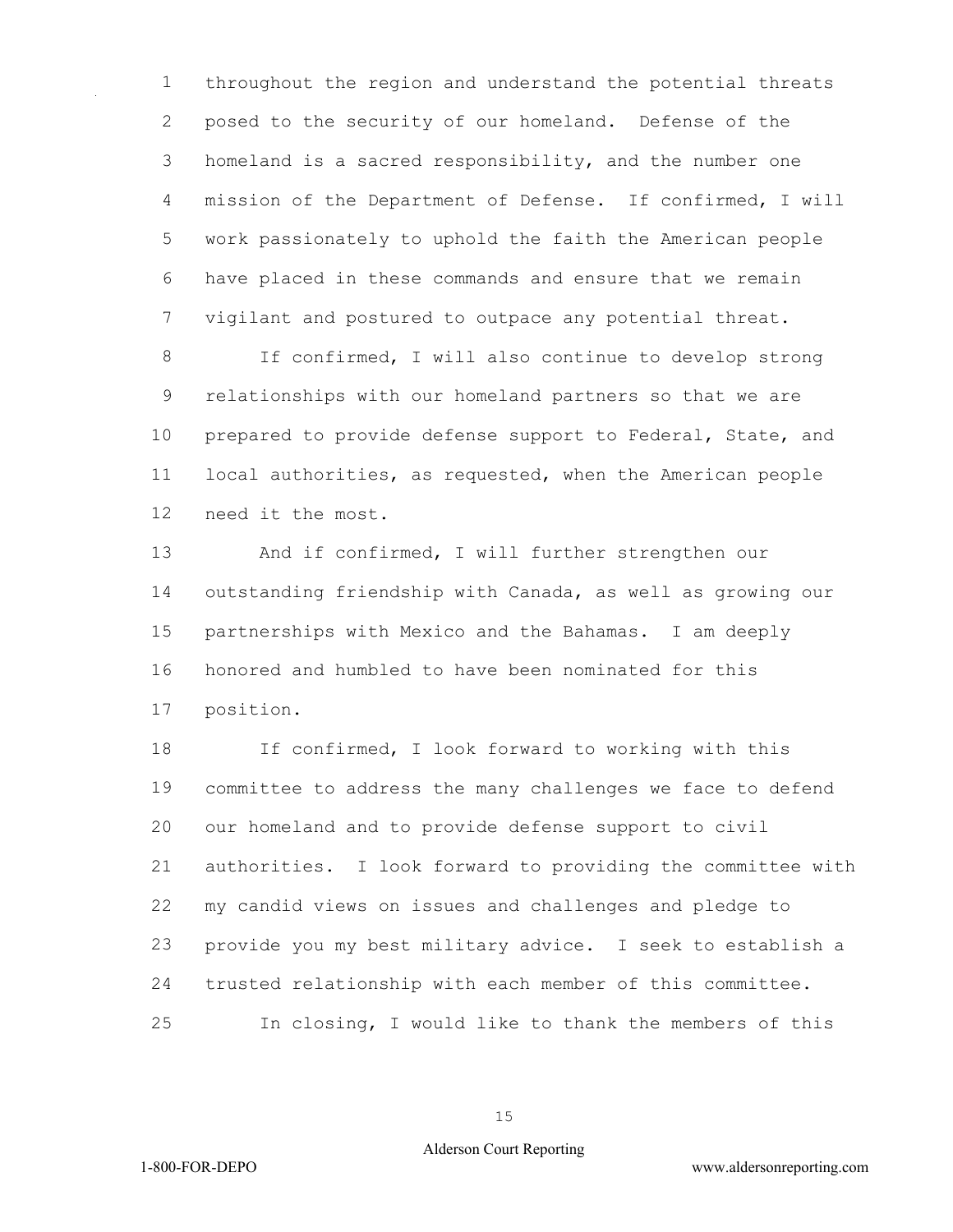committee and your staff for the unyielding support you provide the men and women in uniform and civilian service who protect our Nation. These patriots are motivated by duty, honor, and call to service and deserve the very best our Nation has to offer. Thank you for supporting them and recognizing the invaluable role they play in safeguarding our Nation and our way of life.

 Mr. Chairman, thank you again for the opportunity to be here and for the committee's consideration. I look forward to your questions.

11 [The prepared statement of General Robinson follows:]

- 
- 
- 
- 
- 
- 
- 
- 
- 
- 
- 
- 
- 
- 
-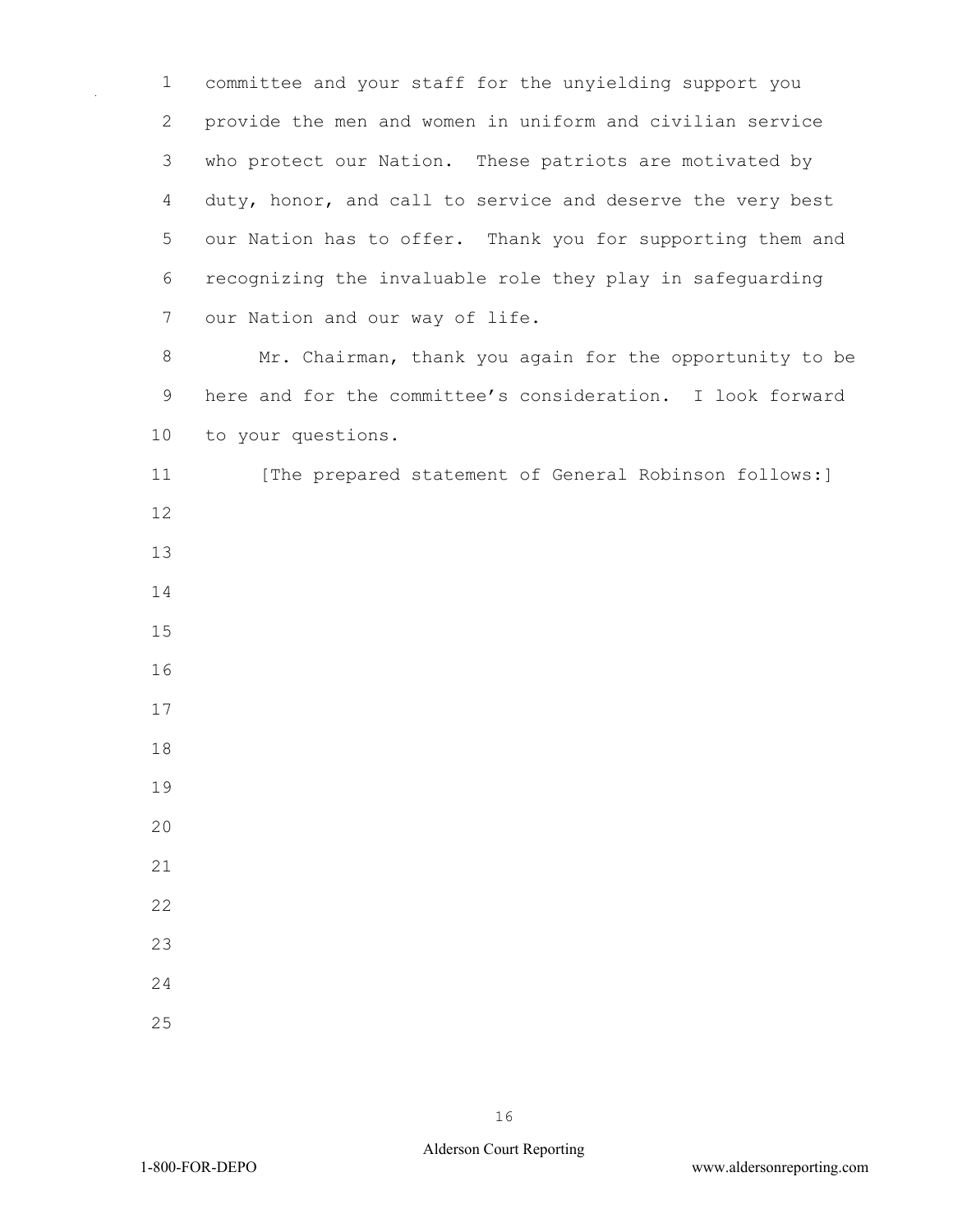| $\ensuremath{\mathbbm{1}}$ |          | Chairman McCain: Thank you. Welcome to your family. |  |  |  |
|----------------------------|----------|-----------------------------------------------------|--|--|--|
| $\overline{c}$             | General? |                                                     |  |  |  |
| $\mathfrak{S}$             |          |                                                     |  |  |  |
| $\overline{4}$             |          |                                                     |  |  |  |
| $\overline{5}$             |          |                                                     |  |  |  |
| $\epsilon$                 |          |                                                     |  |  |  |
| $\boldsymbol{7}$           |          |                                                     |  |  |  |
| $\,8\,$                    |          |                                                     |  |  |  |
| $\mathcal{G}$              |          |                                                     |  |  |  |
| $1\,0$                     |          |                                                     |  |  |  |
| $11\,$                     |          |                                                     |  |  |  |
| $12\,$                     |          |                                                     |  |  |  |
| $13\,$                     |          |                                                     |  |  |  |
| $1\,4$                     |          |                                                     |  |  |  |
| $15\,$                     |          |                                                     |  |  |  |
| 16                         |          |                                                     |  |  |  |
| $17\,$                     |          |                                                     |  |  |  |
| $1\,8$                     |          |                                                     |  |  |  |
| 19                         |          |                                                     |  |  |  |
| $20$                       |          |                                                     |  |  |  |
| $21\,$                     |          |                                                     |  |  |  |
| $2\sqrt{2}$                |          |                                                     |  |  |  |
| 23                         |          |                                                     |  |  |  |
| 24                         |          |                                                     |  |  |  |
| 25                         |          |                                                     |  |  |  |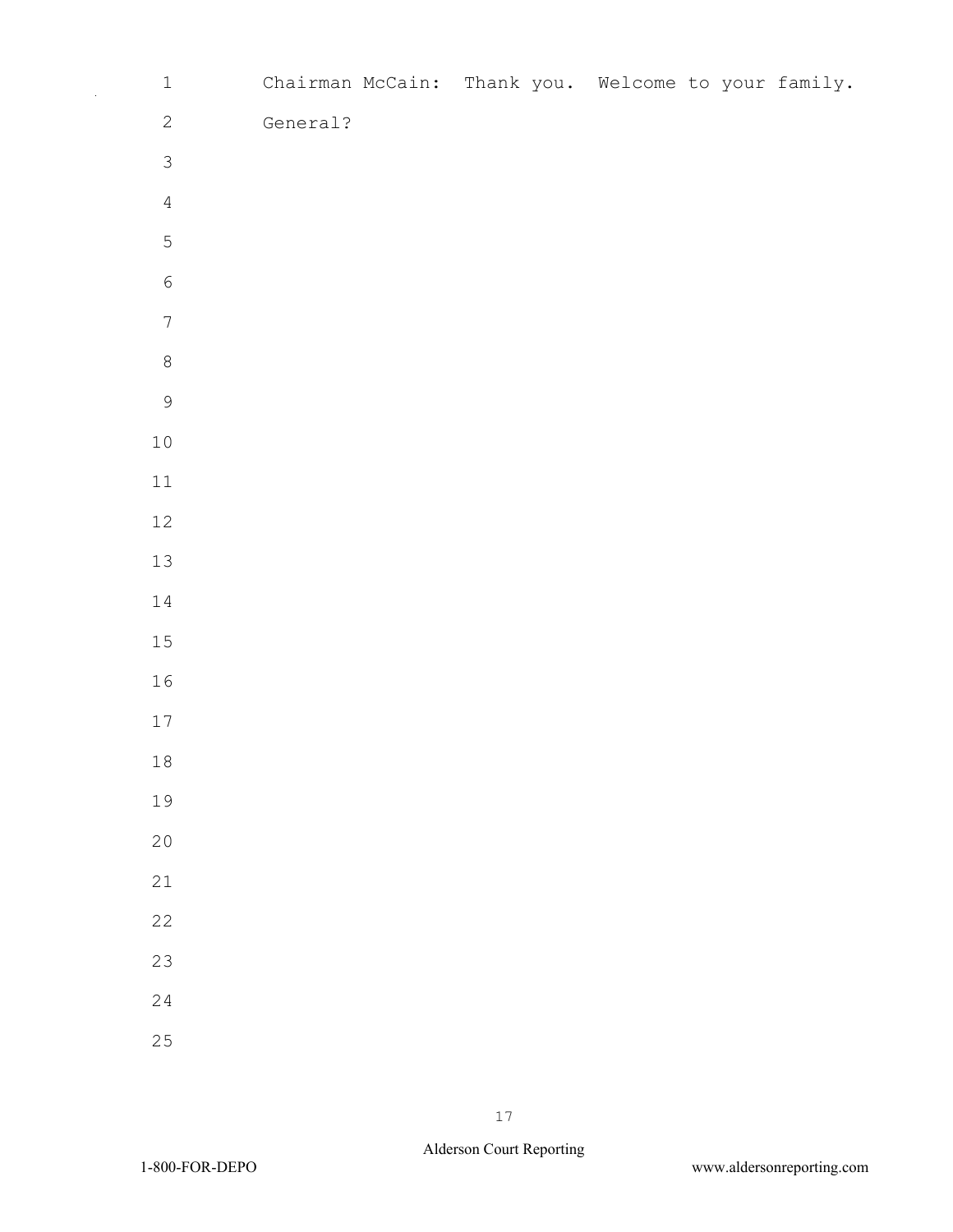STATEMENT OF GENERAL CURTIS M. SCAPARROTTI, USA, FOR REAPPOINTMENT TO THE GRADE OF GENERAL AND TO BE COMMANDER, UNITED STATES EUROPEAN COMMAND AND SUPREME ALLIED COMMANDER, EUROPE

 General Scaparrotti: Chairman McCain, Senator Reed, and other distinguished members of the Senate Armed Services Committee, I thank you for the opportunity to appear here today, and I also want to thank you for the support that you have provided to our service members, our Department of Defense civilians, and their families who selflessly serve in the defense of our great Nation and in the defense of our way of life.

 I would also like to thank the Secretary of Defense and the President for their trust and confidence and for nominating me to be the next Commander of United States European Command and Supreme Allied Commander of Europe.

17 In particular, I would like to introduce and thank my wife Cindy who is here with me today. She has been by my side for 37 years and has been an essential part of my service. Cindy has supported me during multiple deployments, cared actively for our service members and their families, and raised our children, Mike and Stephanie. Like so many other military families, they have given much so that we can serve.

I would also like to extend my sincere thanks to the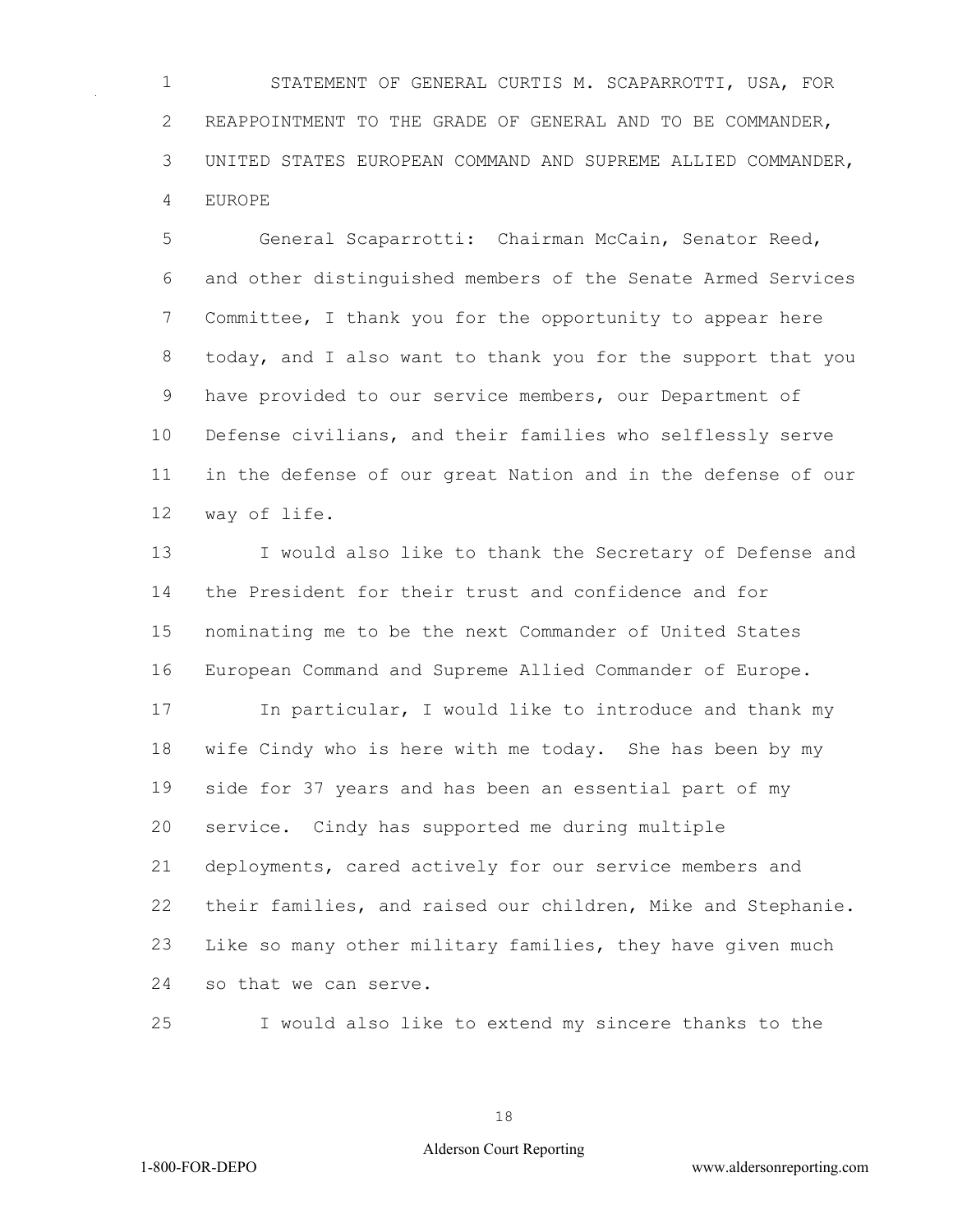Republic of Korea and the United Nations Command contributing states for their steadfast cooperation and support in confronting a serious global threat in North Korea. Without doubt, my experiences leading and working within this great alliance in the midst of the critical security concerns have prepared me for this next command, if confirmed.

 Finally, I would be remiss not to acknowledge General Phil Breedlove's leadership as the present EUCOM Commander and SACEUR. His excellent leadership has been critical in meeting the many challenges in NATO and Europe and posturing the force for the future.

 America's closest allies reside in Europe and uphold our shared democratic values. Additionally, transatlantic trade with Europe constitutes over half of the world's GDP. If confirmed, I will work diligently to preserve the transatlantic alliance and these vital American and allied interests.

 This is a pivotal moment within the European Command area of responsibility as it faces numerous threats and strategic challenges. First, the resurgent Russia is contesting for power with increasingly aggressive behavior that challenges the international norms, often in violation of international law. Furthermore, terrorism poses an immediate threat as the world witnessed with the recent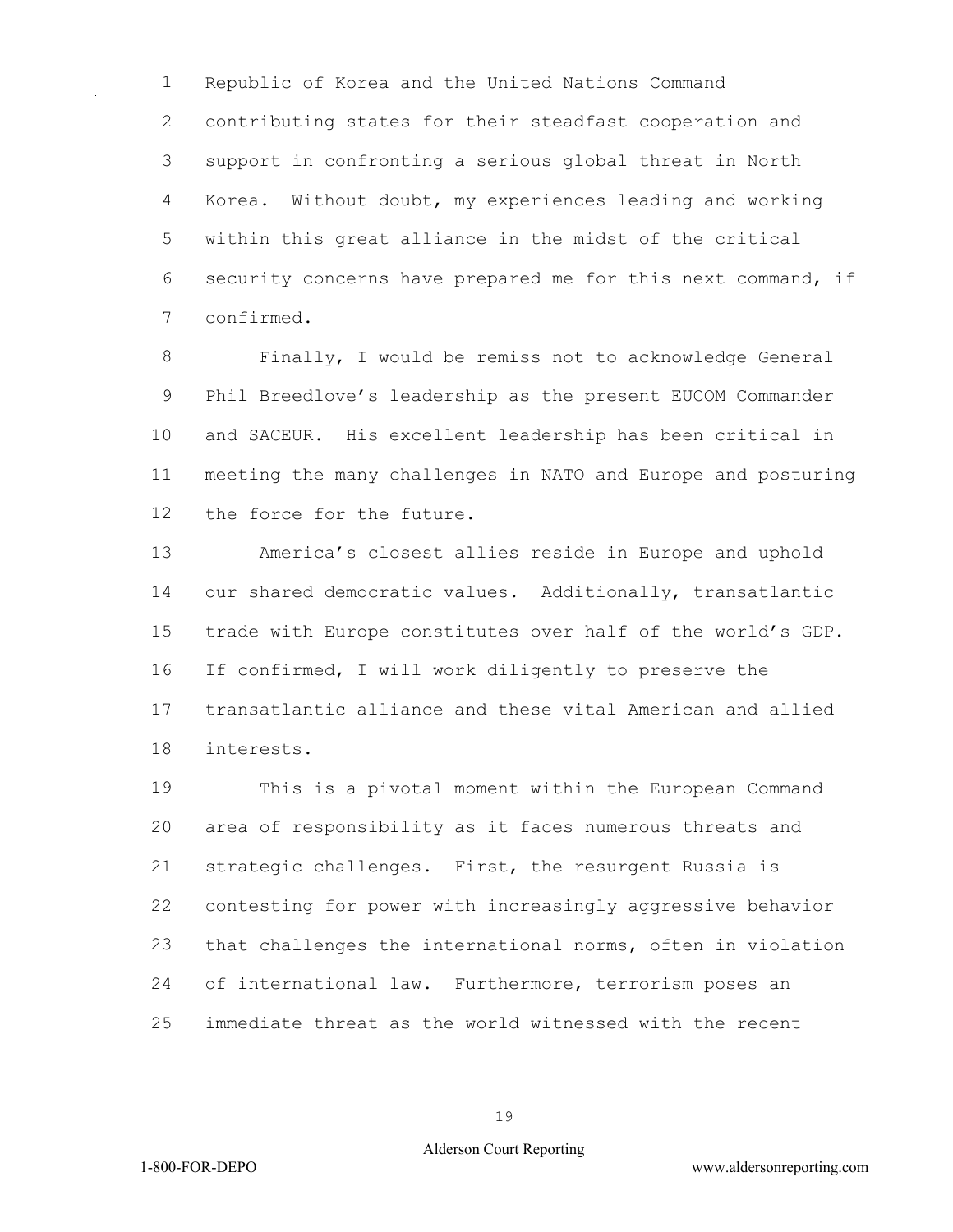tragedies in Brussels, Paris, and Ankara. Third, the significant influx of migrants and refugees has resulted in economic, demographic, and humanitarian crises that are testing the social fabric of Europe. And finally, Israel continues to confront threats from Iran and from extremists within and along its borders.

 The common thread among these threats is the attempt to weaken our NATO alliance and our European partnerships. However, I am confident that our unity will prevail. If confirmed, I will do all that I can to leverage the full spectrum of military, political, and economic capabilities of our alliance to address these critical concerns.

 If confirmed, I look forward to working closely with this committee, with Congress, with our civilian military leadership, and with our European allies to advance our national interests, defend the United States, and ensure a free and prosperous Europe.

 If confirmed, I commit to service members and DOD personnel in EUCOM that I will do all that I can to ensure their readiness for the mission and to provide the support that they and their families deserve.

 I look forward to working with this committee and with Congress to realize this commitment.

 I am honored to appear before this committee with General Robinson. We have been serving together in the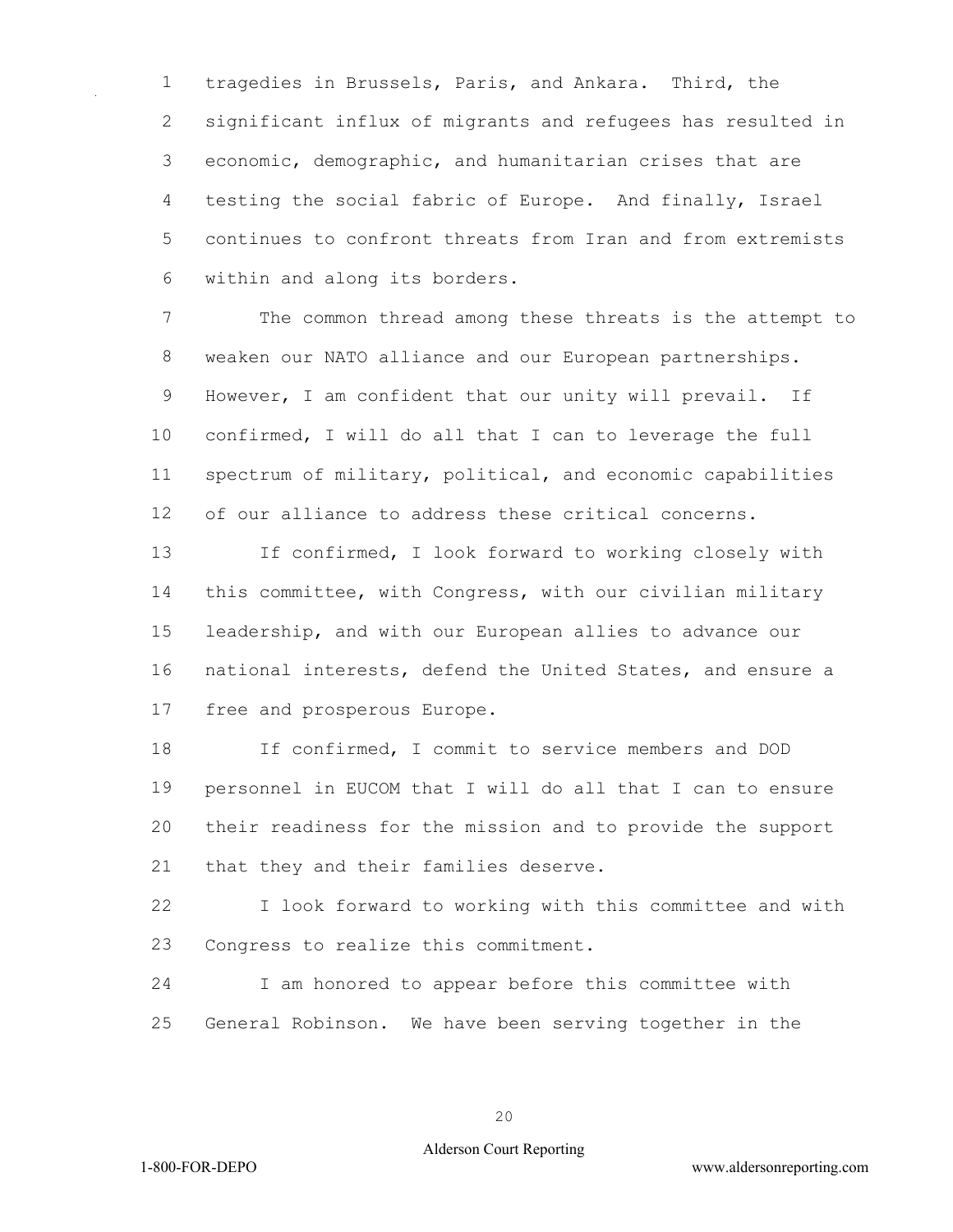1 Pacific for some time, and she is a great senior leader and 2 friend who has supported me and our forces to maintain the 3 security in the Republic of Korea. 4 I thank the committee again for the opportunity to 5 appear today, and I look forward to your questions. 6 [The prepared statement of General Scaparrotti 7 follows:]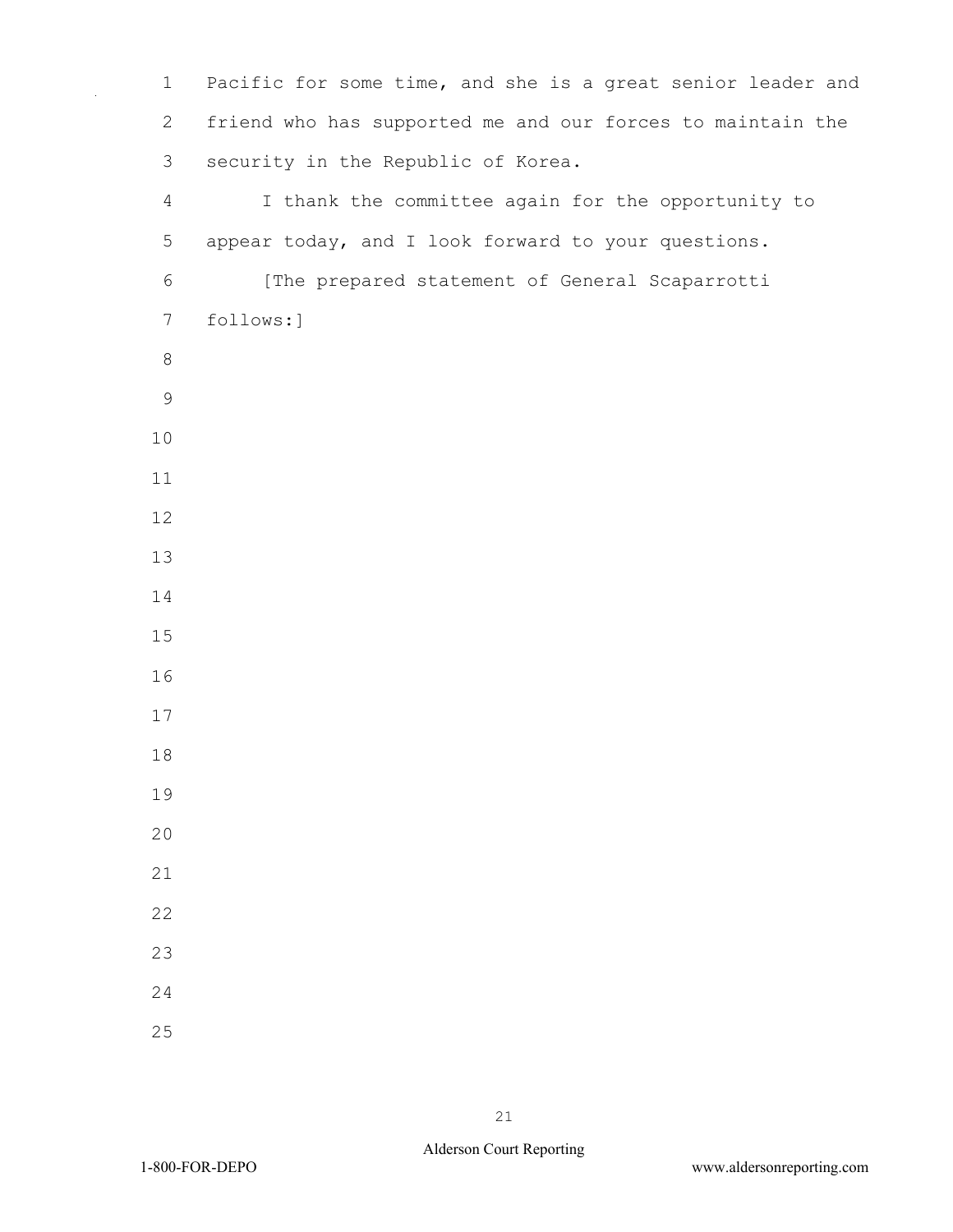Chairman McCain: Thank you.

 General Robinson, Senator Shaheen and Senator Ayotte, who are here today, will talk to you more at length about this issue of the epidemic of manufactured heroin that is an emergency in their State and in other States. The incidence of manufactured heroin, drug overdoses is, in the view of some, an epidemic. And that means that, obviously, our border is the transit point for much of this manufactured heroin from Mexico.

 I was stunned down at Fort Huachuca that we are flying UAVs, but we are not flying them along the border. We are not coordinating with the Border Patrol. It is insane. So I hope that you will look at the whole situation of this border -- the whole challenge of this manufactured heroin that is coming across our border and killing Americans in larger numbers to the point where I believe the Governor of New Hampshire said it is an epidemic. Is that correct, Kelly?

Senator Ayotte: Absolutely.

 Chairman McCain: So we have got to do a lot more on the border. We all understand posse comitatus, and we are not seeking military action on the part of our armed services, but there are so many ways that coordination can be implemented that is not being done today. I would like for you to send a written statement to the committee on what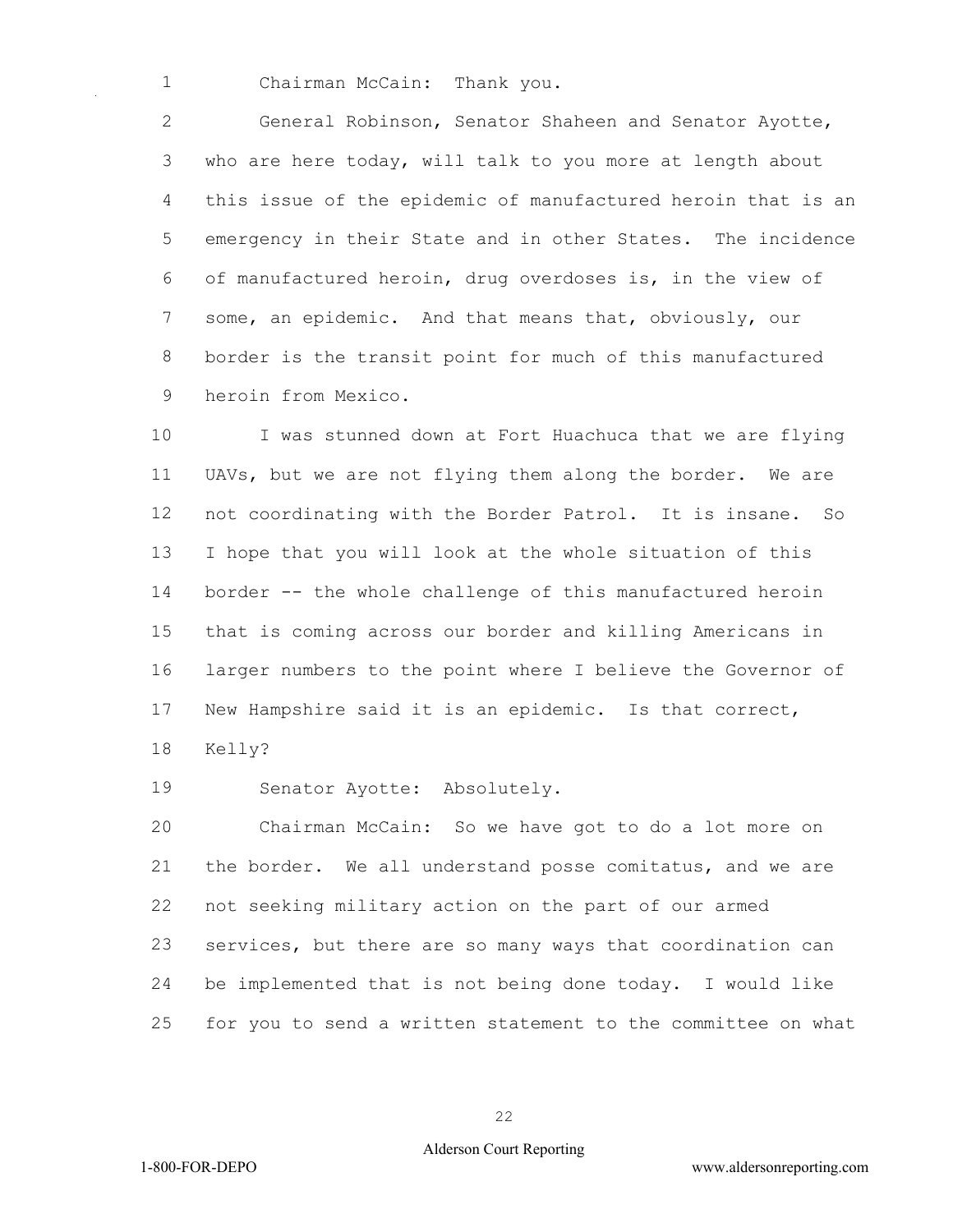actions you think need to be taken to try to stem this epidemic which is killing so many Americans.

 General Robinson: Senator, yes, sir. I will commit to you that I will do that, and I will also commit to you very early, if confirmed, that I will go down and look at the border so I understand it and put my eyes on it, just as you have on several occasions. And I will send you a written statement.

 Chairman McCain: I will be glad to escort you. General Robinson: Sir, I would be honored. Chairman McCain: General Scaparrotti, thank you for your great work in Korea. We are proud of what you have done, and we have every confidence in you in your new

assignment.

 There is a NATO force generation conference in June, NATO summit in Warsaw in July. Should we not make a decision as to what our troop strength level should be before those two conferences?

 General Scaparrotti: Sir, I believe we should come to terms with that before we enter those conferences, and if confirmed, I will do my best to do an immediate review and present my best military advice.

 Chairman McCain: In Afghanistan today -- I referred in my opening statement about this latest attack in Kabul. In your assessment, is the security situation getting better or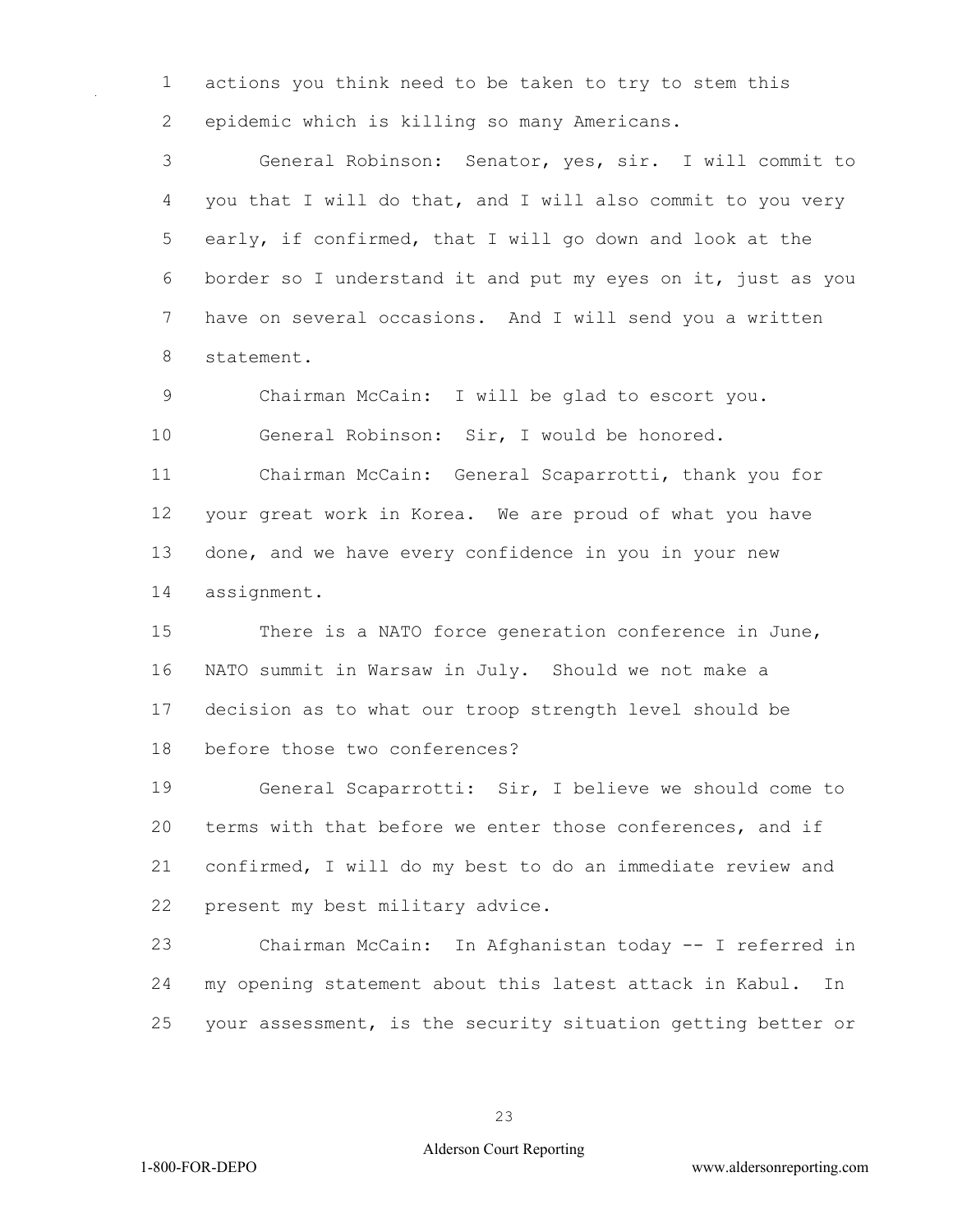worse now that we have ISIS, we have Al Qaeda, and a declaration by the Taliban that the fighting season has begun?

 General Scaparrotti: Sir, from what I have seen from my vantage point, it appears to be getting worse. If confirmed, I look forward to the opportunity to go back to Afghanistan and talk to General Nicholson who is doing a review as well and provide my advice.

Chairman McCain: I thank you for that.

 So if we go down to 5,500, as is the present plan, will there be no coalition presence in Herat and Mazar-al-Sharif? General Scaparrotti: Chairman, I am not sure about that plan at this point, but I know that at some point in time that was a part of the plan, and I think that the lack of our presence in those critical areas in the north and the west that provide assistance and training to both the Army Corps headquarters and the Afghan National Police are very important.

 Chairman McCain: Four of the most senior officers in our military, General Neller, Milley, Selva, and Dunford, testified Russia is the greatest threat to America. Do you agree?

General Scaparrotti: Chairman, I do agree.

Chairman McCain: A "New York Times" story this

morning, Russian Submarine Threaten Mediterranean and North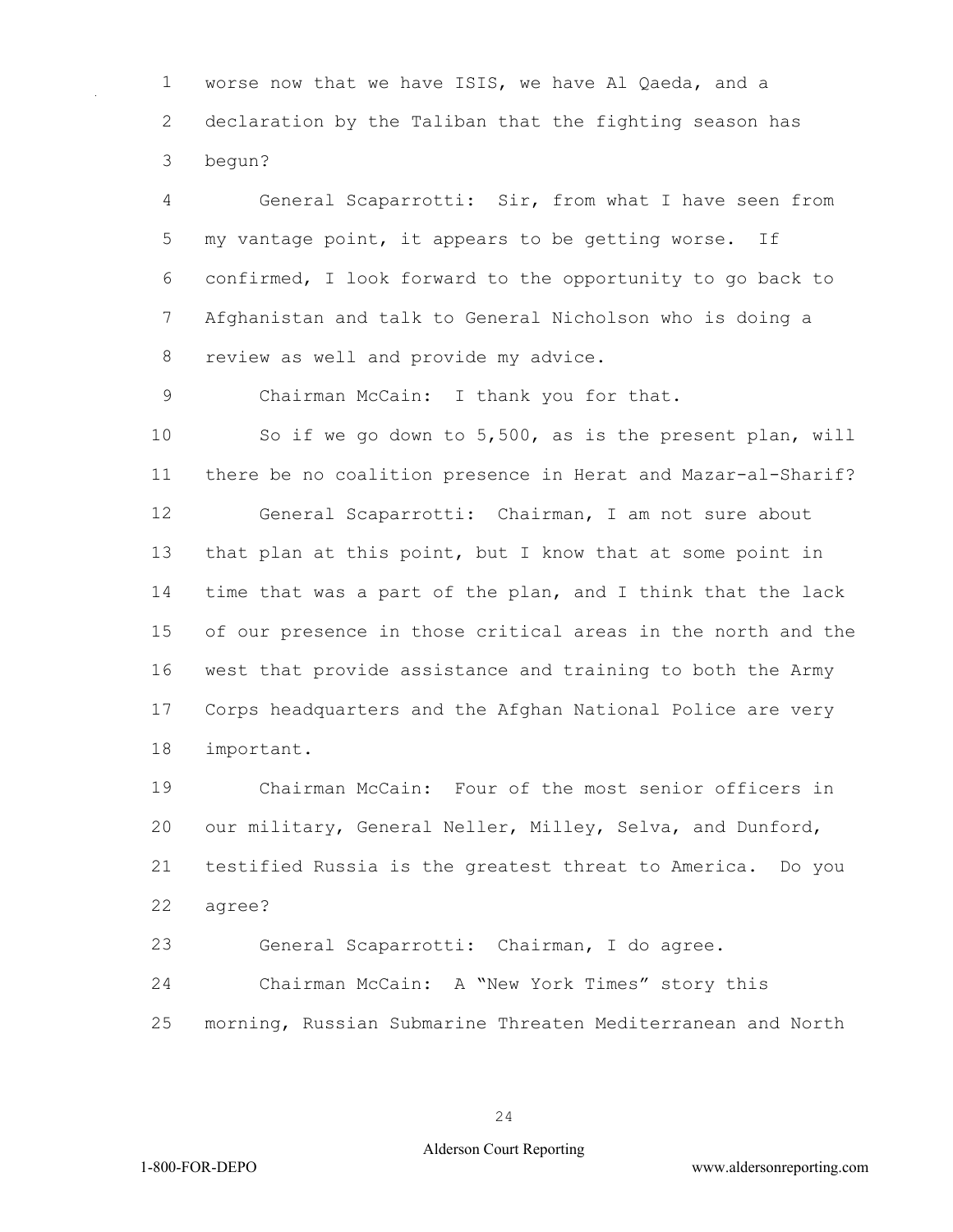Atlantic. Are you concerned about sea lines of communications in the Atlantic and the Suez?

 General Scaparrotti: Chairman, I am concerned. Chairman McCain: Russian fighters made passes inside of 50 feet. You heard my opening statement. What should be our response to this gross violation of international law? General Scaparrotti: Chairman, I believe that from a military perspective, we should sail and fly wherever we are allowed to by international law, and we should be strong, clear, and consistent in our message in that regard. Chairman McCain: This may sound a little tough, but should we make an announcement to the Russians that if they place the lives of our men and women onboard Navy ships in danger, that we will take appropriate action? General Scaparrotti: Sir, I believe that should be known. Yes. Chairman McCain: I thank you. General Breedlove said in March that less than 10 percent of EUCOM's intelligence, surveil, and -- ISR requirements are being met. If Russia is our greatest threat, does that make any sense? General Scaparrotti: Sir, the actual allocation of intelligence, surveillance, and reconnaissance assets is a complex one looking at what is going on day to day. But I would say that given the threat in Russia, it is obviously a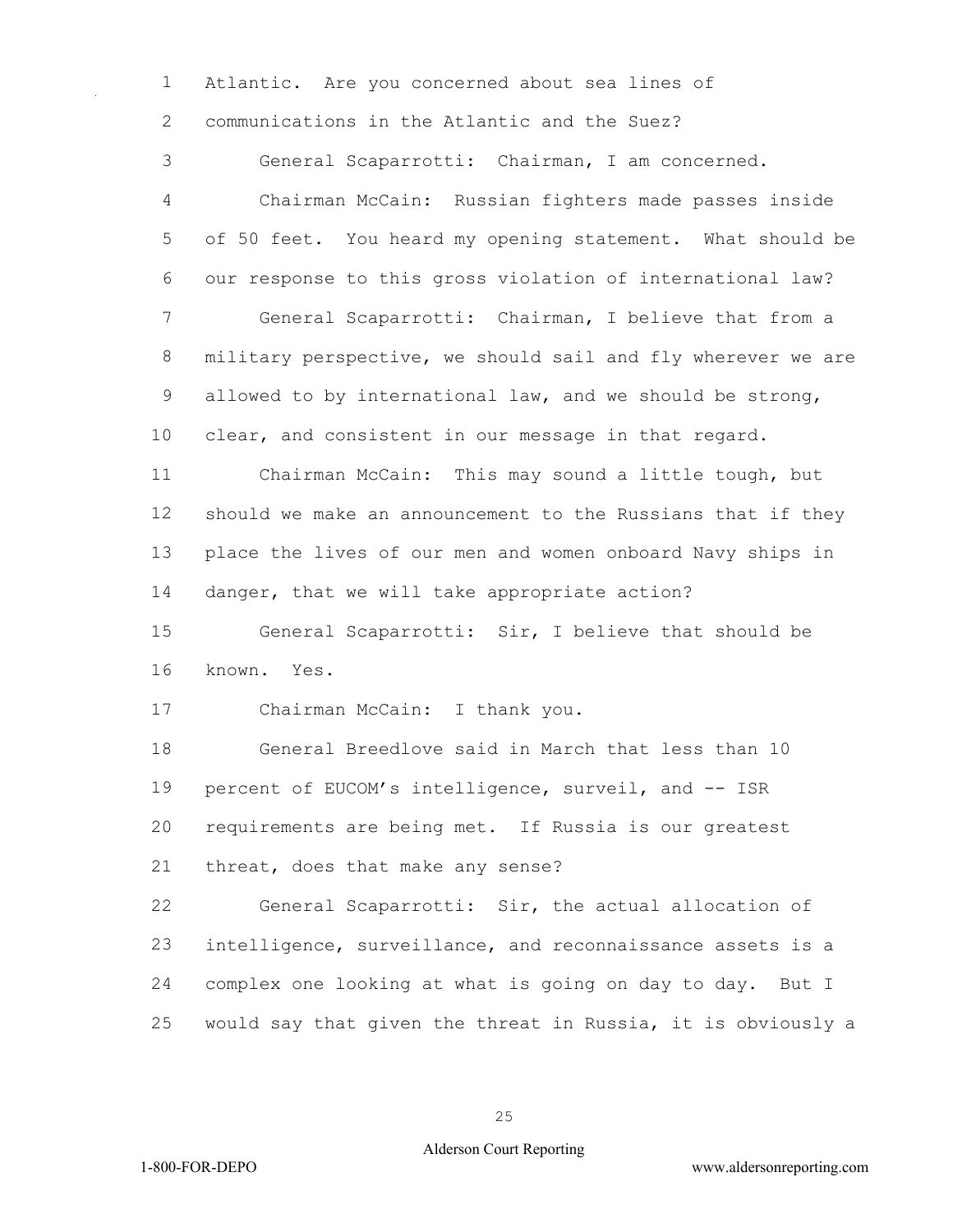very high priority. And if confirmed, I will review that 2 and request the appropriate assets.

 Chairman McCain: I thank you, General. These are very interesting and challenging times. It is the view of this member that you are obviously very well qualified, but I hope that in your present position, you will demand that decisions be made that enable you to carry out your mission, which is not the case in my view today.

Senator Reed?

 Senator Reed: Thank you very much, Mr. Chairman. Let me begin by seconding the point that the chairman made, that the decision with respect to the force structure in Afghanistan should be made soon, not later simply because there are operational considerations that will stretch over many months once that decision is made. And based on my visit in January, it seems that a stronger force rather than a smaller force would be more appropriate. But that is a view I think that you and General Nicholson will consider and make a recommendation to the President.

 The issue of Russia is obviously central, General Scaparrotti. The Ukraine is an area of proxy conflict between the two, and my position is that we have to succeed there because if we succeed there, it will be the most effective way to dissuade any further, we hope, aggression or designs on other free nations in the area.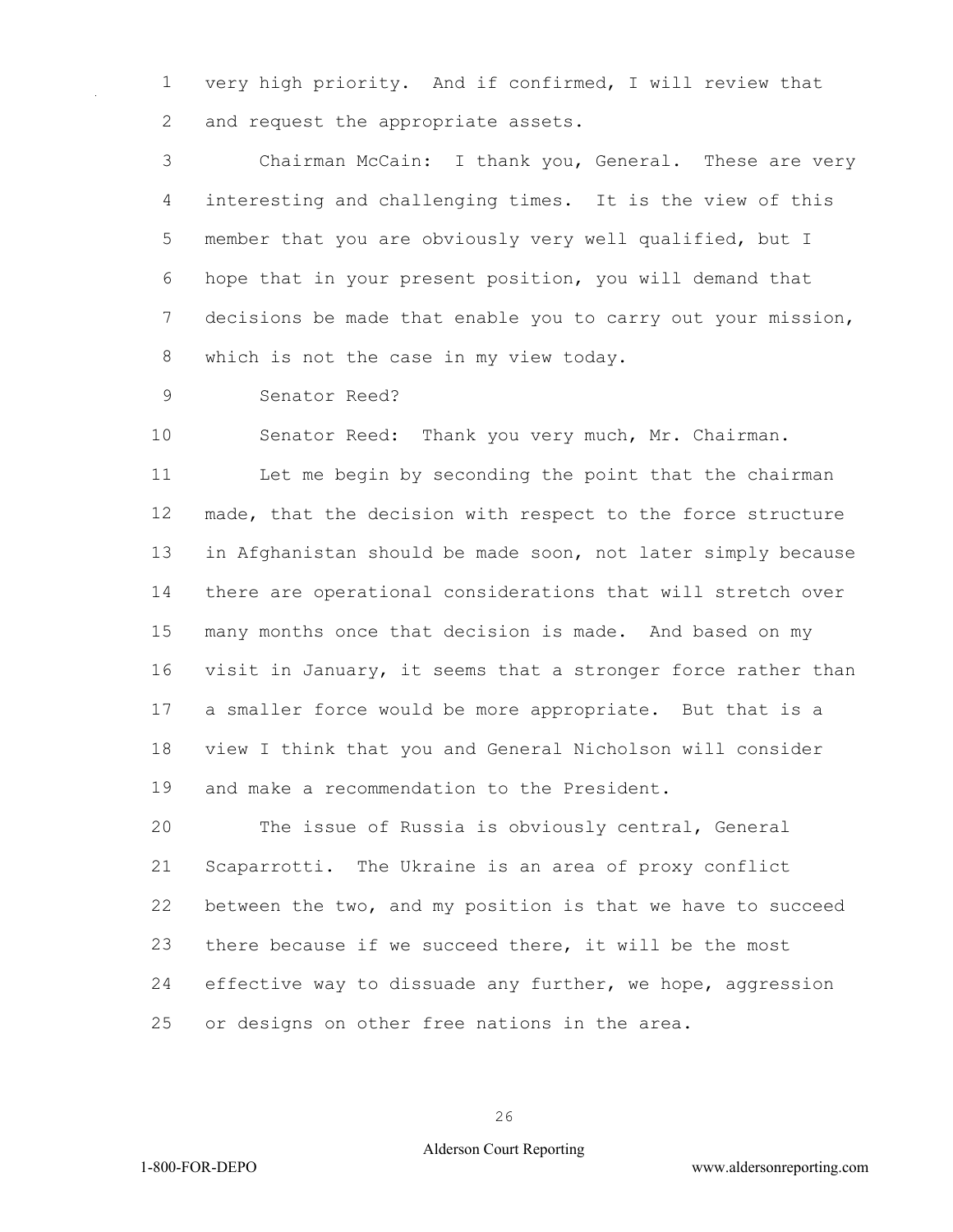Your assessment of Ukraine right now, what we can do, 2 what we should do, what we are not doing.

 General Scaparrotti: Well, Senator, as you know, we have provided both training and assistance and the defensive means to Ukraine at this part. We have supported also our allies in doing the same. If confirmed, it will be my task to, one, review the situation there. But secondly, I believe that we should continue both assistance and aid in the kinds of assets that they need in order to defend their country, their sovereignty, and their territorial integrity, and that we ought to continue building partnership capacity to help them do that on their own.

 Senator Reed: I think one of the other aspects that you are going to confront -- there are so many and the chairman touched on many of them -- is this evolving hybrid warfare, which is a combination of initial cyber activities from undisclosed or at least difficult to determine sources, together with irregular forces, together with, obviously, conventional weaponry and over the horizon, certainly traditional military forces.

 I presume that as you enter your responsibilities, you are going to be able to begin to retool, if you will, NATO to be not only capable but superior in this hybrid warfare. General Scaparrotti: Yes, Senator, I will. I think it is an important area, one that we are obviously challenged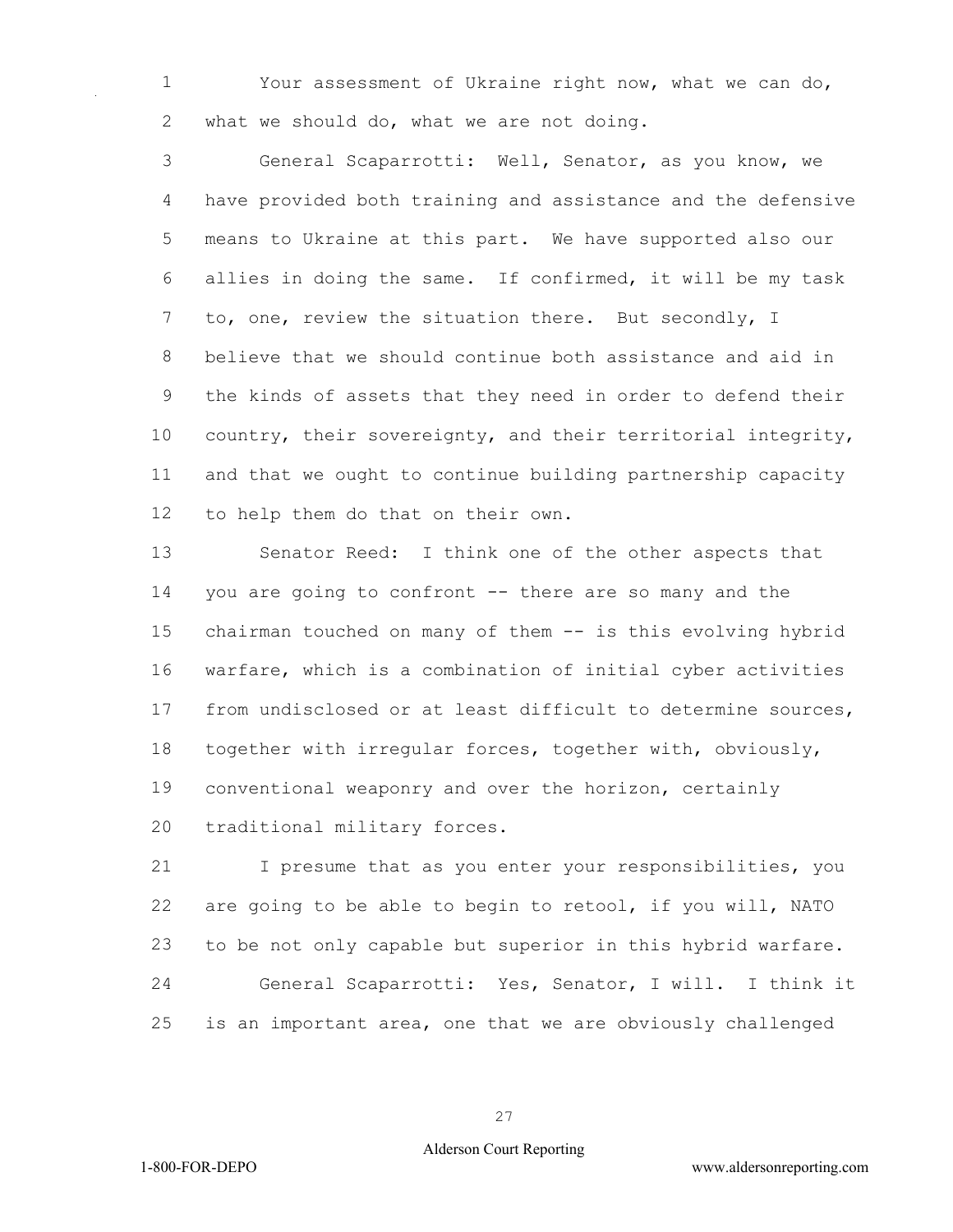in today not only in Ukraine but throughout three of the four flanks basically within Europe and also globally. Senator Reed: Thank you.

 And, General Robinson, again you have many responsibilities. One is you are responsible for the operation on the ground-based midcourse defense, our national missile defense effort. Admiral Syring was testifying recently before the Appropriations Committee very, very thoughtfully about the need to fly before you buy, to test these vehicles, not simply to just put them up and hope they work, also to invest in additional capabilities to discern targets and the concentration being, at least initially, on the west coast. Is that something that you would support?

 General Robinson: Yes, Senator, I would support his priorities.

Senator Reed: Thank you very much.

 The other issue too -- and it goes to so much of what you do -- is the coordination with other Federal agencies, particularly the Department of Homeland Security. And one of the issues we all face will be trying to unwind sequestration. But the effects, I would presume, on your mission would be very difficult, if not only DOD but DHS was not released from the bounds on sequestration. Is that correct?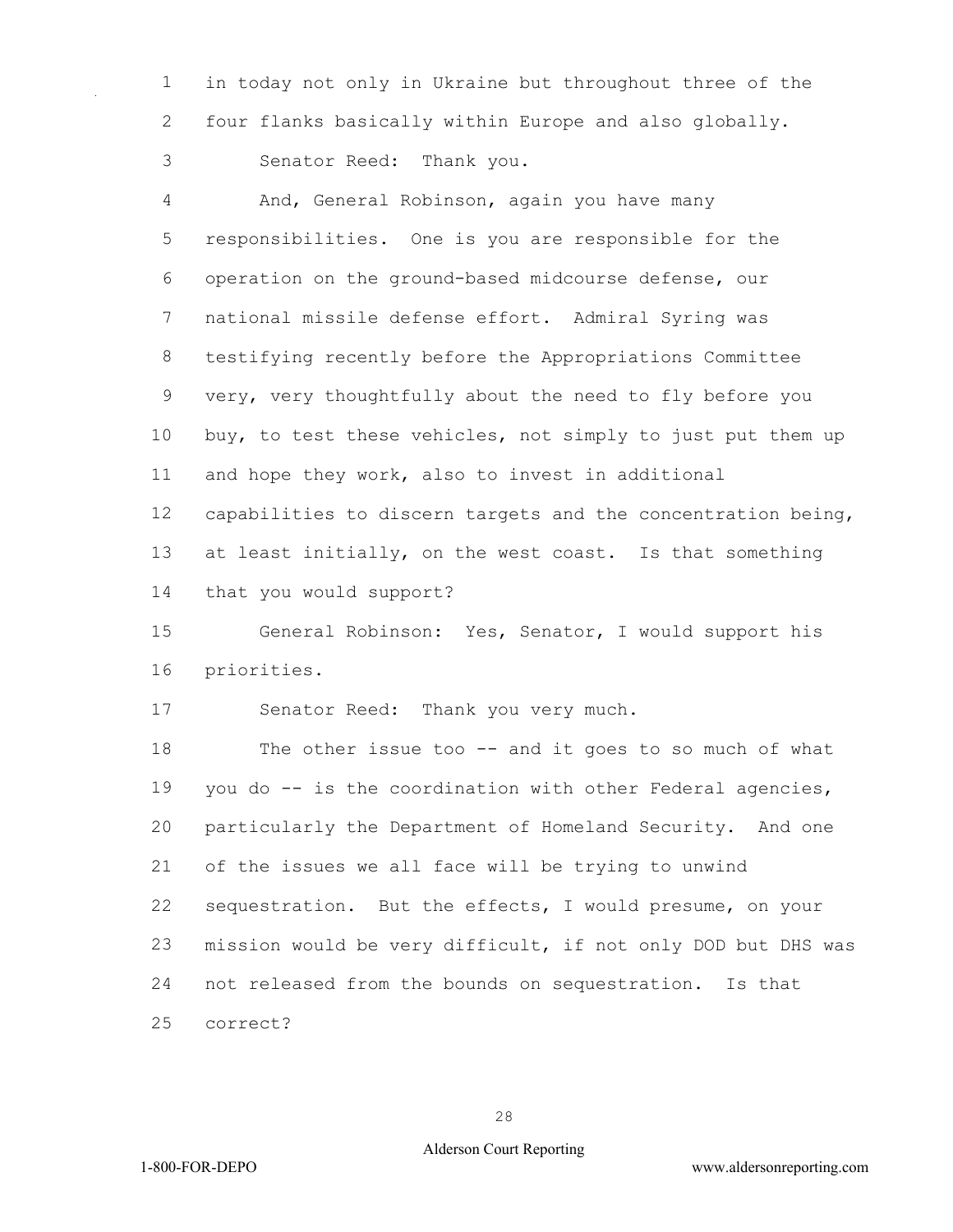General Robinson: Sir, obviously, I appreciate the committee's Bipartisan Act and having us be able to have a consistent budget. The effects of sequestration, if it came back, especially on the Department, for readiness and across the board would be concerning.

 Senator Reed: One other of your responsibilities, since you are dual-hatted as the NORAD Commander, is the advanced warning and the readiness to protect ourselves from any type of missile, either a high altitude or increasingly low altitude. Can you give us any preliminary sort of notion of your sense of NORAD's activities and what you intend to do to ensure that they can protect us?

 General Robinson: Sir, as we defend with our Canadian partners to the north, I would go and continue to understand, if confirmed, where they are and what technologies and things we are thinking to the future so that we can ensure both air and maritime warning to defend the homeland.

Senator Reed: Thank you.

Thank you very much, Mr. Chairman.

Chairman McCain: Senator Ernst?

Senator Ernst: Thank you very much, Mr. Chair.

 And thanks to both of you for being here today as well. And I want to thank your families for joining you and being supportive, and we appreciate your achievements as well. So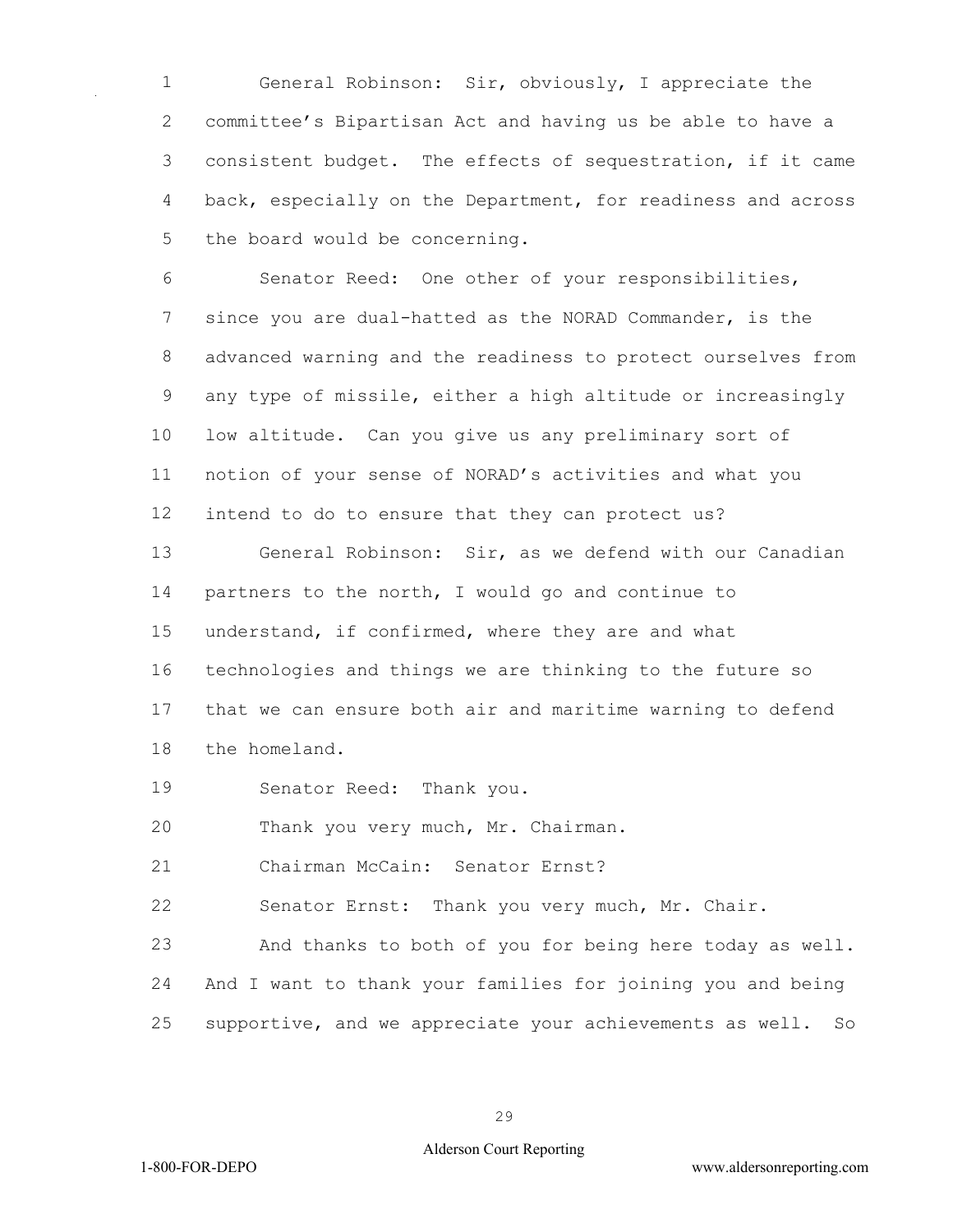thank you for joining us today.

 General Scaparrotti, I am glad to see an enhanced effort with ERI in the President's budget request, as I do believe Russia is one of the greatest existential threats to our Nation. But I am concerned that rotating an armored brigade combat team through Europe instead of permanently stationing one there fails to show our optimum level of commitment to our allies and to Russia as well. And furthermore, as you know, the National Commission on the Future of the Army had suggested and made the recommendation that we include a forward armored BCT in Europe.

 And I would like to know from you if you believe that rotating an armored brigade combat team through Europe is the right level of commitment, or do you believe that we should have one permanently stationed there? What are your thoughts on that, sir?

 General Scaparrotti: Senator, I understand the service's challenges in light of today's resources to provide a permanently stationed brigade at this time, but I personally believe a permanently stationed armored brigade in Europe would be best.

 Senator Ernst: We have heard some differing opinions on that, but I appreciate that.

 Also, we did speak yesterday, and thank you for coming by the office. I do appreciate it.

## Alderson Court Reporting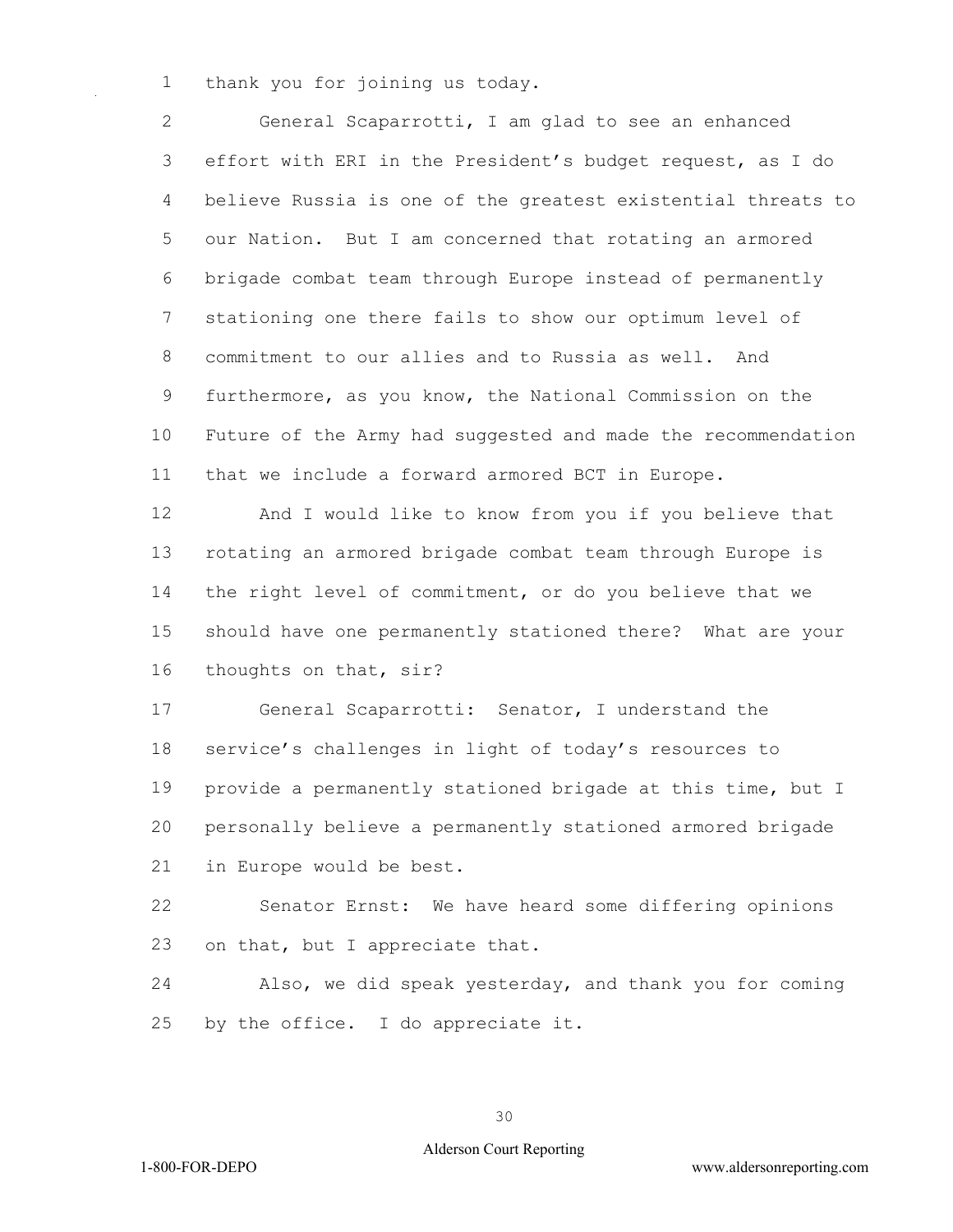In our meeting, I stated that I am concerned that Putin and the Assad regime has been weaponizing the migrants coming out of Syria. And they are being used to destabilize the European Union, and we have heard those comments from General Breedlove as well. And I admire him. I think he is on to something there.

 And I am concerned that Turkey could do more to help stop the flow of refugees to Europe. As you know, over the past couple of years, it has been pretty easy for terrorists to negotiate. They have lines of communication through Turkey, who is a NATO partner, and to plan and conduct attacks in Europe, as well as in Iraq and Syria.

13 So I would like your take on if you think Turkey is doing enough to stem that flow and cut those lines of communication to refugees and terrorists into Europe? And can Turkey do more? And if so, what do you believe they should be doing?

 General Scaparrotti: Senator, Turkey, as you stated, is an important ally, a NATO member that sits on the southeastern flank, really I think at the nexus of the challenges you talked about. You have an aggressive Russia. They have encountered the escalation personally. Counterterrorism, the ISIL threat, Syria, and the refugee challenge that you talked about. It is important that they

work hard to secure their borders, that they take part in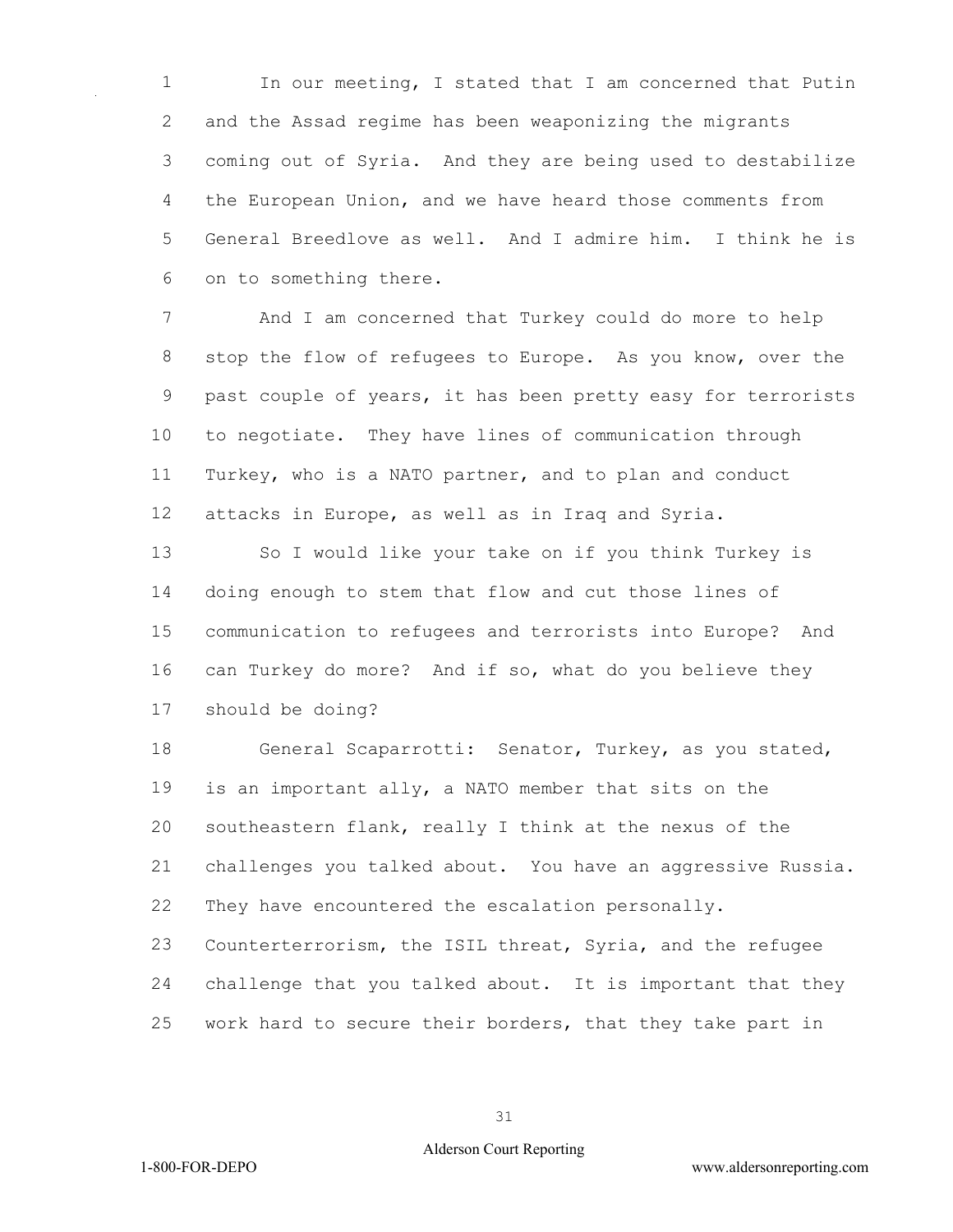the security operations that are ongoing to reduce the refugee flow. And if confirmed, I will obviously make it one of my priorities to understand their challenges and what we can do to better help them in that regard.

Senator Ernst: Thank you, General.

 And I have been told that if the Pentagon named Operation Atlantic Resolve as an actual named operation, it could potentially enhance and make more effective the support and capabilities provided to EUCOM. And if you are confirmed, then can you commit to me that you will look into whether or not naming Operation Atlantic Resolve as an actual named operation through the Joint Staff would allow EUCOM to more effectively reassure our allies and deter Russian aggression in the near and long term?

 General Scaparrotti: Yes, Senator, I can commit to that.

 Senator Ernst: And can you also commit to me that, if confirmed, you will provide feedback to us whether or not the National Guard State Partnership Program, another one of my favorite programs, could be expanded to more nations in the EUCOM AOR to enhance our mil-to-mil cooperation and partnership between the U.S. and our European allies? General Scaparrotti: Yes, Senator. I am a great supporter of the National Guard program, and I will report back to you on that.

## Alderson Court Reporting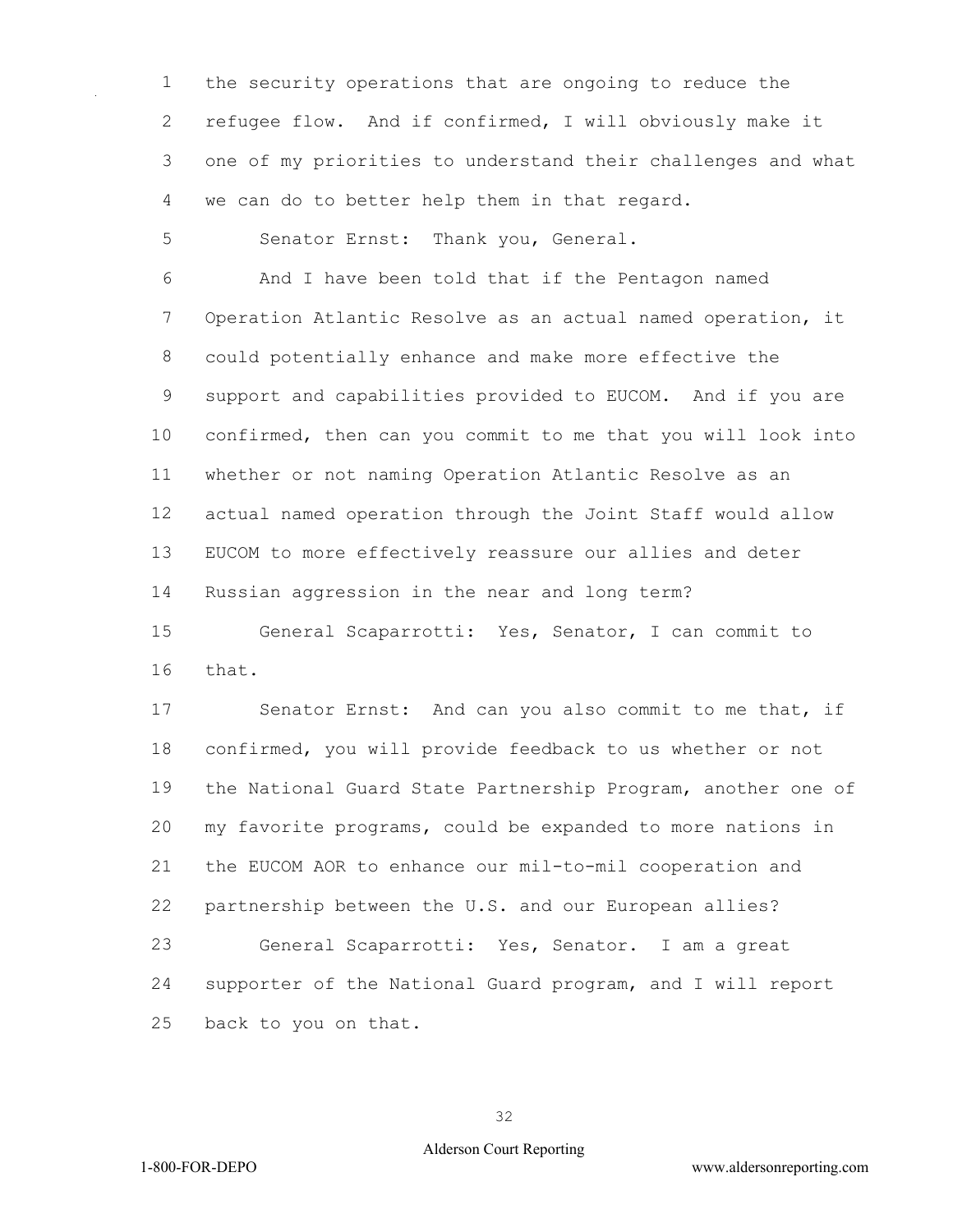Senator Ernst: Thank you very much.

 And finally, General Scaparrotti, do you think Russia's use of hybrid tactics is making our life more challenging, especially through NATO? Just very briefly. I am running out of time.

 General Scaparrotti: Yes, Senator, it is. They purposely keep it below the threshold that we would normally consider conflict.

 Senator Ernst: Absolutely. Thank you, General. Thank you, General Robinson.

Chairman McCain: Senator Shaheen?

Senator Shaheen: Thank you, Mr. Chairman.

 And thank you to both of you for your service and congratulations on your nomination.

 And, General Robinson, I want to congratulate you this morning too for being named to Time's 100 most influential people in the world actually. And we are very proud of you in New Hampshire for your nomination for being named to Time's list, but mostly because you are a graduate of the University of New Hampshire. So congratulations.

 And, General Scaparrotti, having had a chance to meet you in Afghanistan, I am not at all surprised to see that you have achieved what you have and very much appreciate that you are taking over at EUCOM at a very challenging time for Europe.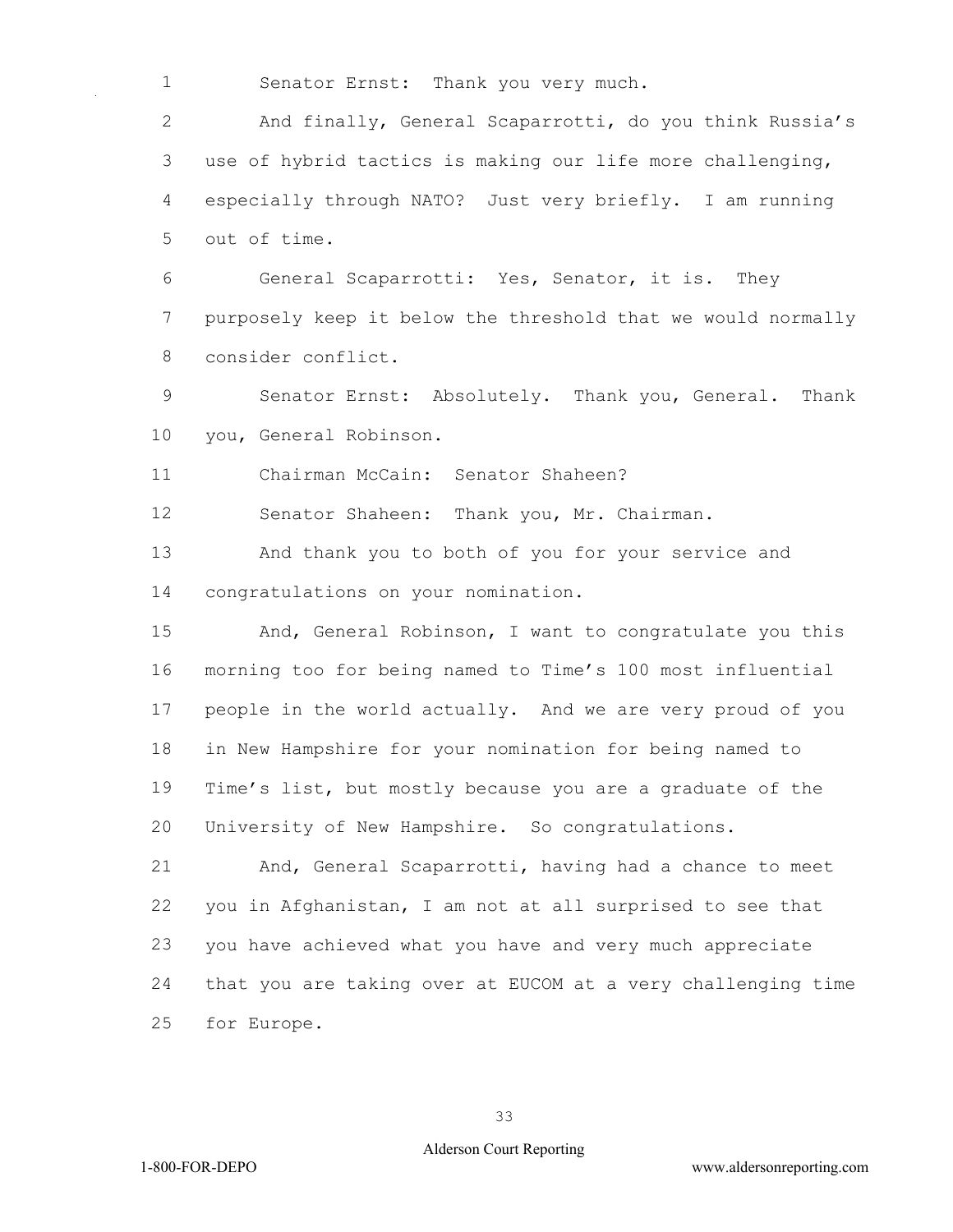General Robinson, I want to begin with you. What do you think are the greatest threats that are facing the homeland right now?

 General Robinson: Ma'am, as General Scaparrotti said, Russia is the greatest threat facing the homeland. But if you look inside the United States, the concern becomes with homegrown violent extremists. And so those would be the things that, if confirmed, I would continue to track closely.

Senator Shaheen: Thank you.

 Senator McCain talked about the challenge from the heroin epidemic that we are facing in New Hampshire. I had a chance to visit the southern border last year, and talking to CBP agents about drugs coming across the southern border, they said those drugs are going up Interstate 35 to the middle of the country and Interstate 95 to New England.

 I very much appreciate your agreeing to look at that firsthand and to make a written report to us. But can you talk about some of the things that NORTHCOM can do to address that heroin epidemic?

 General Robinson: Yes, ma'am. The epidemic is absolutely heart-wrenching. And if confirmed, I know that NORTHCOM will support Federal agencies to provide military unique capabilities to support the drug problem. And as the chairman mentioned, take a look what is with Fort Hauachuca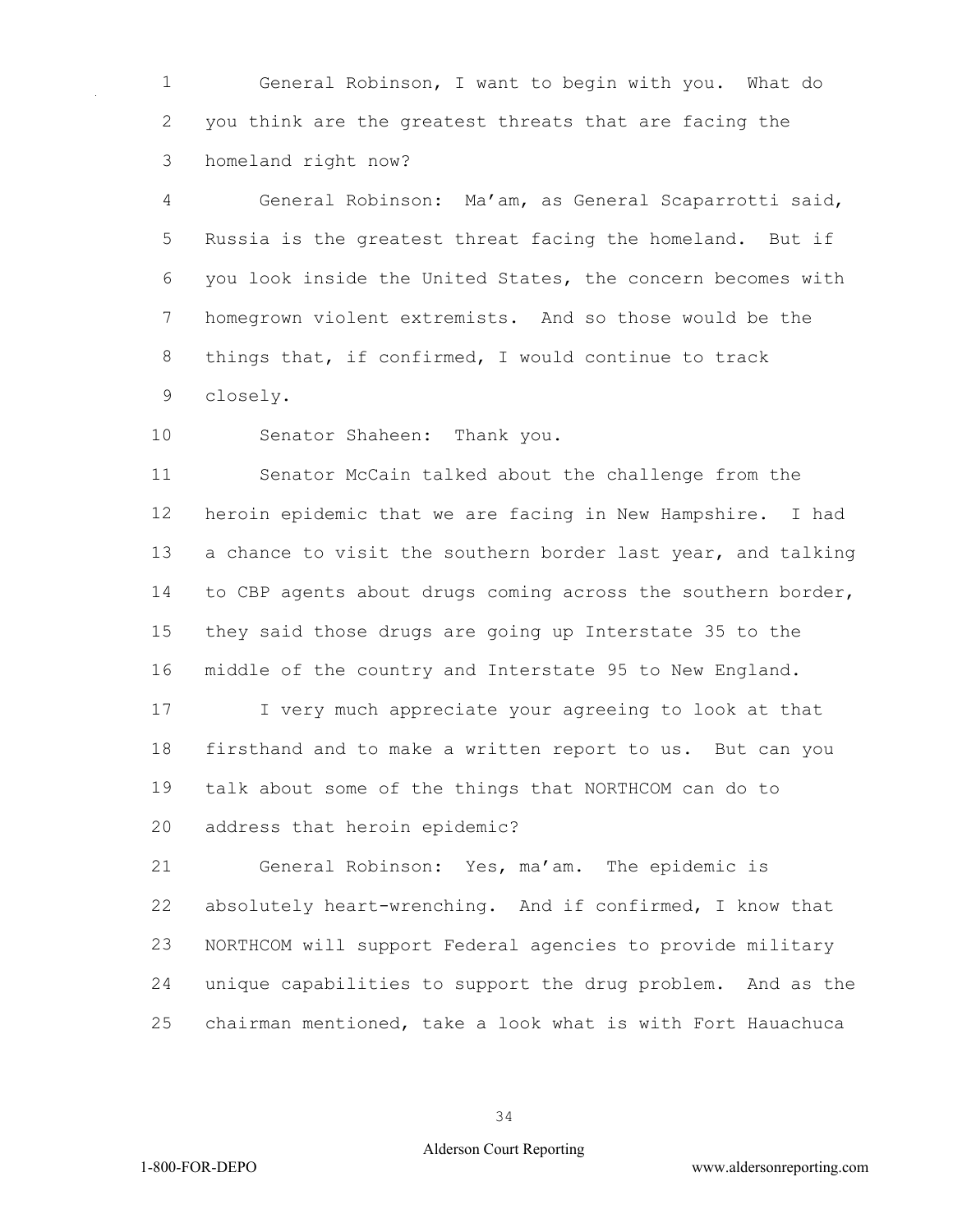and the UAVs and can we partner there and look at that. So those would be a couple of things that early on that I would be looking at if confirmed.

Senator Shaheen: Thank you.

 General Scaparrotti, I just want to make sure I understood how you responded to Senator Ernst. You said that you do believe it would be preferable to permanently station troops in Eastern Europe. Did I understand that correctly?

 General Scaparrotti: Senator, if confirmed, I have got to look at the service's situation. If confirmed, I would request a force like a brigade, and they determine how that is provided. But I think if I had the option of that or a rotational brigade, I would prefer a permanently stationed brigade.

 Senator Shaheen: I have had a chance to visit with officials from the Baltics and from Eastern Europe a number 18 of times over the last year. And clearly, they are very anxious to see a very strong United States and NATO presence on the eastern border. So can you talk a little bit about why you think a permanent brigade would be preferable to what we are currently considering with respect to rotating troops in and out?

 General Scaparrotti: Yes, Senator. I think a permanent brigade -- I am assuming in Europe that we have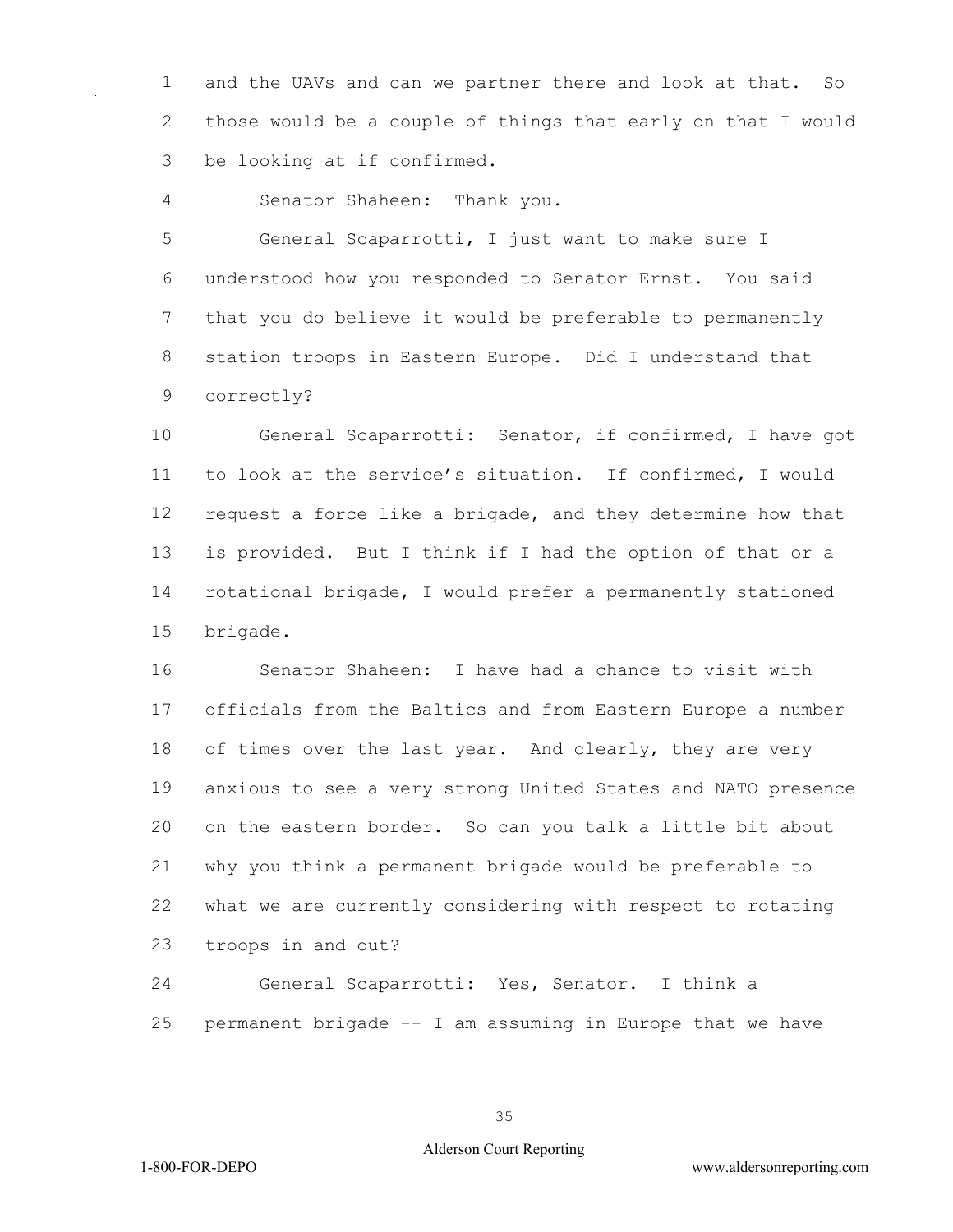the facilities that we could readily station those, care for families, et cetera. But a permanent brigade gives you a brigade that establishes relationships with the supporting elements of all forces for the United States, as well as a more permanent relationship and lasting relationship with all of our allies that they work with day to day. And that can be done over time better than a rotational force can potentially do it. It also develops relationships and operating procedures with all of those allies and with the forces that are in Europe. So primarily it is one that gives you a little more substance, a little more strength in relationship building and, obviously, a trained brigade with really less turbulence in terms of you can establish it there, assuming families are with them.

Senator Shaheen: Thanks. I appreciate that.

 My time is almost over, but as both Senators McCain and Reed have pointed out and as you know very well and said in your testimony, this is a very challenging time in Europe. They have a number of threats from Russia to the migration crisis. Can you talk about what else EUCOM can do to help reassure the Europeans and help work with them to encourage stability there?

 General Scaparrotti: Senator, I think that EUCOM is, under Phil Breedlove, on the right track. You know, he has emphasized very close relationships, collaboration,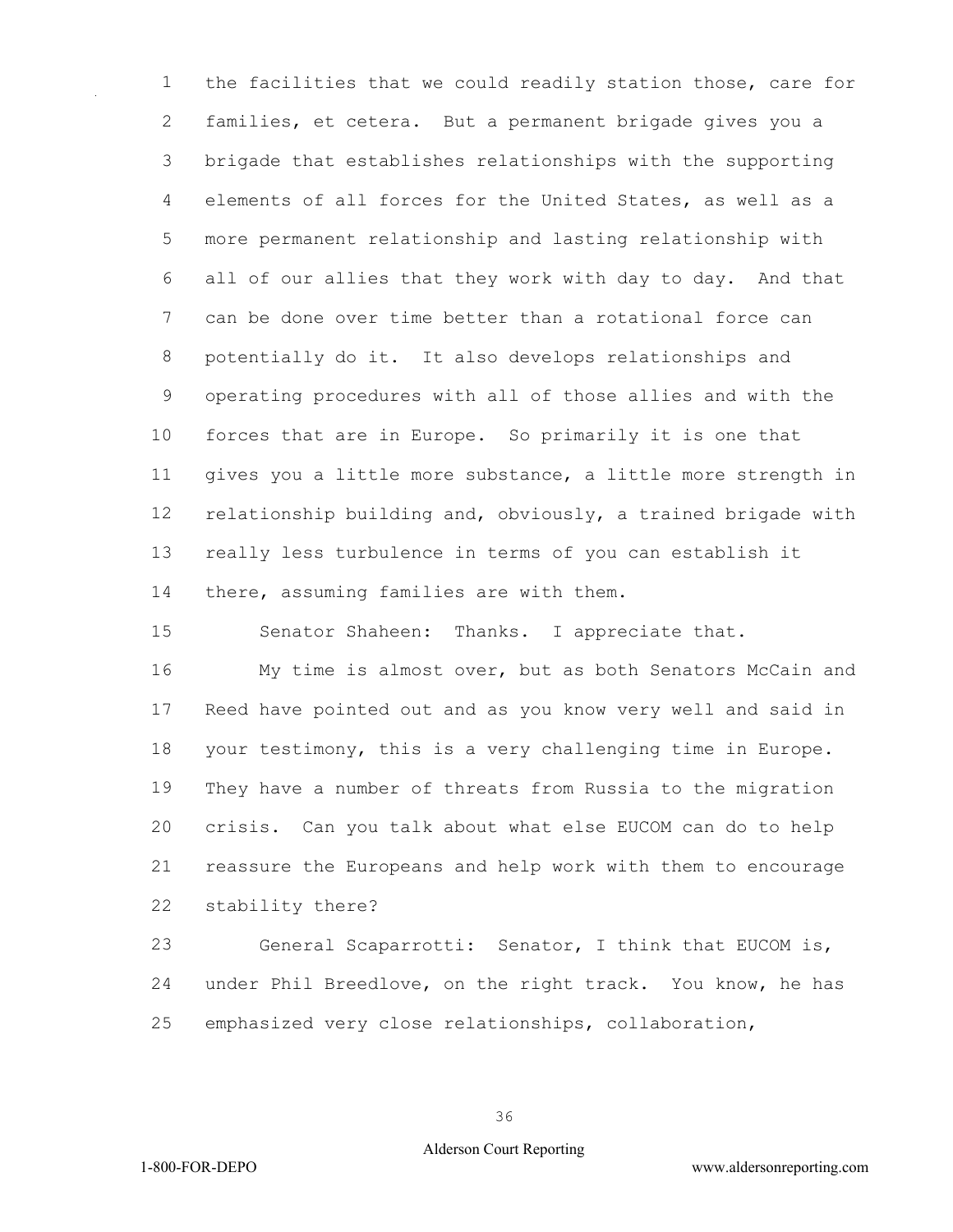developing better information and intelligence sharing, a close partnership with our allies where we assist each other in building capacity, building interoperability, and the exercise of forces in training. Finally, he has begun the proper planning that will reflect the change in the environment there that has taken place in the last 2 years. And I think, if confirmed, I will continue all of those things.

 Senator Shaheen: Thank you. Thank you very much. Chairman McCain: Senator Wicker?

 Senator Wicker: General Scaparrotti, in an interview this month, Secretary-General Stoltenberg, NATO Secretary- General, said that NATO has to be ready to deploy forces and to intervene again if needed. Do you agree with that statement? And how likely is it going to be necessary for NATO forces to intervene? And what is your assessment of the capability of NATO forces to do so?

 General Scaparrotti: Well, I think, first of all, Senator, the purpose of the alliance is to provide a collective defense within Europe. And to do that today, it has to be agile in its movement of forces. So I agree that it has to be able to deploy forces throughout Europe both to what is commonly seen today as the threat on the eastern flank with Russia, but also, where necessary, to assist allies in threats in the southern border to include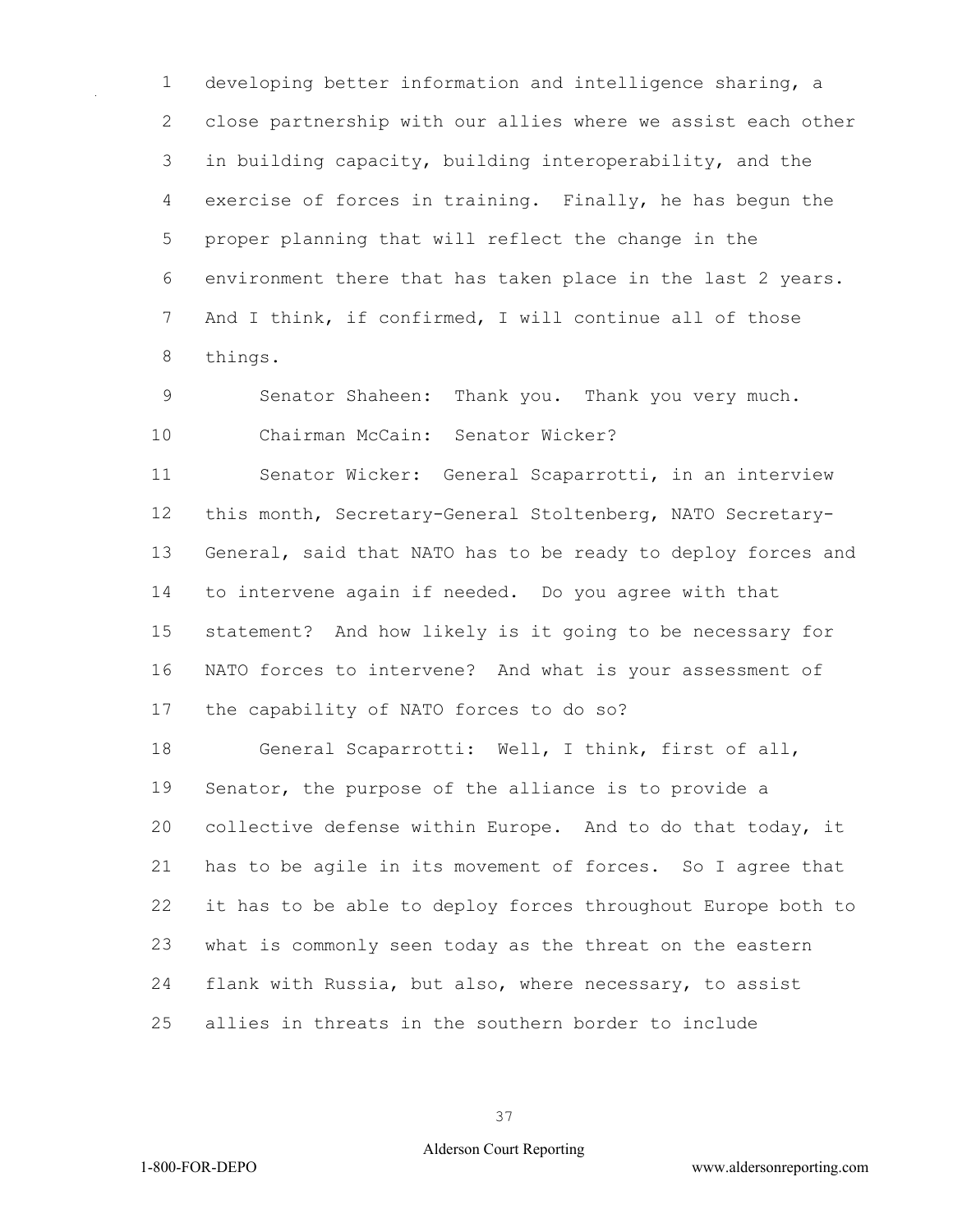terrorist threats, et cetera.

 I think NATO is in a position today where we have capability, but obviously since the Wales summit, the purpose has been to develop those capabilities because we realize that there has to be change in order to meet the new environment that we see in Europe today.

 Senator Wicker: And we are not completely ready to meet that new environment as a NATO alliance. Are we? 9 General Scaparrotti: No, sir, we are not.

 Senator Wicker: Let me also ask you. Secretary- General Stoltenberg said this with regard to Afghanistan. He said, we have been able to prevent that Afghanistan becomes a safe haven for international terrorists. Do you agree with that?

 General Scaparrotti: Senator, I believe that we have changed the conditions in Afghanistan, but I also believe we have much work to do to realize our objective of a stable, democratic Afghanistan that is no longer a safe haven. Senator Wicker: He said we have been able to build a national unity government. Do you agree with that? General Scaparrotti: Senator, there is a national unity government. I believe personally there is much work to do there as well.

 Senator Wicker: He said we have been able to build an Afghan national army and security forces of 350,000 soldiers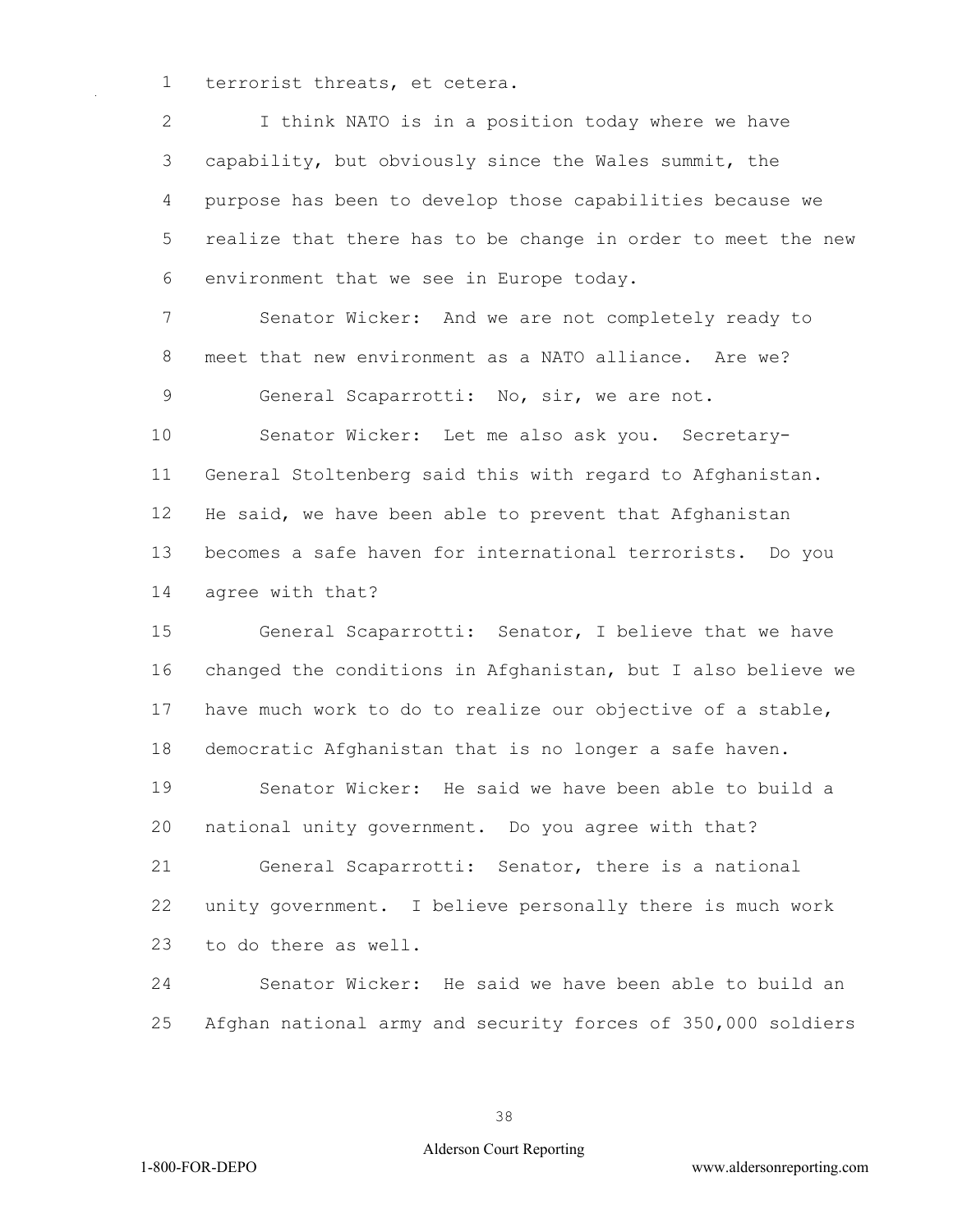and personnel.

 General Scaparrotti: Yes, Senator, 350,000 taking part in the establishment of that army. And I am proud of the services and the service that I have had in Afghanistan with the Afghan security forces.

 Senator Wicker: And he said we have enabled them to take over the security in Afghanistan themselves. To what extent do you agree with that statement? And is that another area where there is work to be done?

 General Scaparrotti: Senator, they are responsible for 11 the security of their nation now. There is much work to do, particularly when it comes to enablers, C2, and logistics, and it is important that we continue that assistance to develop that capability.

 Senator Wicker: So your testimony is that these accomplishments have, in fact, taken place, but there are still concerns and still real work to be done to solidify them. Is that correct?

General Scaparrotti: That is correct, sir.

 Senator Wicker: And Chairman McCain and Senator Reed have touched on this in their statements and questions. But do we risk losing these accomplishments by a further

drawdown in American troops in Afghanistan?

 General Scaparrotti: Sir, I believe strongly in the conditions that have to be met in order to meet a drawdown.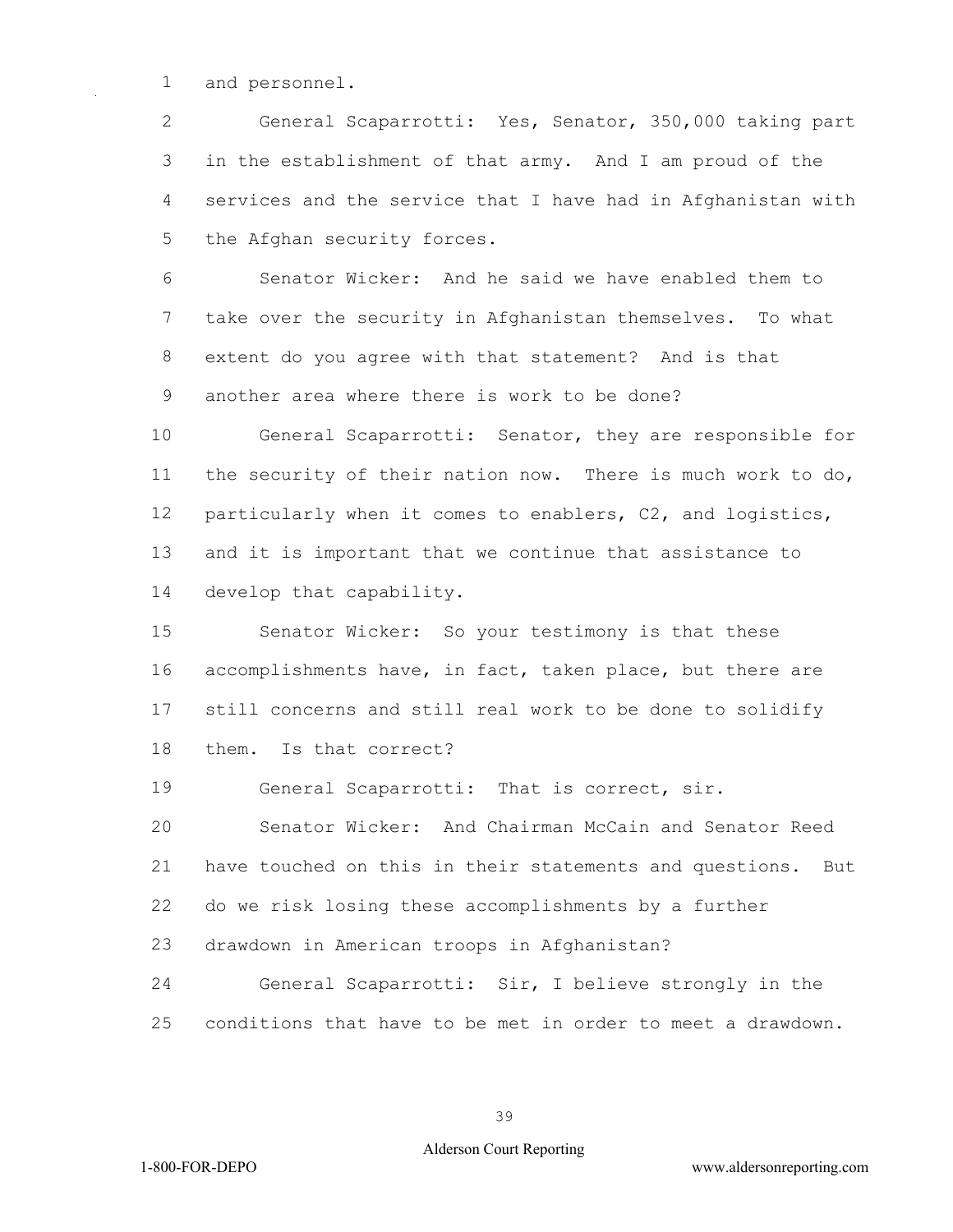So I believe in conditions being the driver not time.

 Senator Wicker: And so are you prepared to say whether those conditions have been met? In other words, I am echoing I think what our chairman and ranking member have said. Does it make any sense with so much invested and so many accomplishments -- does it make any sense for us to risk that by drawing down troops?

 General Scaparrotti: Senator, given my experience there, all of the sacrifices that we have made to realize our objectives, I think that we need to keep those objectives in mind and work hard to achieve them. And any drawdown should be set on conditions to achieve our end states.

 Senator Wicker: Well, we want to work with you on that. It just seems to me that we risk tossing away hard-fought and hard-won gains.

 So thank you very much. I look forward to your service.

Chairman McCain: Senator Donnelly?

Senator Donnelly: Thank you, Mr. Chairman.

 And I want to thank both of the witnesses and your families for all your sacrifice.

 General Robinson, I want to recommend to you a book to read in your new job, and it is called "Dreamland." And it is about the heroin epidemic that is not only sweeping our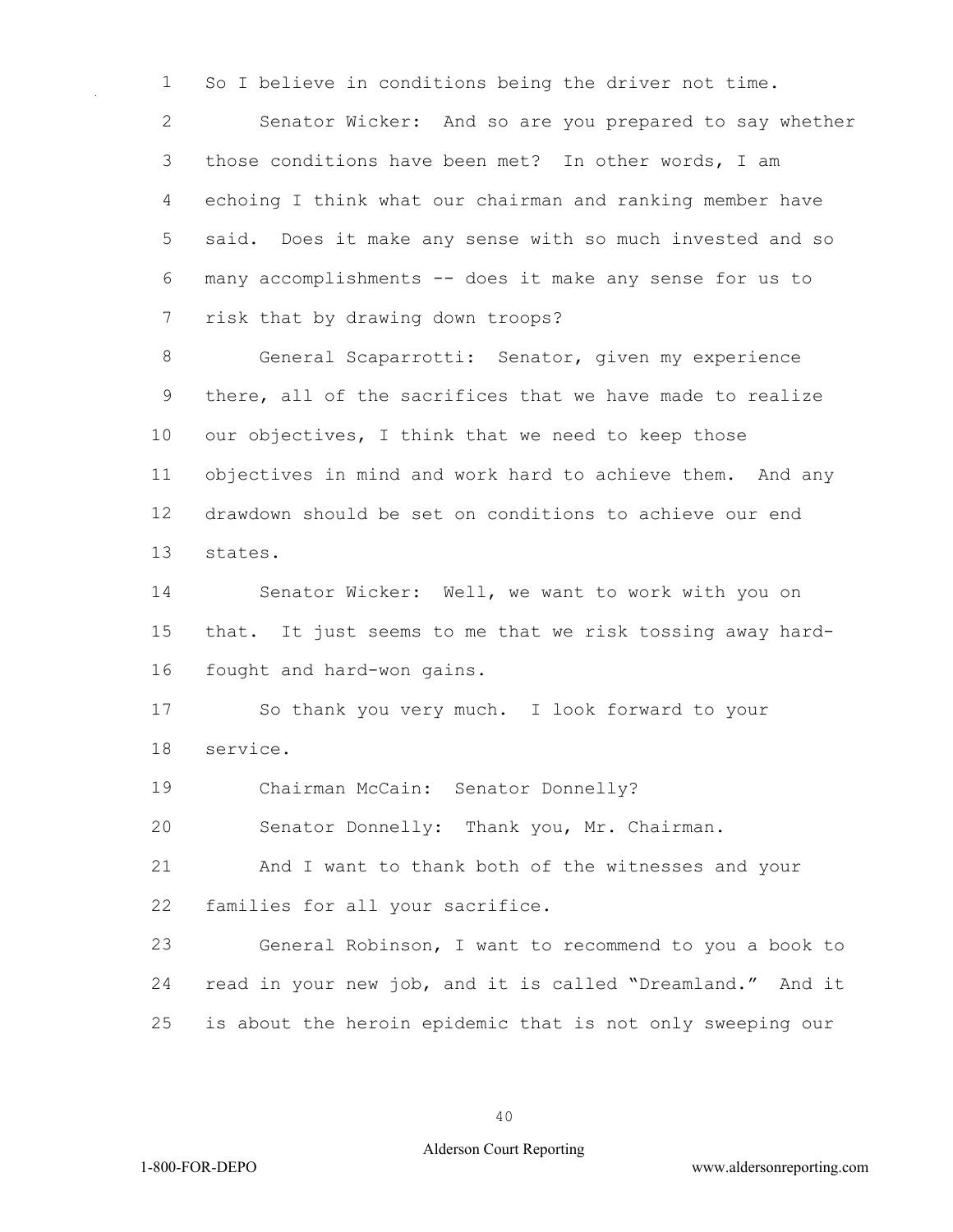country but in particular this focuses a lot on Ohio. And my home State of Indiana is right next door.

 And I just want to tell you a little story. We have a small county in southern Indiana, Scott County, and a small town there, Austin, 4,200 people. In a town of 4,200 people, we had 190 HIV cases that came from dirty needles that were passed around while using prescription drugs. And this epidemic has basically hollowed out and destroyed all of these families. It starts with the prescription drugs, and then it goes to the heroin, the black tar heroin that comes across from Mexico. And this book, "Dreamland," helps to describe how destructive it is of these towns and of these families.

 In my hometown, we lost a 20-year-old and a 19-year-old young man just from one of these parties that they were at. Going to be a sophomore at IU, going to be a freshman at Ball State. And it happens in town after town all across New Hampshire, all across Cape Cod. People think of it as a vacation place. Cape Cod has a heroin epidemic, and it is coming up from Mexico. And we desperately need you to be 21 the point person in stopping this effort.

 General Robinson: Senator, thank you for that advice, and I commit to you that I will read "Dreamland" independent of being confirmed.

Senator Donnelly: It is heartbreaking.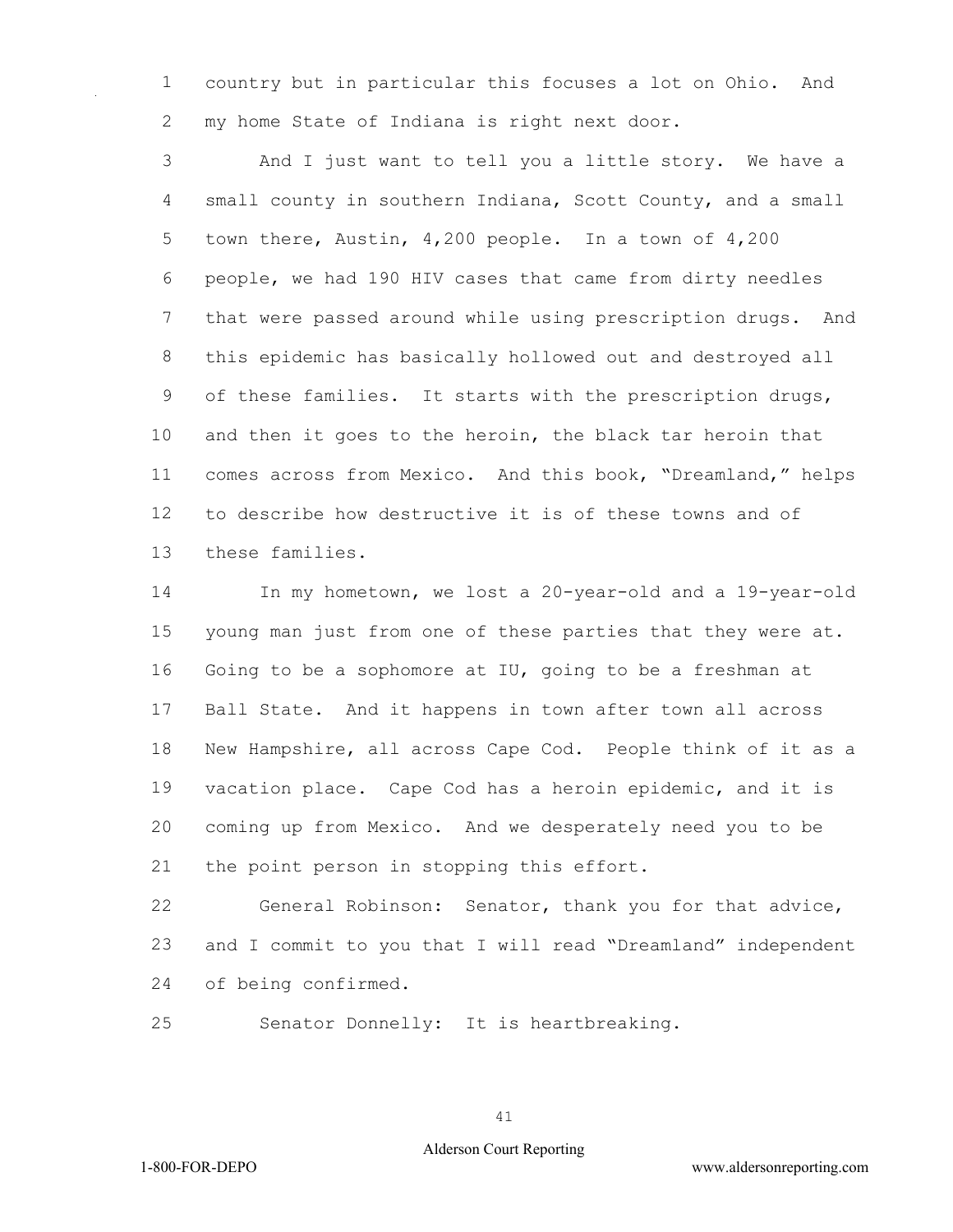General Robinson: Yes, sir. It is heart-wrenching. As Senator Shaheen mentioned, you know, the epidemic that is happening in New Hampshire, in my State of residence, I commit to you that I will do everything to understand it and to work with DHS to do just what you have asked.

 Senator Donnelly: We see more than auto crashes now, more than car crashes, automobile-related deaths heroin and prescription drug-related deaths have rocketed past that. So we lose young person after young person. When I go to high school graduations and speak to them, I basically spend half my time begging them to keep an eye out for one another because there is so much black tar heroin coming across from Mexico.

 General Robinson: Senator, I agree with you too, not 15 only the heart-wrenching deaths, but as you mentioned, what it does to families. So, yes, sir.

Senator Donnelly: Thank you.

 And, General Scaparrotti, it was a privilege to be with you in Korea, and you did such an extraordinary job there. You talked about Afghanistan, and the number 5,500 has been mentioned by the chairman. The last thing I would like to see -- and I know you would too -- is all the efforts for so many years just kind of be thrown away because of a number as opposed to what conditions require. I know you have said it will be conditions-based. We want to make sure you give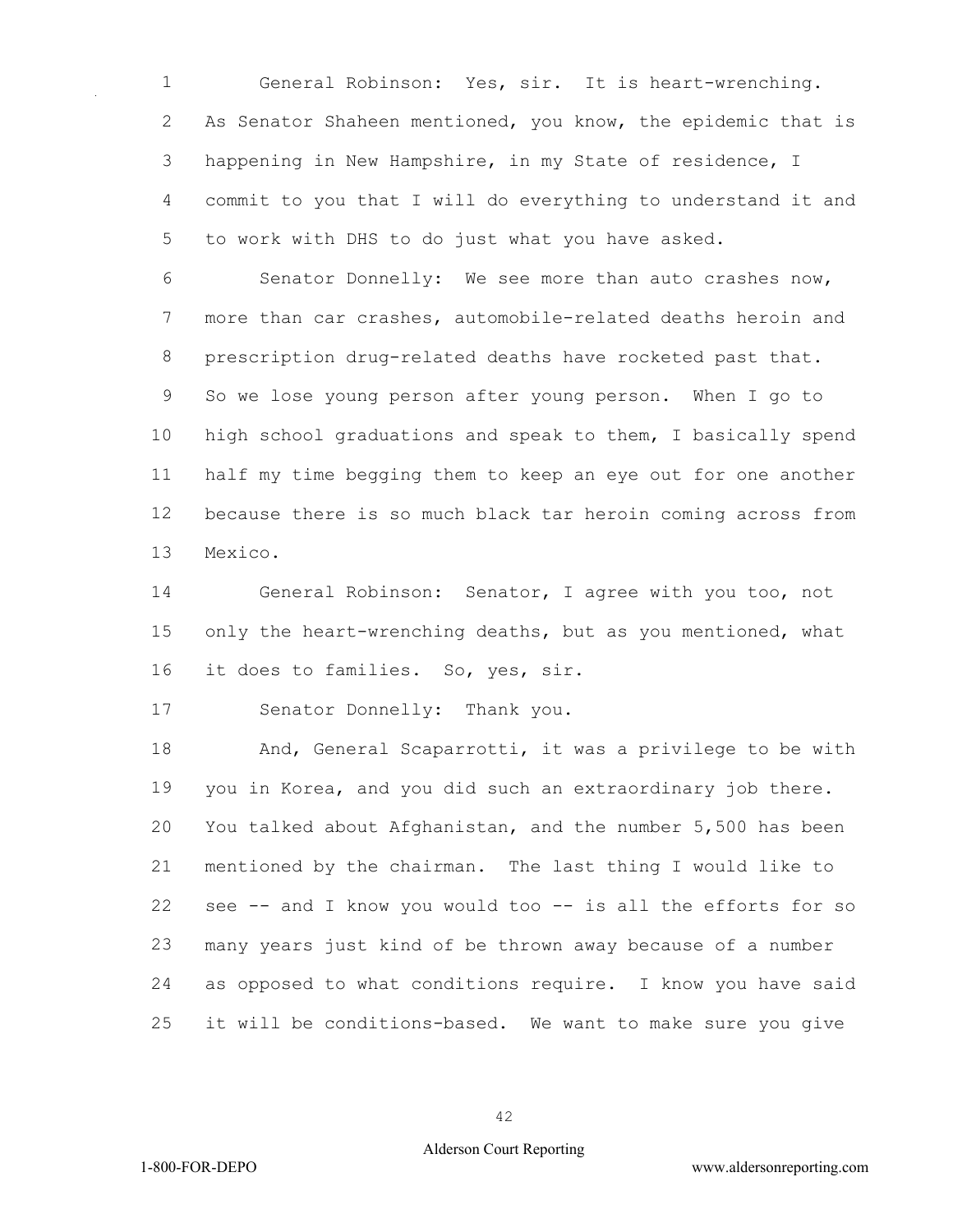us your absolutely 100 percent unvarnished opinion of what actually needs to be done there as you take a look at it.

 General Scaparrotti: Senator, I absolutely commit to you that, if confirmed, I will do just that.

Senator Donnelly: Thank you very much.

 As we look to what just happened with the Russians recently, you know, doing a barrel roll over one of our ships there or over one of our planes there, is there a point where this has happened time after time after time where we tell them in advance enough? The next time it does not end well for you.

 General Scaparrotti: Senator, I think it is important 13 that we are, as I said, strong, clear, and consistent with them. And we should engage them to make clear what is acceptable operations of both of our forces in close proximity. And I think once we make that known, then we have to enforce it.

 Senator Donnelly: General Robinson, what is your assessment, as you take a look, of the ballistic missile threat to our country posed by North Korea and Iran? And, obviously, you are going to be significantly involved in providing answers for that and in making sure we are safe. General Robinson: Yes, sir. The North Korean threat is real. Right now, it is a medium range, but they are trying very hard to be able to hit the homeland. And Iran

#### Alderson Court Reporting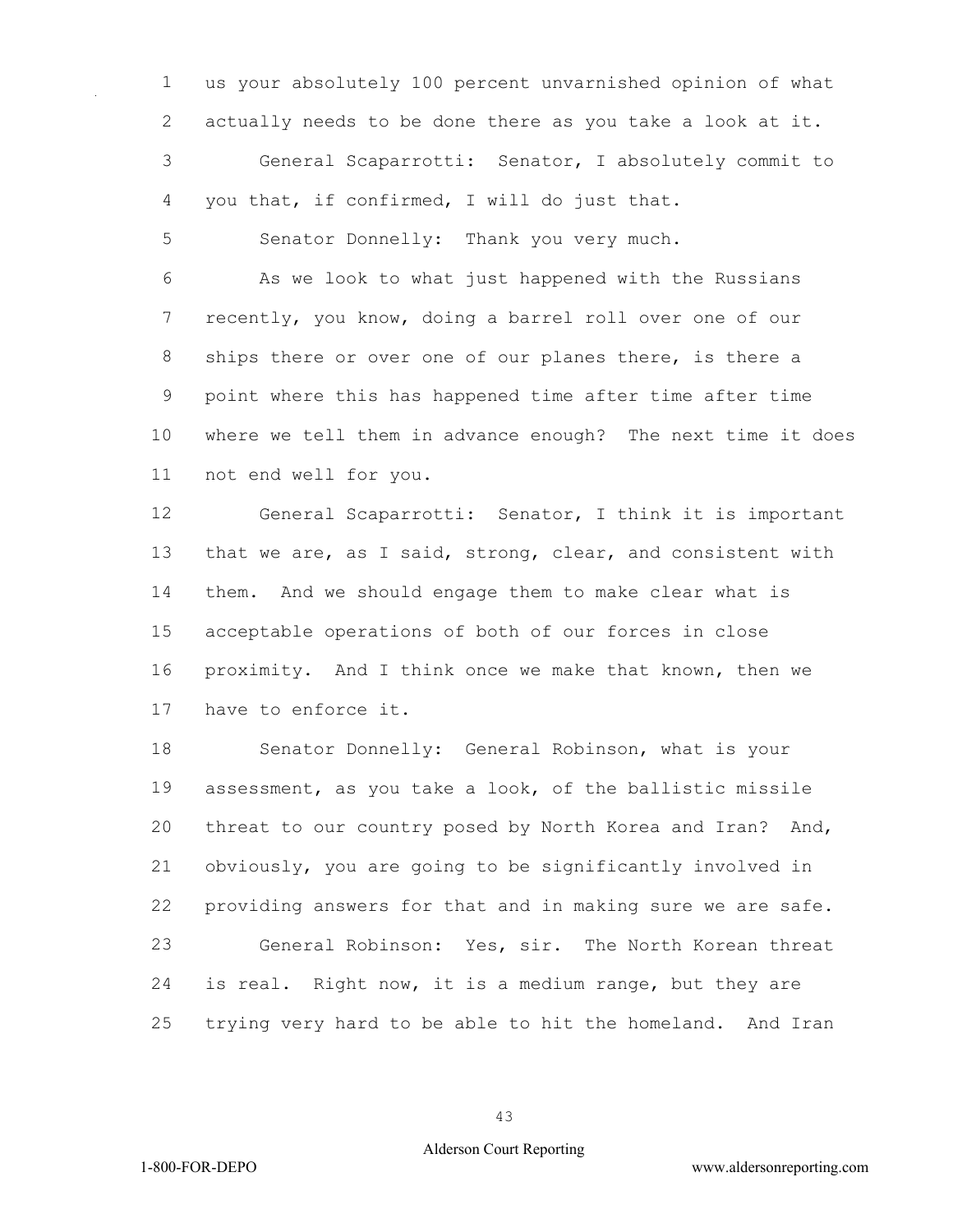continues to evolve its capability. And if confirmed, that will be a threat that I will continue to monitor very, very closely.

 Senator Donnelly: Thank you both very, very much for your service.

Thank you, Mr. Chairman.

Chairman McCain: Senator Ayotte?

8 Senator Ayotte: Thank you, Chairman.

 I want to thank both of you for your distinguished 10 service to the country. And I have to say, General Robinson, I echo Senator Shaheen's comments. We are so very proud of you in New Hampshire as a UNH grad and, obviously, as your stated residency of New Hampshire. I want to thank your family as well, and I want to thank certainly the Colonel, Colonel Howard, for his service as well as a great resident of the State of New Hampshire.

17 I wanted to ask you -- in the meeting that we had in my office, one of the issues we talked about with your responsibility for the southern border as a Commander of NORTHCOM is this idea of the tunnels. In fact, this morning, as I am looking at the news, we discovered that there were reports that U.S. authorities discovered a half- mile tunnel under the border with Mexico into San Diego used to smuggle drugs. And as we think about this heroin and also fentanyl issue, which is a very deadly synthetic drug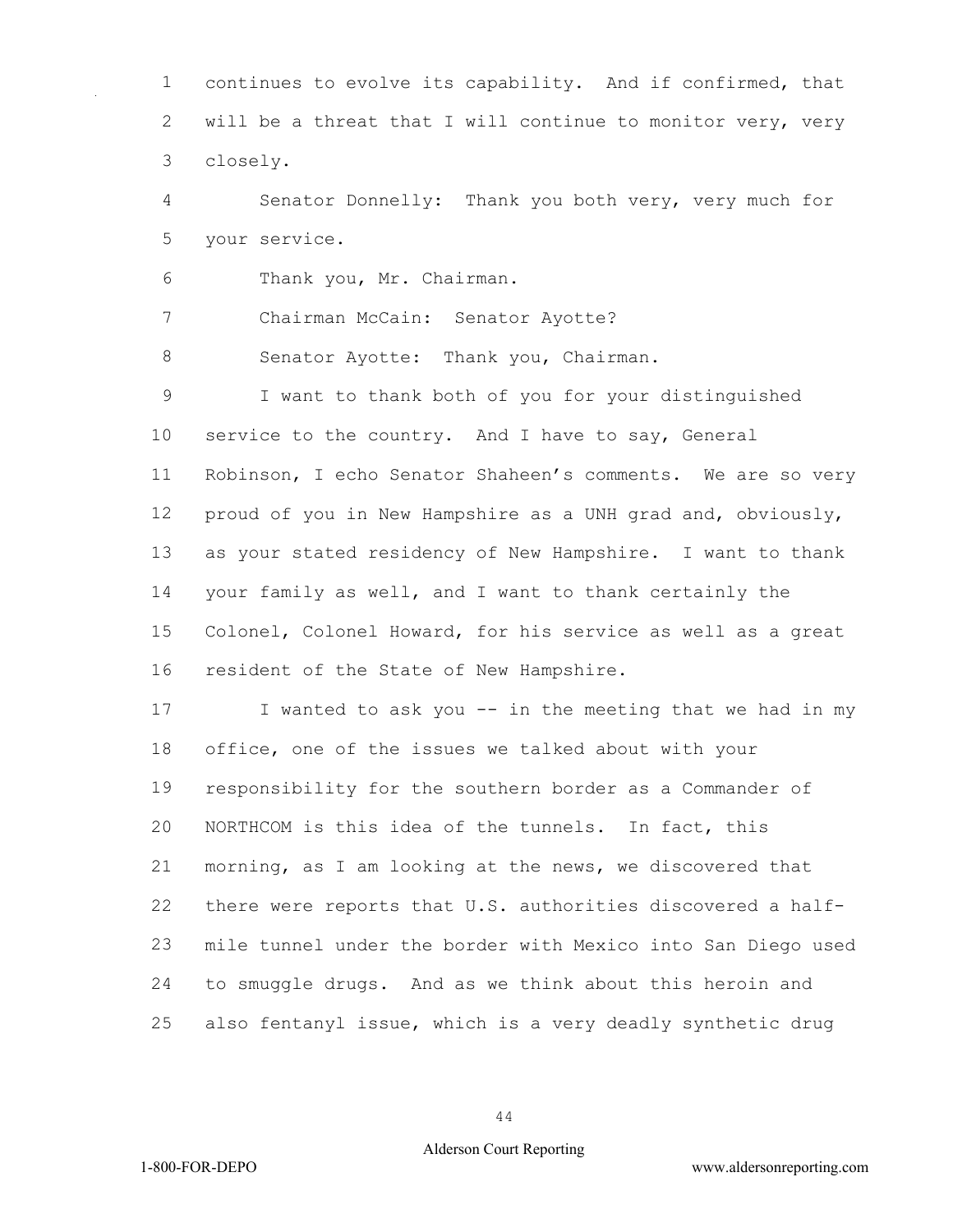that is really killing people in New Hampshire -- I got an amendment in that focuses on cooperation with the Israelis because they have the tunnel issue with Hamas and Hezbollah. And Admiral Gortney had said that was a very helpful, cooperative effort.

 So I would like to ask you, as you go to the southern border, will you look at this tunnel issue too and how we can develop better technologies to ensure that we are looking at not only how they are transporting the heroin and fentanyl over in traditional ways but also building these tunnels.

 General Robinson: Yes, Senator, I will do that. I saw the article this morning, and it did remind me of our conversation and the conversation that we had about Israel and the technologies that they had. And as we discussed yesterday, when I understood that, it piqued my interest. So two things. I will go down and look, understand the tunnels, see what they look like, understand the technologies that we have, and then understand the things that Israel is also teaching us what they have learned. Senator Ayotte: Terrific.

 And in terms of this fentanyl issue, this is the synthetic basically analgesic that is almost 50 times more powerful than heroin, and it is also being manufactured in Mexico. New Hampshire had last year 430 drug deaths.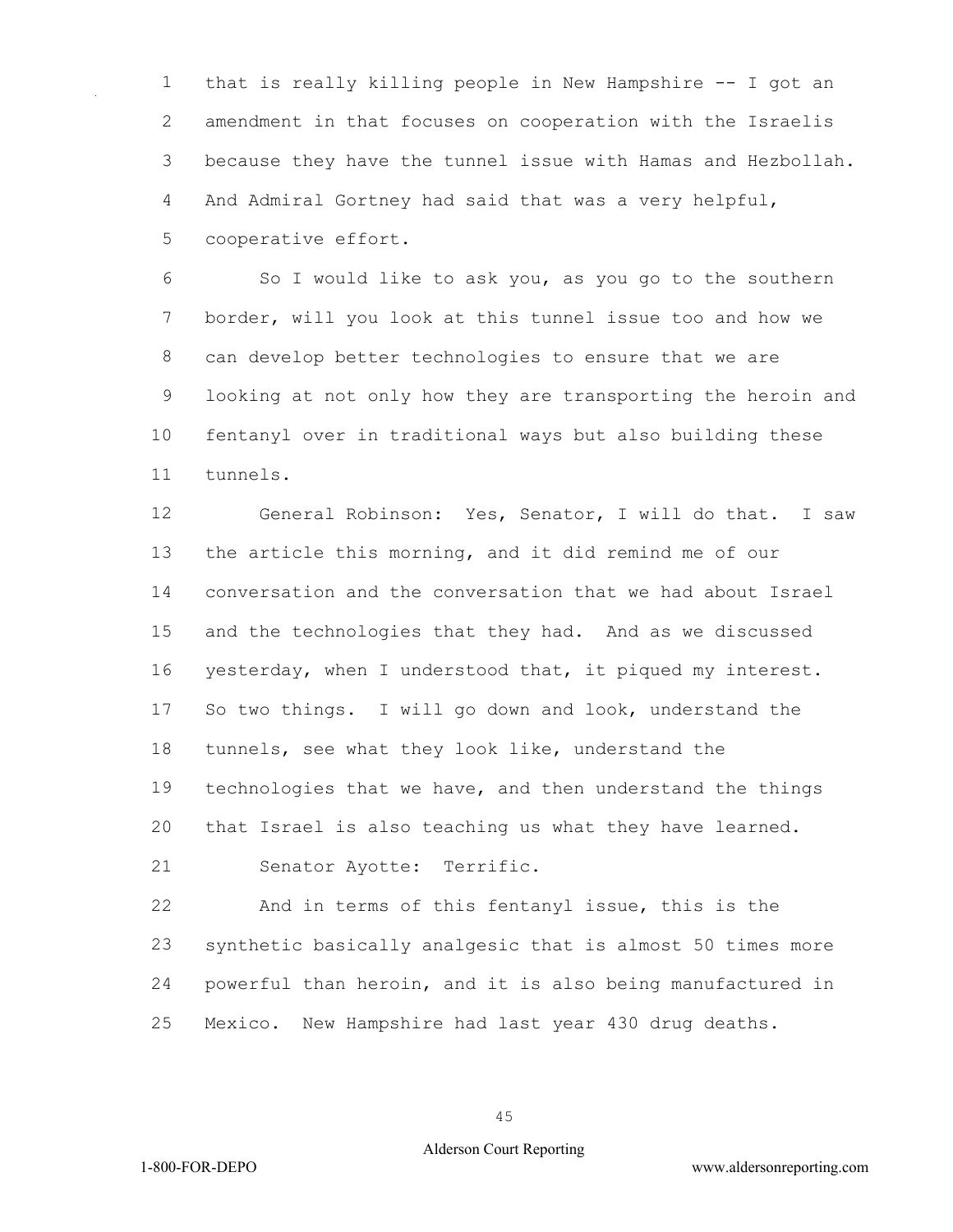Actually 160 of them are attributed to fentanyl. So in your role in addressing not only the border, but in dealing with Mexico, what I would like to also have you focus on is talking to the Mexican Government, obviously, in these military-to-military relationships of how we can have them step up more on this interdiction issue.

 General Robinson: Yes, ma'am. Early on, I do want to 8 meet with my military counterpart, understand what they are, and also provide an assessment, as I mentioned to the chairman, back to the committee and what we need to do together more to support them.

Senator Ayotte: Terrific.

General Robinson: Yes, ma'am.

Senator Ayotte: Thank you.

 General Scaparrotti, I want to thank you for your distinguished service in Afghanistan. I would like to ask you, if confirmed for this important position, one of your roles not only serving as European Commander, you will also serve as the Supreme Allied Commander of Europe. And recently we met with the NATO Secretary-General. The committee did. And one of the issues he raised is that he believed that NATO countries and NATO as a whole should be more involved in the train, advise, and assist mission in Iraq to defeat ISIS. And so do you agree with the Secretary-General that we should seek to get NATO more

### Alderson Court Reporting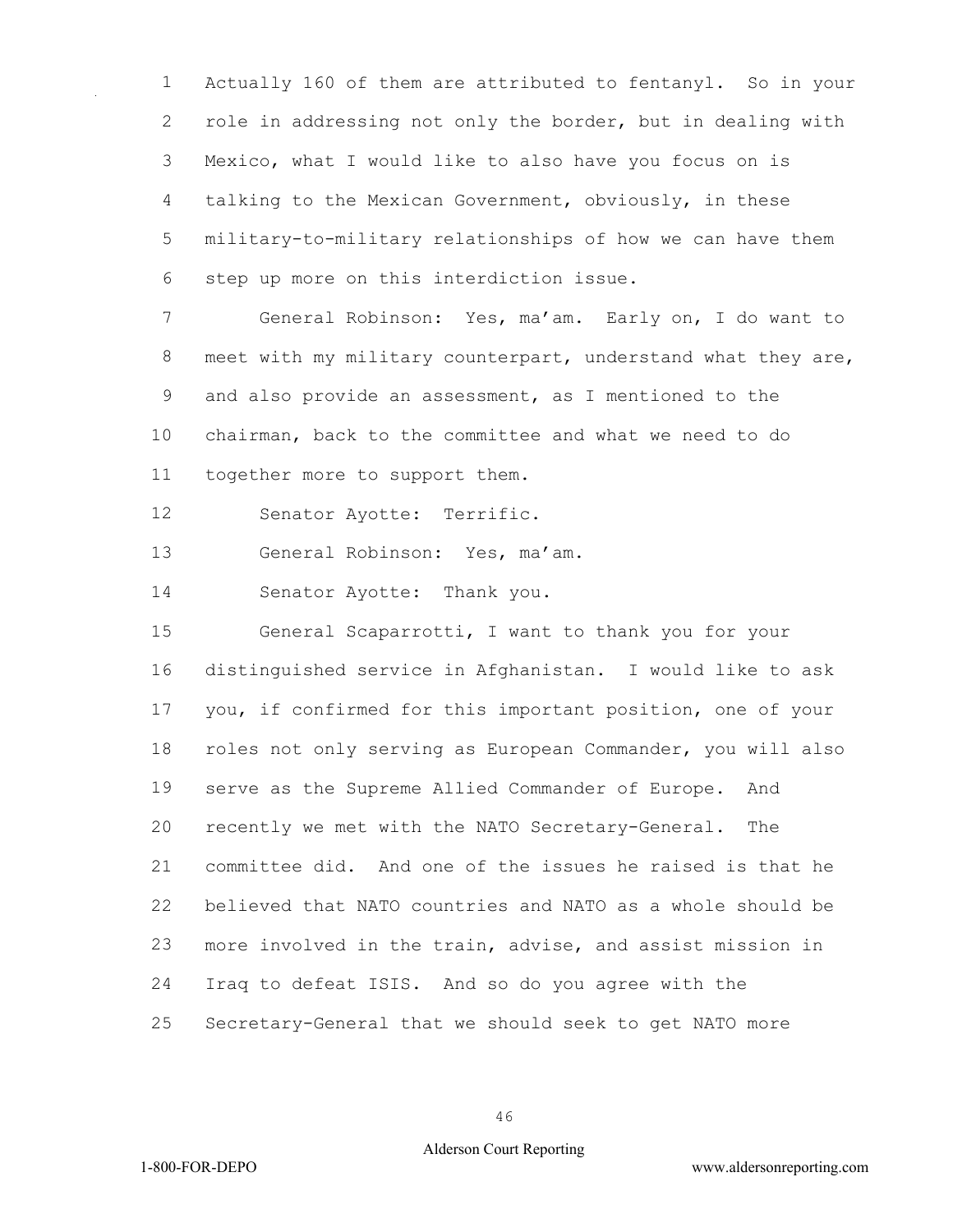involved in the train, advise, and assist mission?

 Obviously, we all have a part in defeating ISIS, given the threats that this group presents to not only the United States of America but also Europe with the recent attacks there.

 General Scaparrotti: Senator, if confirmed, I will obviously discuss that with the Secretary-General. It is a matter of policy within NATO. But to give my personal opinion, I think we have very strong and capable allies, and the more allies that we have assisting us in Iraq and other places around the globe where we have the same challenges is important and we should pursue that.

Senator Ayotte: Terrific. Thank you.

 And in terms of the Russian threat, one of the issues -- there was a recent article I think yesterday that talked about Russian attack submarines that I believe the chairman briefly touched on that are prowling the coastline of Scandinavia and Scotland and the Mediterranean Sea and the North Atlantic. I wanted to ask you about the importance of our attack submarine fleet in terms of having the capacity with this Russian threat, but also, obviously, we know that the Chinese are another issue in the South Pacific. But yet, our requirements for attack submarines -- we are not keeping up the pace of what we see the Russians doing. How important of an asset is this in terms of combating the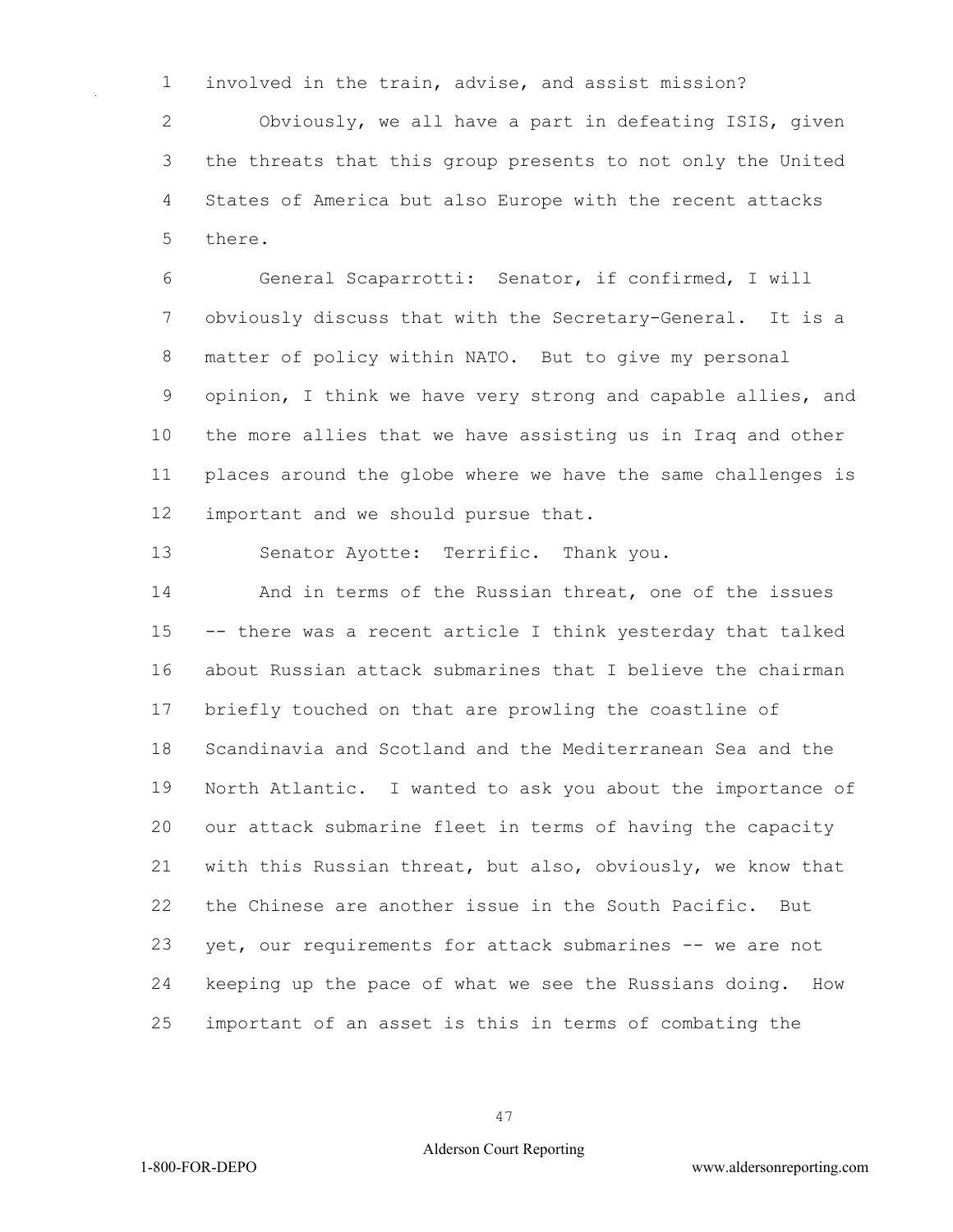Russians in what they are doing right now?

 General Scaparrotti: Senator, I believe that it is critical. We presently have dominance undersea. And I do not believe we should pace it. We should maintain that dominance, and it is critical to our security.

Senator Ayotte: Great.

 I want to thank you both for your leadership and distinguished service and especially your families as well. We appreciate it.

 Senator Cotton [presiding]: Senator Hirono? Senator Hirono: Thank you very much.

 I echo the sentiments of the members of this committee in thanking you, General Scaparrotti and General Robinson, for your service to our country and, of course, that of your families.

16 Of course, General Robinson, it is good to see you. Thank you for your years of service in Hawaii and leading the Pacific air forces. Of course, we are very proud of you as being one of the 100 most influential people in the world.

 General Robinson, in response to a question, you noted that one of the biggest concerns that you have is with homegrown violent extremists. If confirmed, what would be the steps that you would take to protect our country against homegrown violent extremists, which I share with you?

### Alderson Court Reporting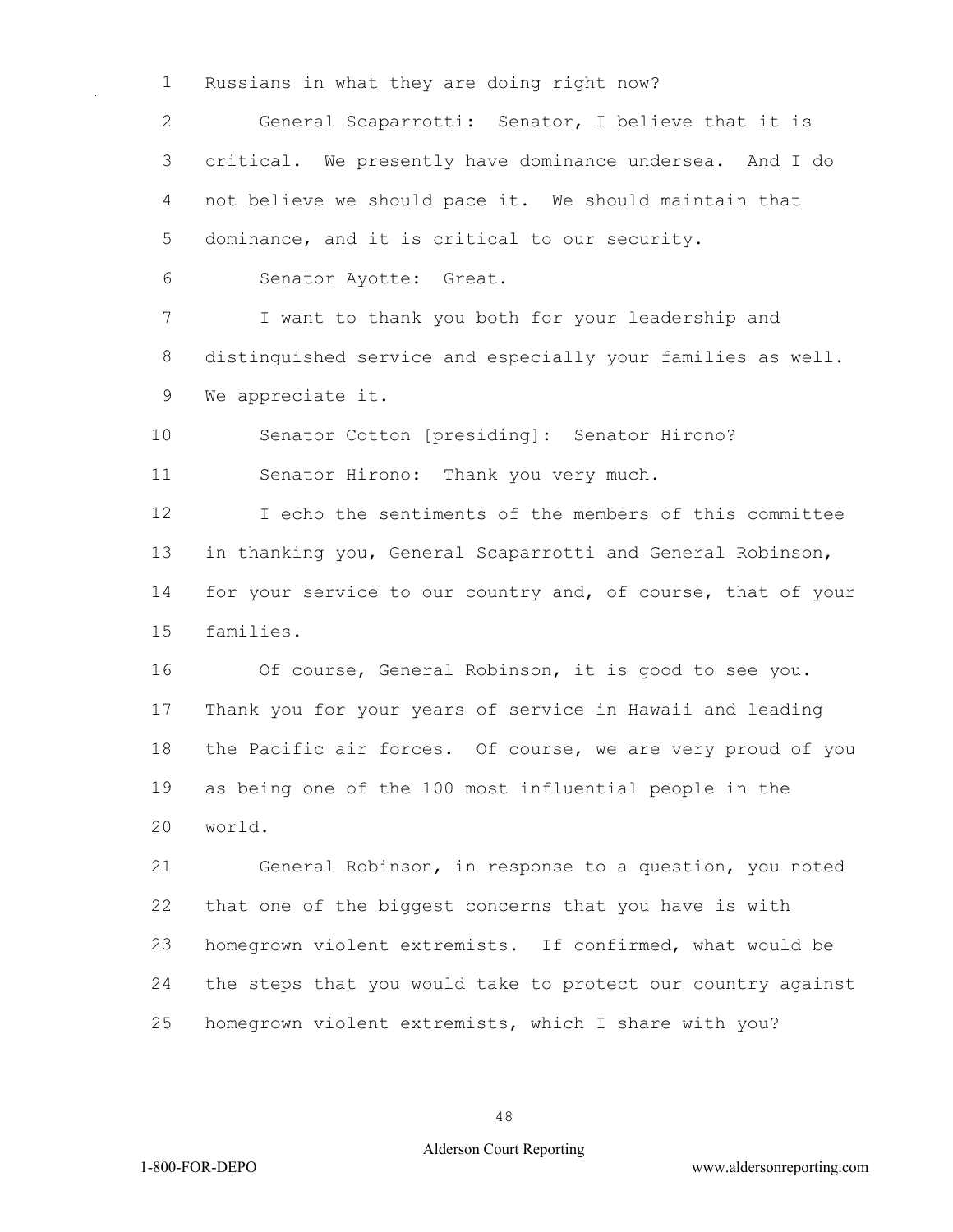General Robinson: Yes, ma'am. One of the things that is incredibly important in that is sharing of intelligence across all the agencies. So it would be important to understand that intelligence to share and support DHS and Federal law enforcement agencies as we watch that. It is a very difficult threat to find and pay attention to.

 Senator Hirono: So any other steps that you would take to  $-$ 

 General Robinson: No, ma'am. If confirmed, that would be one of the things. It is one of my focus areas. As I look back into the southwest border and the defense of the homeland, that is one of the things that I, if confirmed, will start looking, what are some other things that NORTHCOM, Northern Command, can do in support of all the interagency in the whole-of-government approach.

 Senator Hirono: And I think that when you are dealing in this area, the State and local law enforcement

communities, as well as the larger communities --

General Robinson: Yes, ma'am.

Senator Hirono: -- have to be brought in.

General Robinson: Yes, ma'am, and supporting them.

Yes, ma'am.

 Senator Hirono: I would to continue to work with you on addressing those issues.

General Robinson: Yes, ma'am.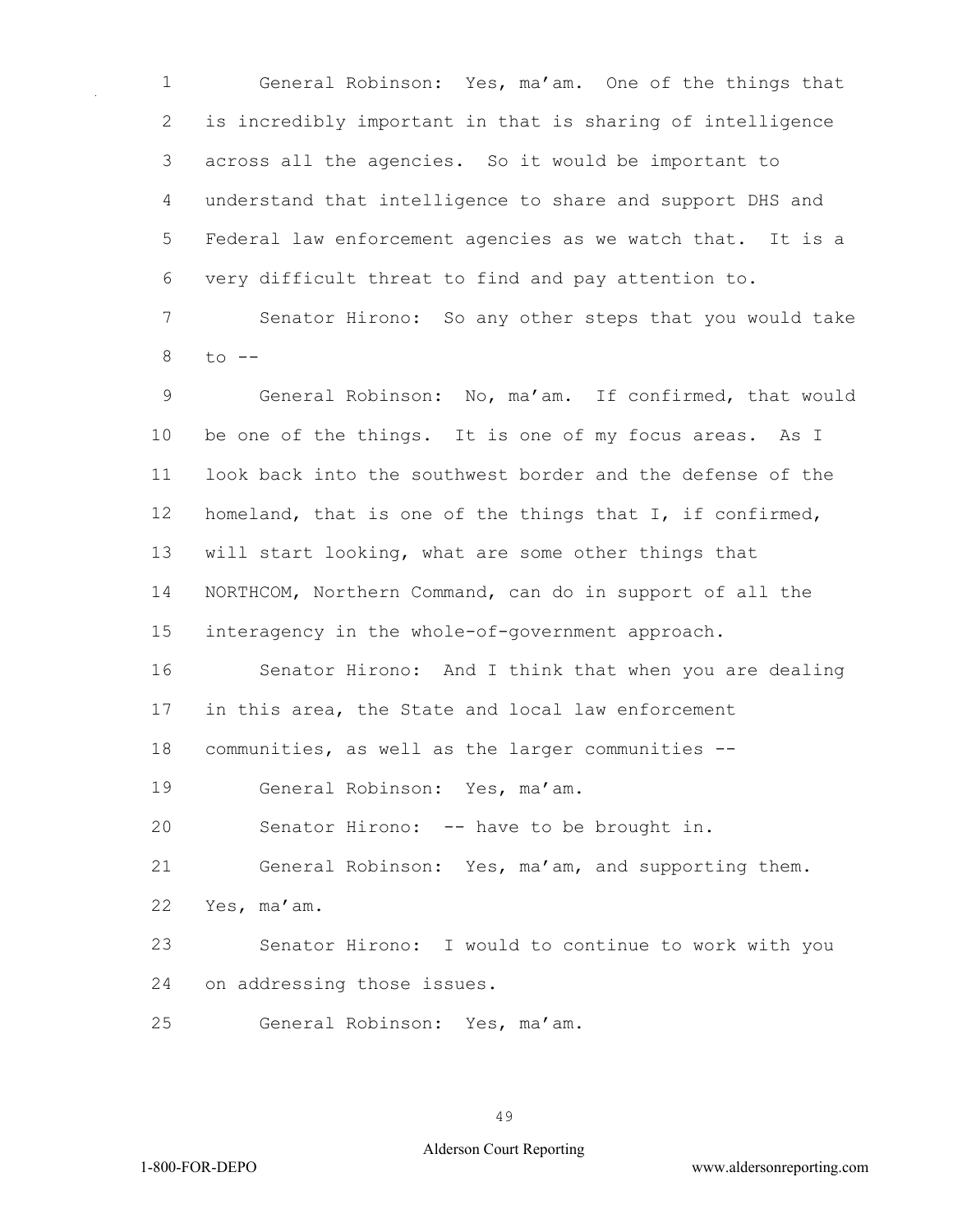Senator Hirono: General Scaparrotti, the capabilities of the European phased adaptive approach, or EPAA, deepen our missile defense partnerships and assurances with NATO. What do you assess are the benefits of the EPAA, and how does it project strength to our allies and, of course, our strength to our adversaries?

 General Scaparrotti: Well, Senator, we have globally but particularly in Europe a serious threat from ballistic missiles. The phased adaptive approach is very supportive of the defense of not only our citizens and bases in Europe but also of our allies and partners in Europe. I think it is critical. And I think it is an important contribution then to our allies' defense systems, and we should work for a layered interoperable defense of Europe. And I believe it is the appropriate step to get that done.

Senator Hirono: Thank you.

 For General Robinson, Admiral Gortney mentioned in our last NORTHCOM hearing that China is in the process of operationalizing its first viable class of ballistic missile submarines. And you were asked some questions relating to what Russia is doing, but China is moving in this direction. And he testified that, if successful, they would be China's first sea-based strategic nuclear deterrent. And in previous hearings, the submarine capabilities of our country have been highlighted as one of our country's most valuable

### Alderson Court Reporting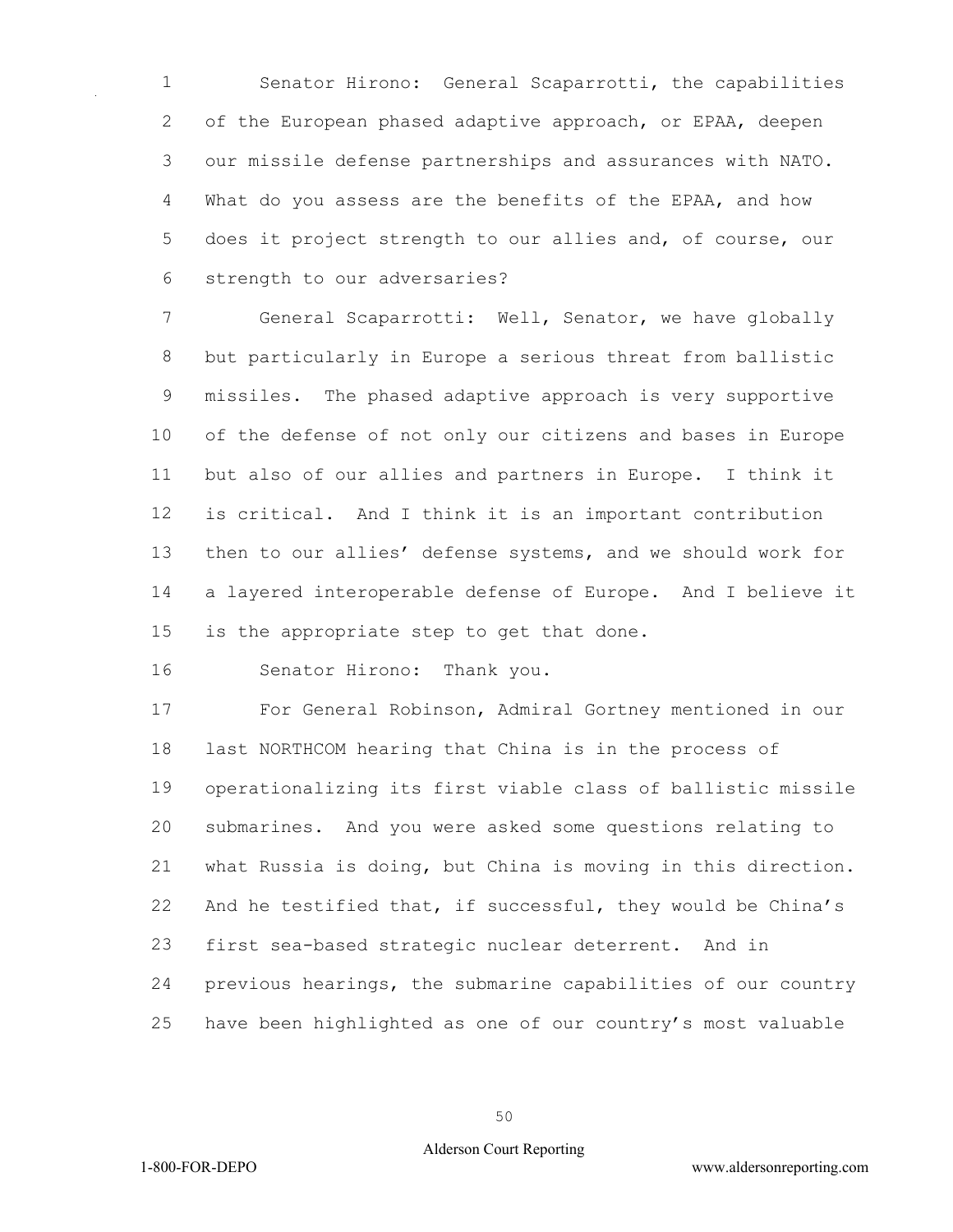assets.

 What are the implications of a successful employment of this class of ballistic missile submarines by China, and for what you can talk about in this setting, how would this affect our capabilities especially in the Asia-Pacific region?

 General Robinson: Yes, ma'am. China continues to evolve their capabilities, and they continue to be able to 9 range further and further. So the more that they can range, then the more that it becomes a threat to the homeland, both Hawaii, Guam and then, if capable, further here to the homeland.

 Senator Hirono: Do we need more submarines? General Robinson: Ma'am, they are our asymmetric advantage, and they are an asymmetric advantage in the Pacific as we speak.

Senator Hirono: Thank you.

Thank you, Mr. Chairman.

Senator Cotton: Senator Graham?

Senator Graham: Thank you.

I thank both of you.

 General Scaparrotti, some are saying in America that we need to get out of NATO or limit our participation. What is your response?

Senator Cotton: Turn your mike on, Senator Graham.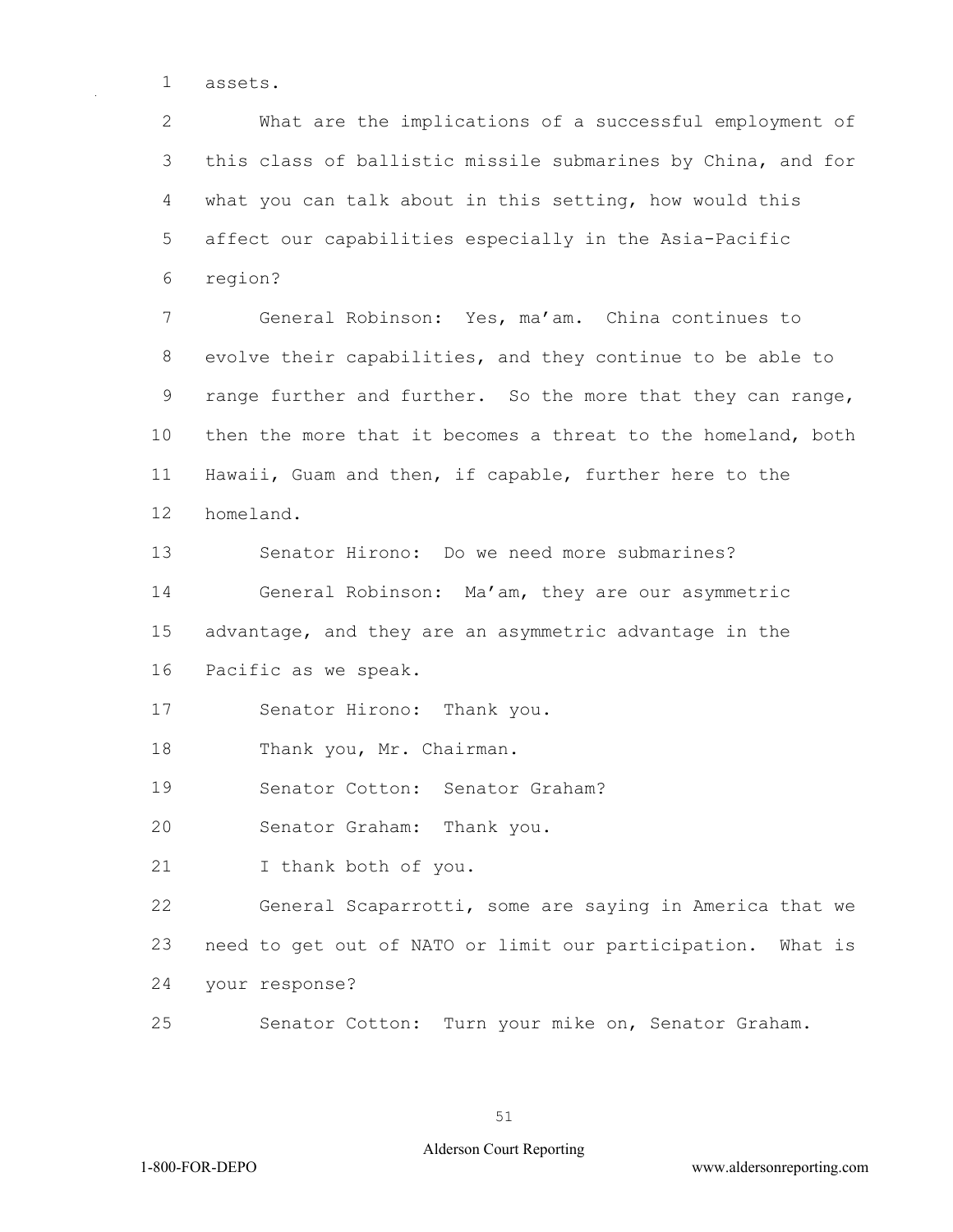1 Senator Graham: It is on. We must not have paid the 2 bill down here.

3 General Scaparrotti: Senator, I think you asked that 4 some have said that either we need more participation or 5 payment into NATO.

6 Senator Graham: That we need to get out of NATO, that 7 it is obsolete.

8 General Scaparrotti: Senator, I personally believe 9 that NATO is critical to our interest and our defense.

10 Senator Graham: In 30 seconds, why?

11 General Scaparrotti: Because we have very close ties. 12 They are our longest allies, and we have 50 percent of the 13 GDP that goes through there, one of our most important 14 markets.

15 Senator Graham: You agree that other countries should 16 contribute more to NATO's overall budget.

17 General Scaparrotti: Yes, I do. They should meet the 18 commitments.

19 Senator Graham: Do you believe that Russia is trying 20 to basically fracture Europe?

21 General Scaparrotti: I do.

22 Senator Graham: Do you believe that Putin would love 23 nothing more than the United States to withdraw from NATO? 24 General Scaparrotti: Yes, sir.

25 Senator Graham: Do you believe that everybody in the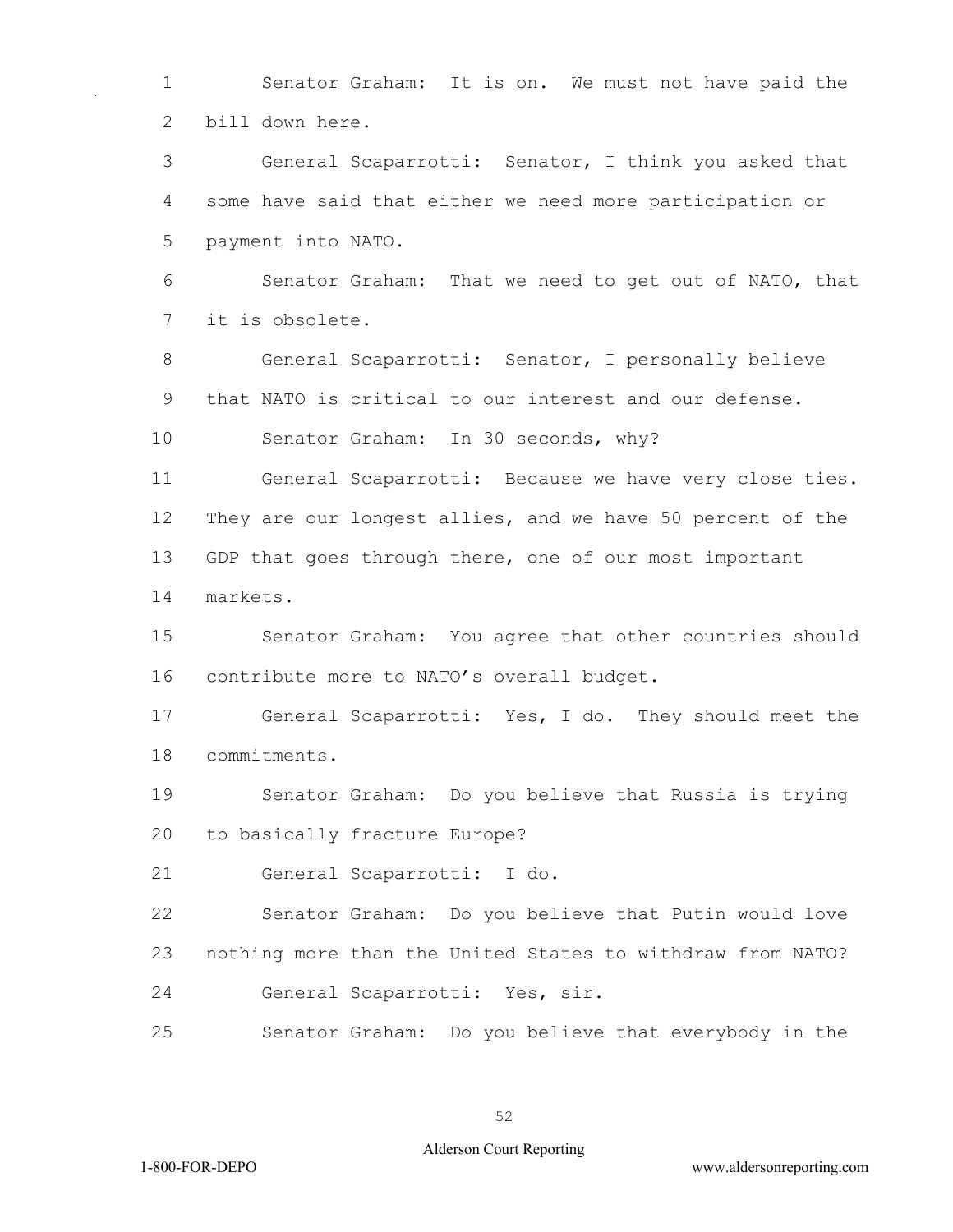Baltics -- that it would be a very dark day for them if America withdrew from NATO? General Scaparrotti: Yes, sir. Senator Graham: So Putin would be the biggest beneficiary of a breakup of NATO given the current construct? General Scaparrotti: Yes, sir. I believe Putin is deliberately trying to split the alliance. Senator Graham: Do you think ISIL would benefit from the breakup of NATO? General Scaparrotti: Yes, sir. Senator Graham: Do you think the Taliban would benefit from the breakup of NATO? General Scaparrotti: Yes, sir. Senator Graham: All right. If the President goes down to 5,500 U.S. forces in Afghanistan, do you believe NATO countries will respond in kind by reducing their commitment? General Scaparrotti: Sir, I think given my experience there that they most likely follow our lead. Senator Graham: Have you known of one country to get to our right when it comes to Afghanistan? General Scaparrotti: No, sir. Senator Graham: So do you agree with me that any withdrawal in Afghanistan should be conditions-based?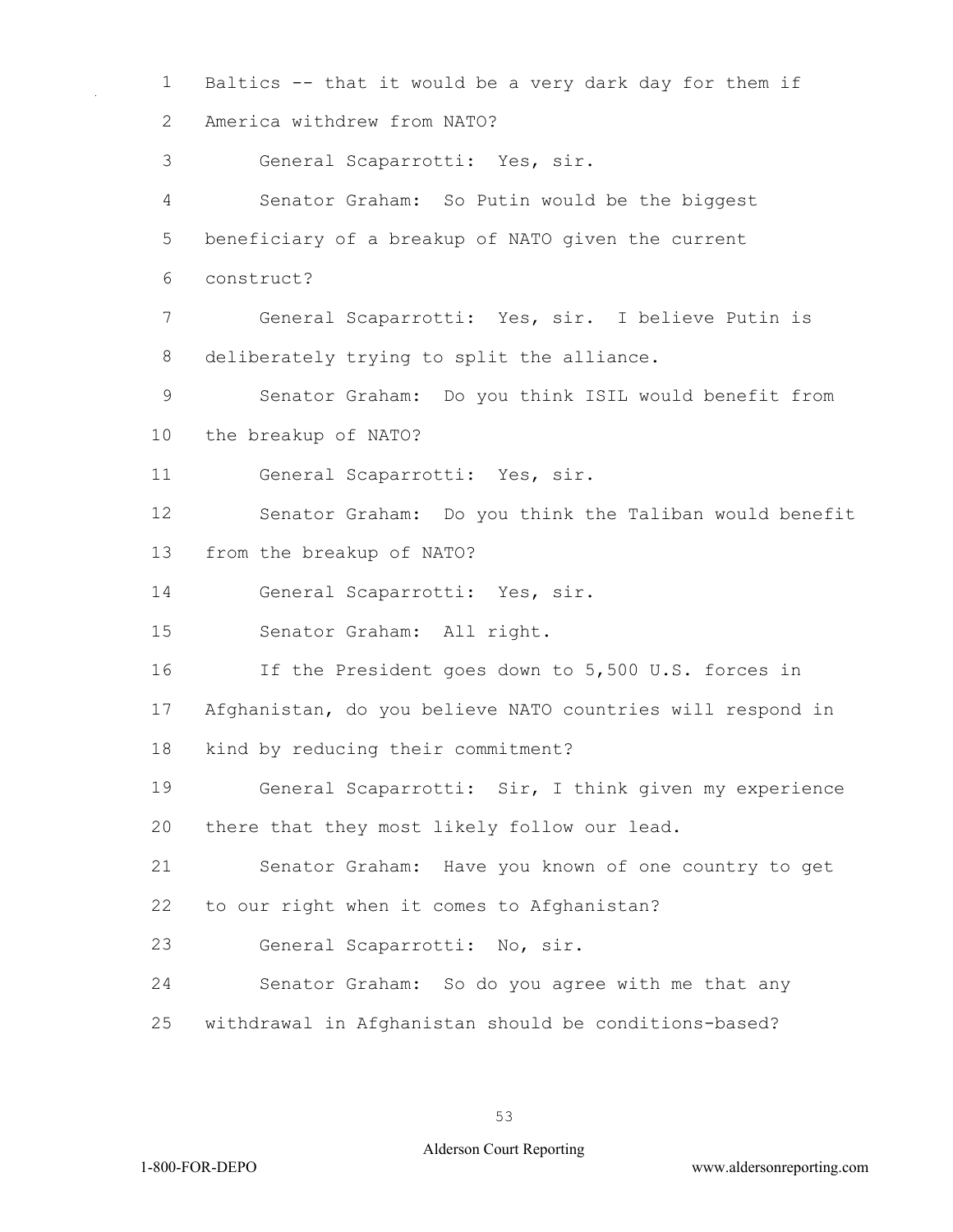General Scaparrotti: I do, sir.

 Senator Graham: So I just want to say for the record to the President, you ignored sound military advice when it came to Iraq to keep a residual force. The rest is history. You turned down the advice of your entire national security team to help the Free Syrian Army when it would have mattered in Syria. You drew a red line against Assad. You did not follow up when Qaddafi was taken down by his people, along with NATO's help. Please do not repeat these mistakes by reducing our forces in Afghanistan because you will get the same result, probably worse. That is just my editorial comment.

 In terms of budgets, if we go back into sequestration mode, General, what would it mean to our presence in Europe? General Scaparrotti: Sir, it would have an immediate impact on the forces that we have there today, and I believe it would potentially put at risk the forces that we plan to rotate today to reinforce our posture. And certainly it would impact the readiness of our remaining forces to come to Europe if deterrence should fail.

 Senator Graham: Would it be an encouraging sign to Russia that we are less committed to Europe?

General Scaparrotti: It would, sir.

Senator Graham: General Robinson, what would

sequestration do to your ability to defend the Nation's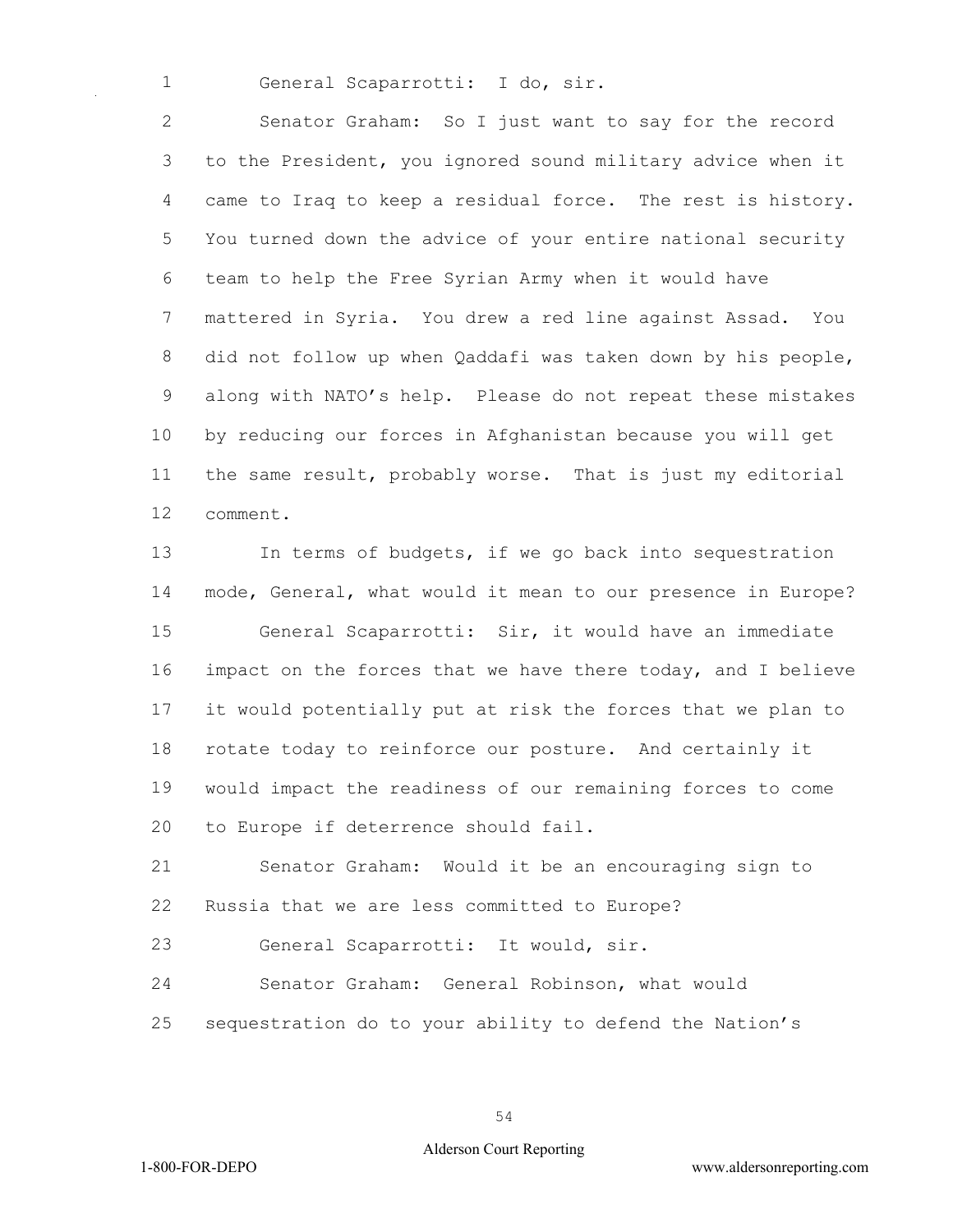1 homeland?

2 General Robinson: Sir, it would definitely affect the 3 readiness of the force and our ability to invest in 4 capabilities to defend the homeland.

5 Senator Graham: Can you give me some examples of what 6 we would lose in terms of capabilities?

7 General Robinson: Depending upon where we are with 8 sensor development or hit-to-kill development, those would 9 be two capabilities.

10 Senator Graham: Is the threat to the homeland 11 declining or increasing?

12 General Robinson: Sir, the threat to the homeland is 13 increasing.

14 Senator Graham: Is the threat to our partners in 15 Europe and to our interests in Europe declining or

16 increasing, General Scaparrotti?

17 General Scaparrotti: It is increasing, sir.

18 Senator Graham: Can you think of a worse time for the 19 American Congress to cut the military's budget to historic 20 lows, given your time in service?

21 General Scaparrotti: No, sir. This is the most 22 challenging time I have seen, and we need to reinforce our 23 capabilities.

24 Senator Graham: Do you agree with that, General 25 Robinson?

55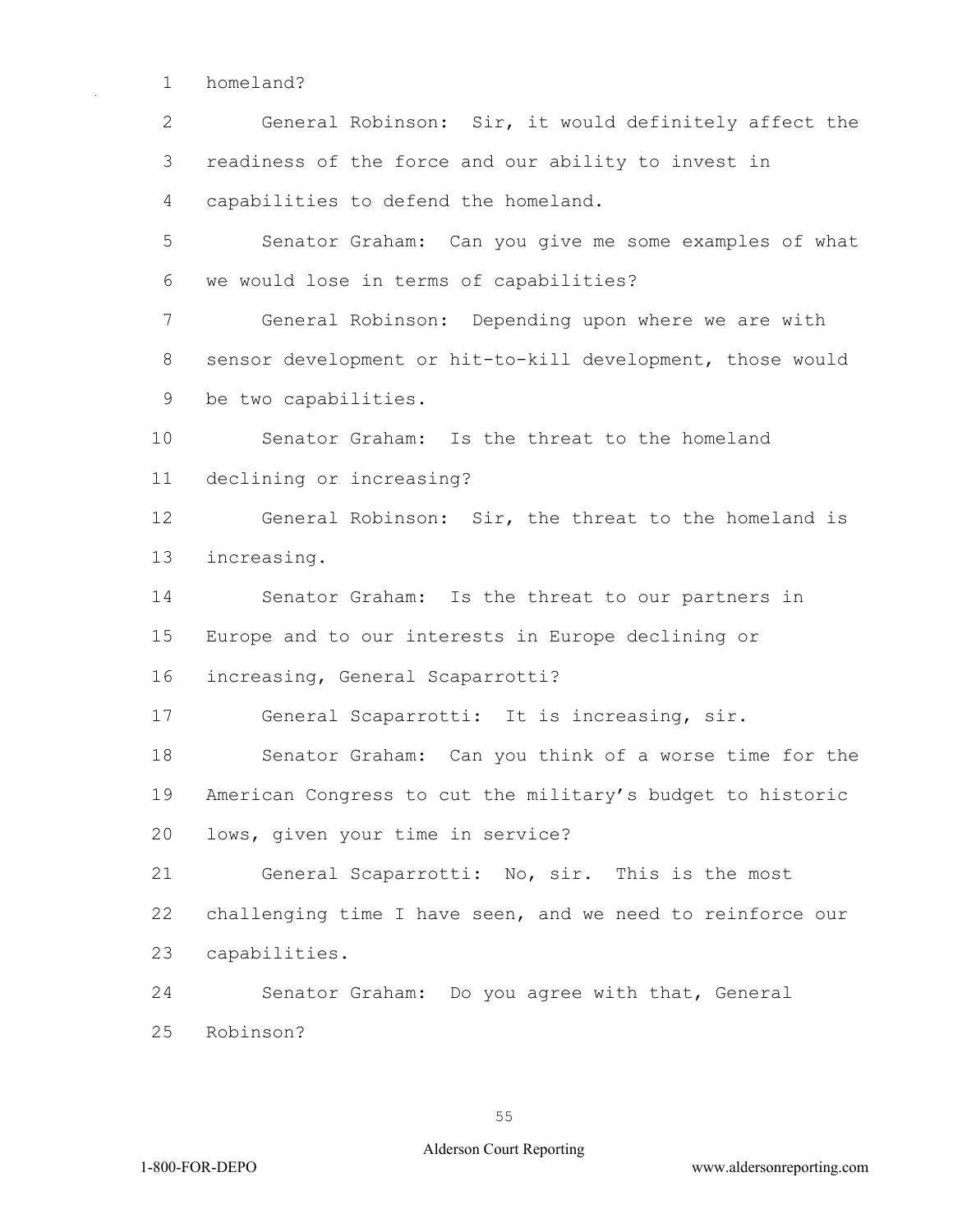General Robinson: I do, sir.

 Senator Graham: Thank you. Thank you both for your service.

Senator Cotton: Senator King?

 Senator King: Thank you, Mr. Chairman. A meteoric rise.

```
7 [Laughter.]
```
 Senator King: I just want to associate myself with the comments of Senator Graham and the chairman and several others. Particularly as you go to this NATO meeting this summer that is going to be so important in Europe, it would be a grave mistake in my view to not maintain a level of force in Afghanistan that is necessary to support the Afghan security forces. And the problem is this decision has to be made reasonably soon because we are not going to go from 9,800 to 5,500 in a couple of days at the end of the year. The process has to start this summer. And I think it would be a mistake, particularly given the Taliban essentially served notice on us in the last few days that they do not view this struggle is over by any manner or means. So I hope that as you work with the NATO allies, the message will come back from them and to the President that we need to maintain a significant force with the authorities necessary to adequately support our NATO allies and the Afghan security forces.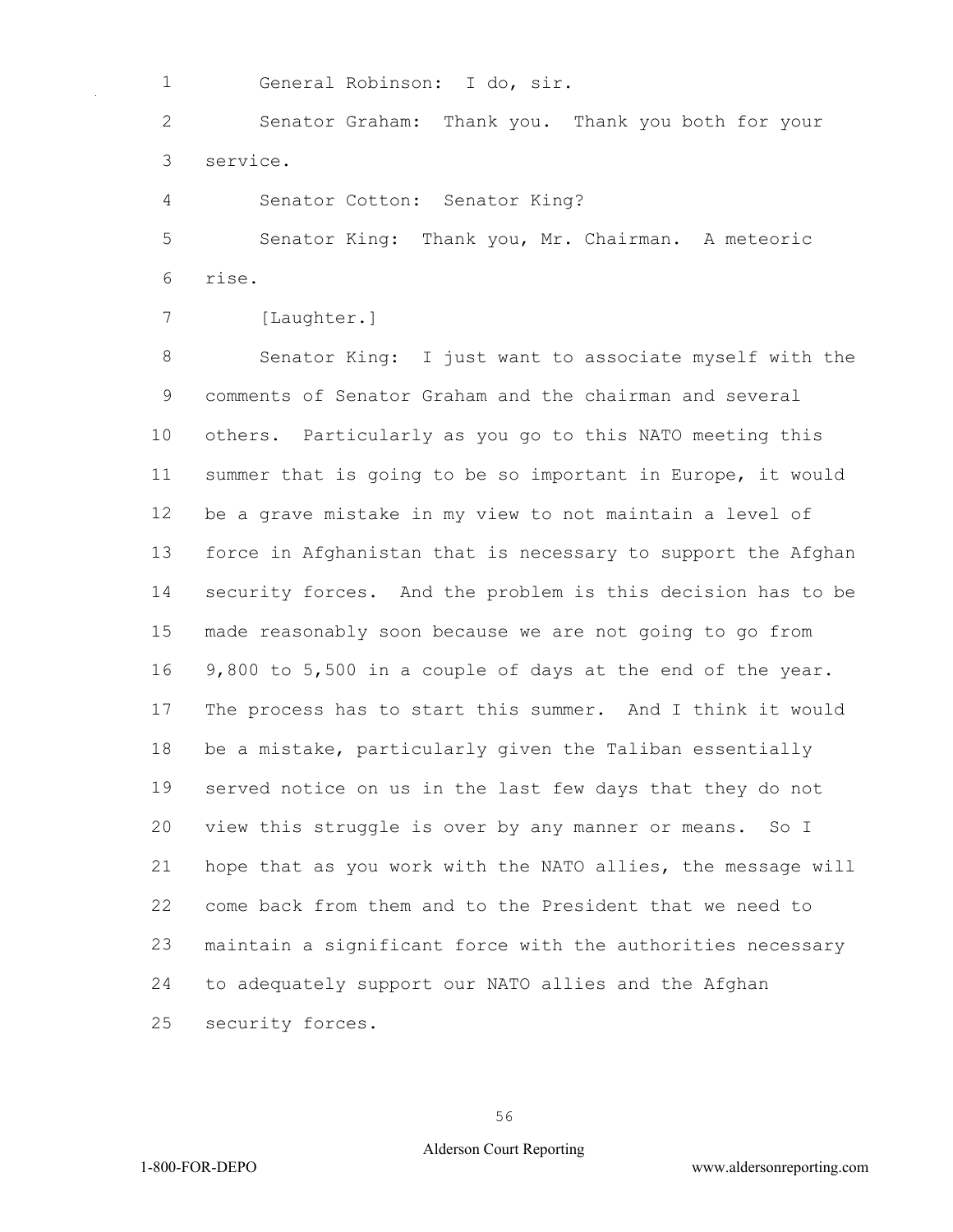Secondly, I just want to associate myself with the comments that were made about the border and the drug epidemic. Since this meeting started, six people have died in the United States of drug overdose, just since we sat down here an hour and 5 minutes ago. And that is a definite threat to the homeland. We do not want to militarize the border, but to the extent we can coordinate better, utilize the resources that you will have, General, in your capabilities to work with our civilian authorities, that is I think a very high priority.

 General Scaparrotti, one of the things that is concerning me about Europe is that what we are seeing in Ukraine is a new kind of hybrid war with indigenous people, some Russian troops, no necessarily identifications. We are not talking about armies and tanks coming across the border in a conventional way. Are we developing a strategy and a doctrine for dealing with what is essentially a new kind of war? Because my concern is that what we are seeing is a practice for something similar, for example, in the Baltics. General Scaparrotti: Yes, Senator. I know just from personal experience that EUCOM, SOCOM, as well as the other COCOMs have gathered, and we are studying hybrid warfare. It presents a problem because it is actually intended to be below the level that we would normally consider conflict. So it challenges the norms that we have been used to.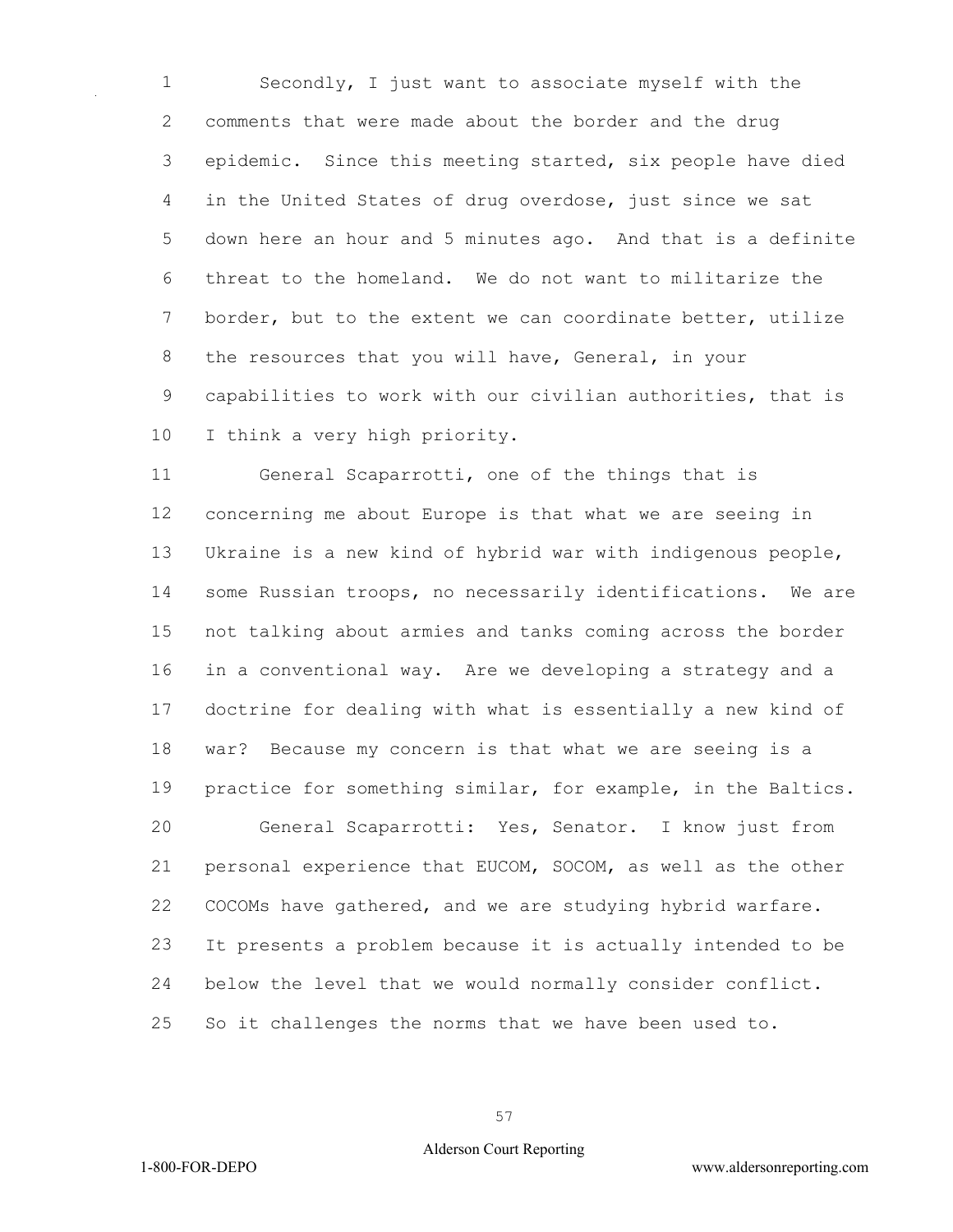Senator King: What is an act of war?

 General Scaparrotti: That is correct. It challenges those norms, and it challenges the authorities that our forces have in order to react. So we are working on how best to handle this, the authorities, the doctrine that we need and the capabilities in order to deal with this type of conflict.

 Senator King: Let me ask a question of both of you. The Chairman of the Joint Chiefs recently mentioned that he would like to see an update to Goldwater-Nichols to account for the real-time need for the COCOMs to be in communication with the President in the case of an emergency. We have been talking a lot about Goldwater-Nichols throughout this year in preparation for our National Defense Act coming up. What is your thought about the relationship of the COCOMs to the chain of command, to the presidency? What do you see, either or both of you, as potential improvements to the Goldwater-Nichols organizational structure? General? I guess "General" applies to both of you. General Scaparrotti.

 General Scaparrotti: Senator, I would like to first say that Goldwater-Nichols has produced the officer that I am today and the magnificent military that we have today as well that works well as a joint force and is very capable. However, I do believe, given the change in our strategic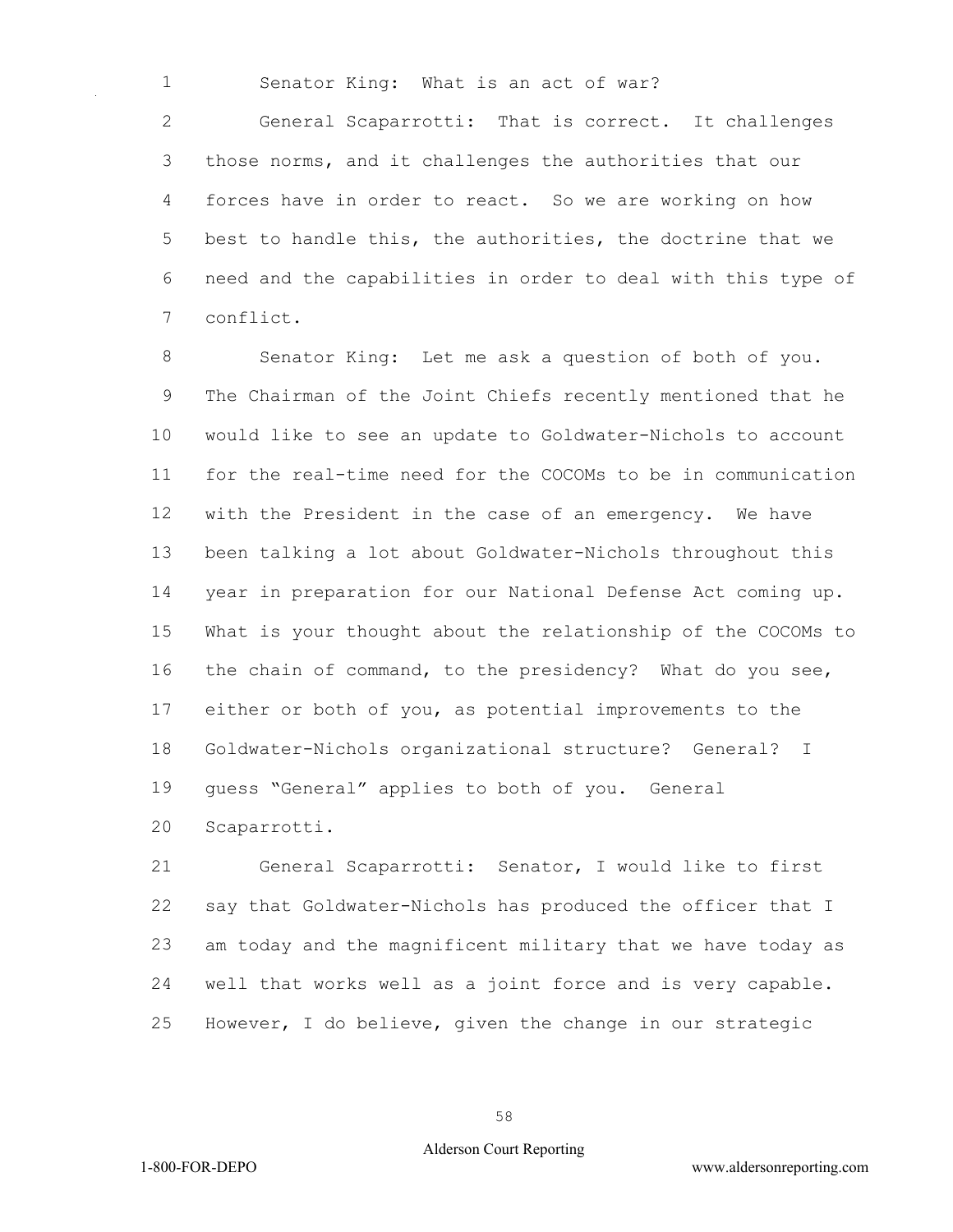environment, particularly in the last 3 or 4 years, that it is time to do a review.

 With reference to your specific question, I do not know that there is a need for the change. I report to the Secretary of Defense and, if confirmed, I will report to the Secretary of Defense and the President.

 But I think what we need in this environment is we also -- and I think what General Dunford was suggesting is we need the ability to have agility in our decision-making and the deployment of assets. Very few of these challenges today are limited to one COCOM. They are multi-regional, multi-functional, multi-domain, and they challenge your structure that we have today and our ability to be as agile as our challenges are and our adversaries are.

 Senator King: So we have to be sure that our organizational structure allows that agility.

 General Scaparrotti: And the authorities as well. Senator King: General Robinson, your comment? General Robinson: Sir, I agree with General Scaparrotti 100 percent. It is a great time to look at it. The act is 30 years old and the strategic landscape has changed. And the most important part out of all of this is the agility and the ability to work with each other. Senator King: My time is up, but I hope you will supply your thoughts perhaps in writing after the hearing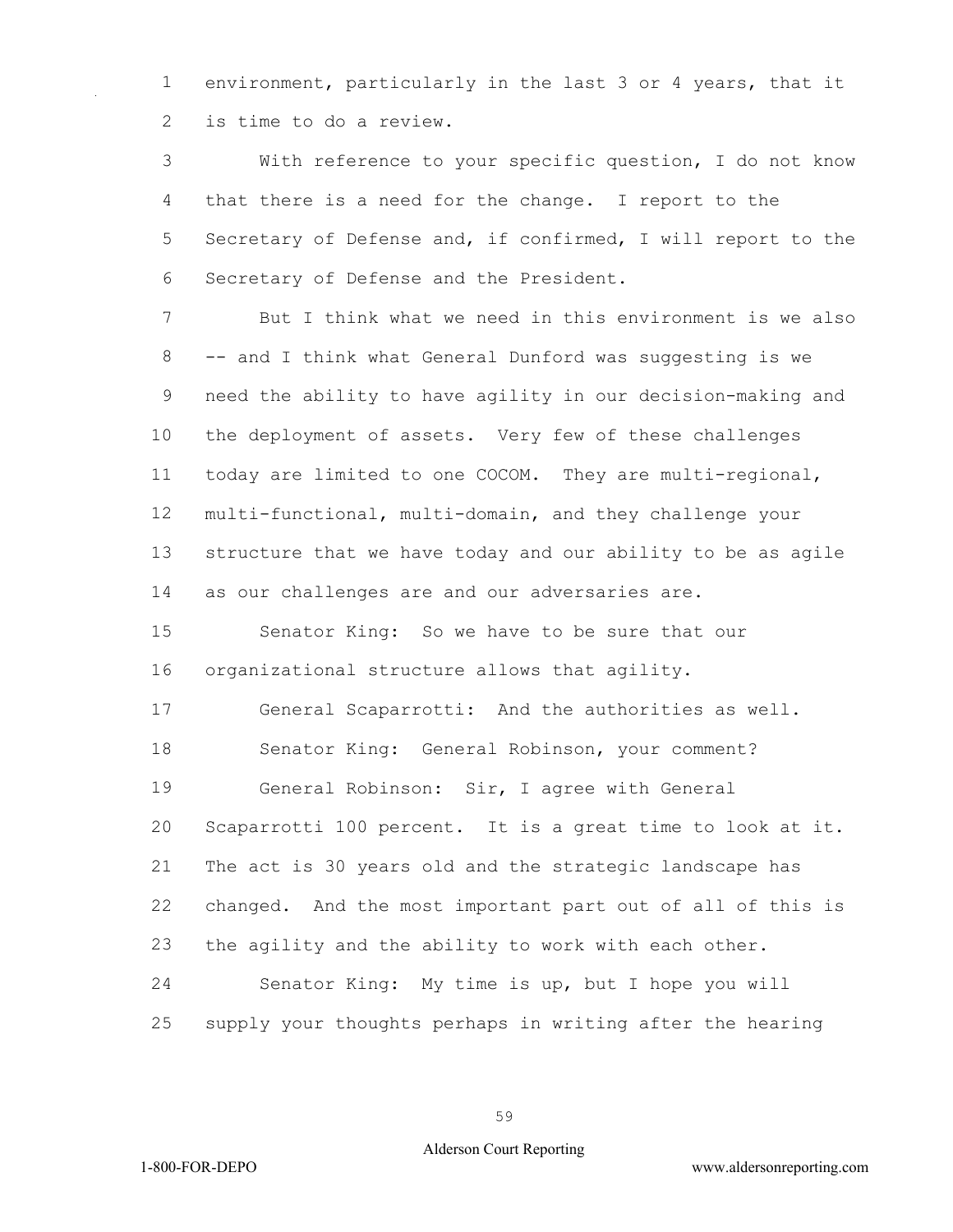because this is a topic of very active consideration by the committee, and having people of your experience and wisdom would be very helpful to us. Thank you.

Thank you, Mr. Chairman.

Chairman McCain [presiding]: Senator Inhofe?

Senator Inhofe: Thank you, Mr. Chairman.

 The questions I was going to ask were pretty much asked by Senator Graham. And I would just ask you, General Scaparrotti, in your memory, in your history, in your service, have you ever seen a time when this country is more threatened than they are today.

General Scaparrotti: No, sir, I have not.

 Senator Inhofe: General Robinson, first of all, all you have to do is repeat the performance that you gave us in Tinker, and you are going to do a great job in this new position.

 I want to mention a few things here just to make sure since I was not here until just now in this committee. I was at another committee -- to make sure they are in the record.

 First of all, due to the proliferation of technology, the number of countries possessing a ballistic missile capability continues to increase with the weapons becoming more complex with countermeasures, greater range and accuracy. General Mann testified last week, quote, nearly

### Alderson Court Reporting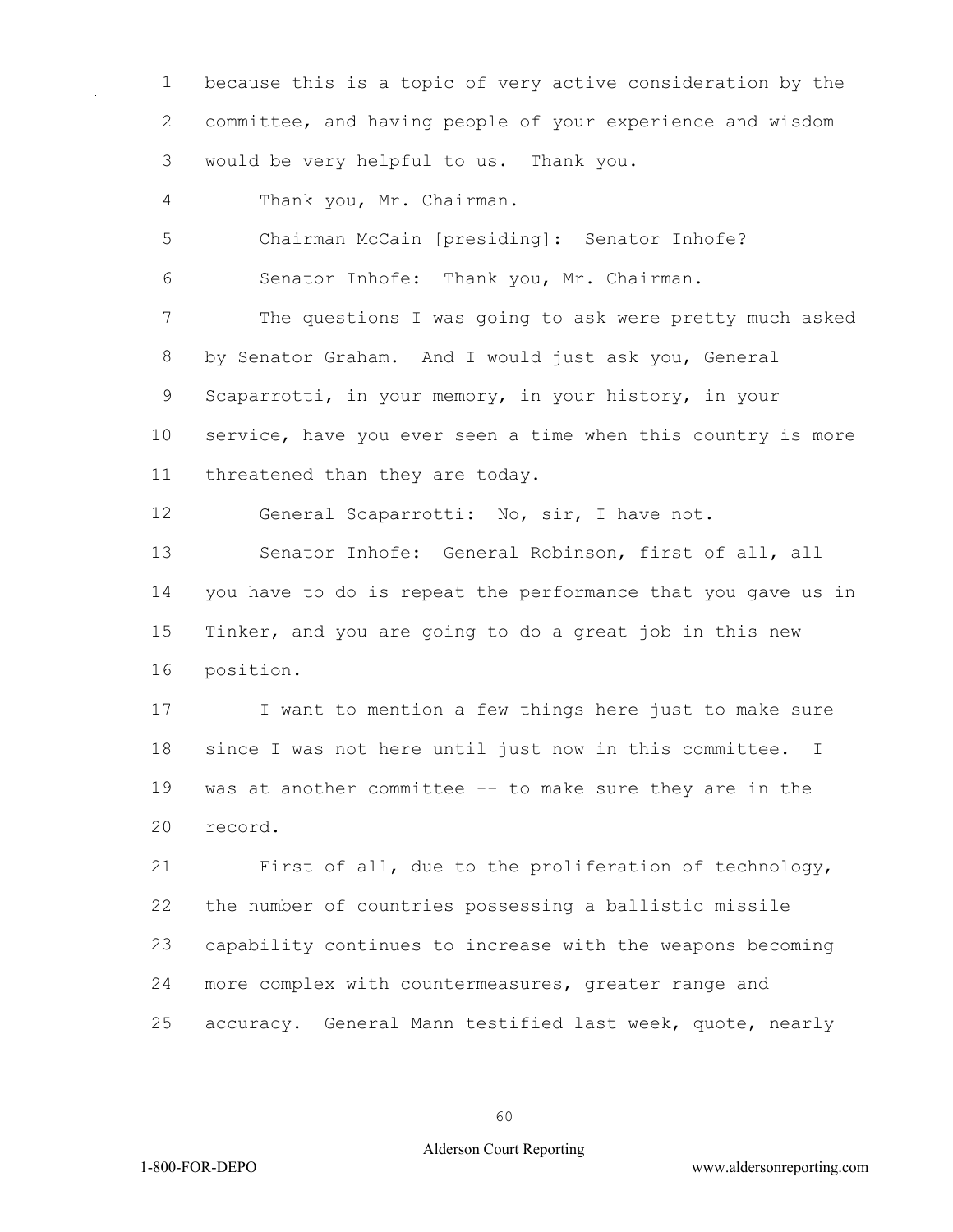30 countries possess ballistic missile capability with approximately 50 different variants of ballistic missiles and currently 13 new intermediate range and 8 intercontinental ballistic missile ranges variants under development.

 Since signing the Iran deal, which was a disaster, Iran has conducted at least three sets of tests of nuclear capability ballistic missiles. The latest test had, quote, Israel should be wiped off the earth, unquote, inscribed and had a range of up to 1,250 miles. General Votel, CENTCOM Commander, testified last month that Iran has been more aggressive since the nuclear deal. I think we all understand that.

 On 9 February, James Clapper assessed, quote, that North Korea has already taken initial steps toward fielding the KN08 road-mobile ICBM.

 Let me ask you, General Robinson. We talked about this before. Number one, do you think there should be a restructuring? Because there is some confusion as to who is in charge of homeland security. Do you think some changes should be made?

 General Robinson: Sir, I know if confirmed as the Commander of NORTHCOM, that I work closely with the interagency, the Department of Homeland Security. If confirmed, that would be something --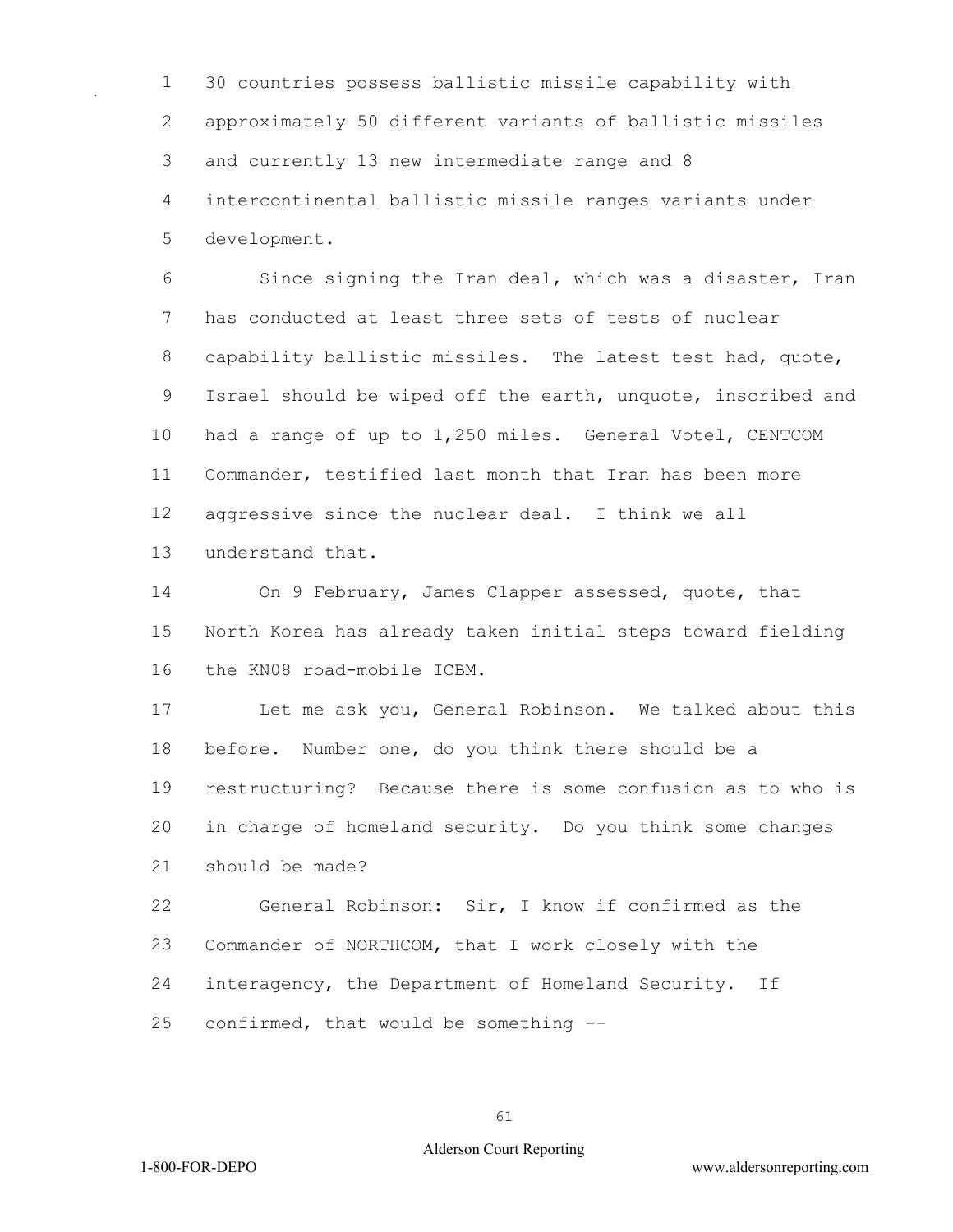Senator Inhofe: So you would be in constant contact with them.

 General Robinson: Yes, sir. There is a constant coordination.

 Senator Inhofe: In light of everything that I just said about the threat that is out there and then the comment by General Scaparrotti, are you confident in the intelligence that we are getting on North Korea's and Iran's ballistic missile capability?

 General Robinson: Sir, given my recent experience and time that I have spent in the Pacific and focus on North Korea, I am confident and comfortable with the intelligence that we are getting. Sir, I would have to come back to you about Iran, because I have not been focused there, to give you an accurate answer, if confirmed.

 Senator Inhofe: Yes. Well, I have never been all that confident. It is kind of a scary thing when we know all 18 these things that I mentioned, the statements I made. That is reality. That is today.

 General Scaparrotti, let me ask you a question. I have been concerned for some time about the capabilities. A lot of our friends who historically always have been at our side are now kind of in a position with Russia due to the fact that they control the -- Russia and Iran, between the two of them, control the capabilities, the energy capabilities,

## Alderson Court Reporting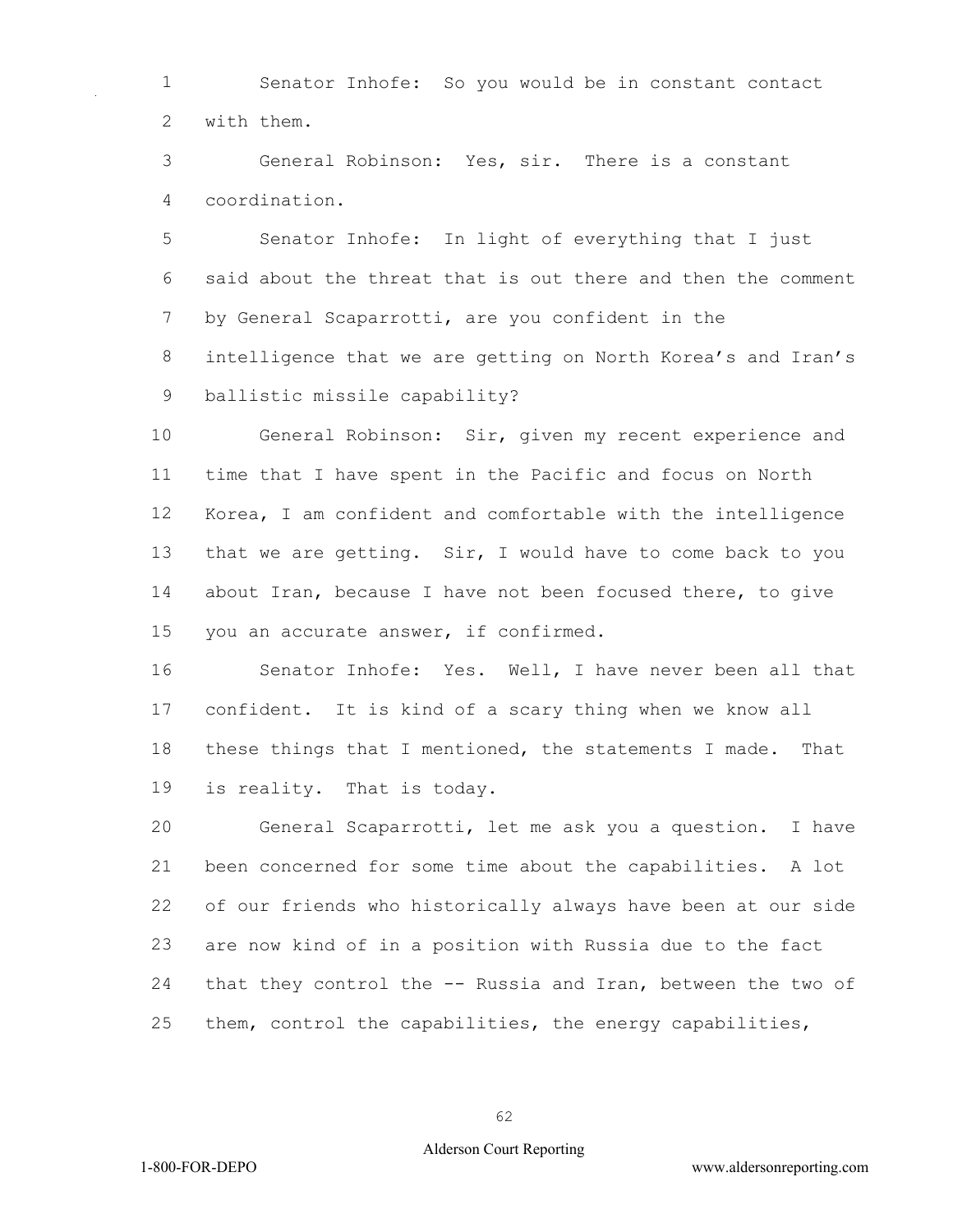that we have in this country. Now we have passed lifting the ban. Unfortunately, the ban was lifted at a time when the price of natural gas was down so low it did not have the results that we anticipated and we hoped would be there.

 But what is your thinking right now about the capability that we are going to have? How is lifting this ban going to help us in some of these areas that would like to be working with us as opposed to Russia?

 General Scaparrotti: Well, Senator, I think we have talked about the hybrid warfare that Russia practices. They use all the instruments of power to influence our allies and 12 particularly the use of energy. And it is to our benefit, I believe, to assist our allies in any way that we can to relieve them of that dependence as much as possible on Russia and that ability of Russia to use that as a form of coercion.

 Senator Inhofe: And do you believe that we should do everything we can -- I think you just said this in a different way to sum that up -- to correct the situation to be able to allow them to get their energy from us, that this is a great national security benefit we would have when that happens?

 General Scaparrotti: Senator, I have not delved into this as a policy issue, but to me it is reasonable that if we could provide energy to them, it would both assist them

### Alderson Court Reporting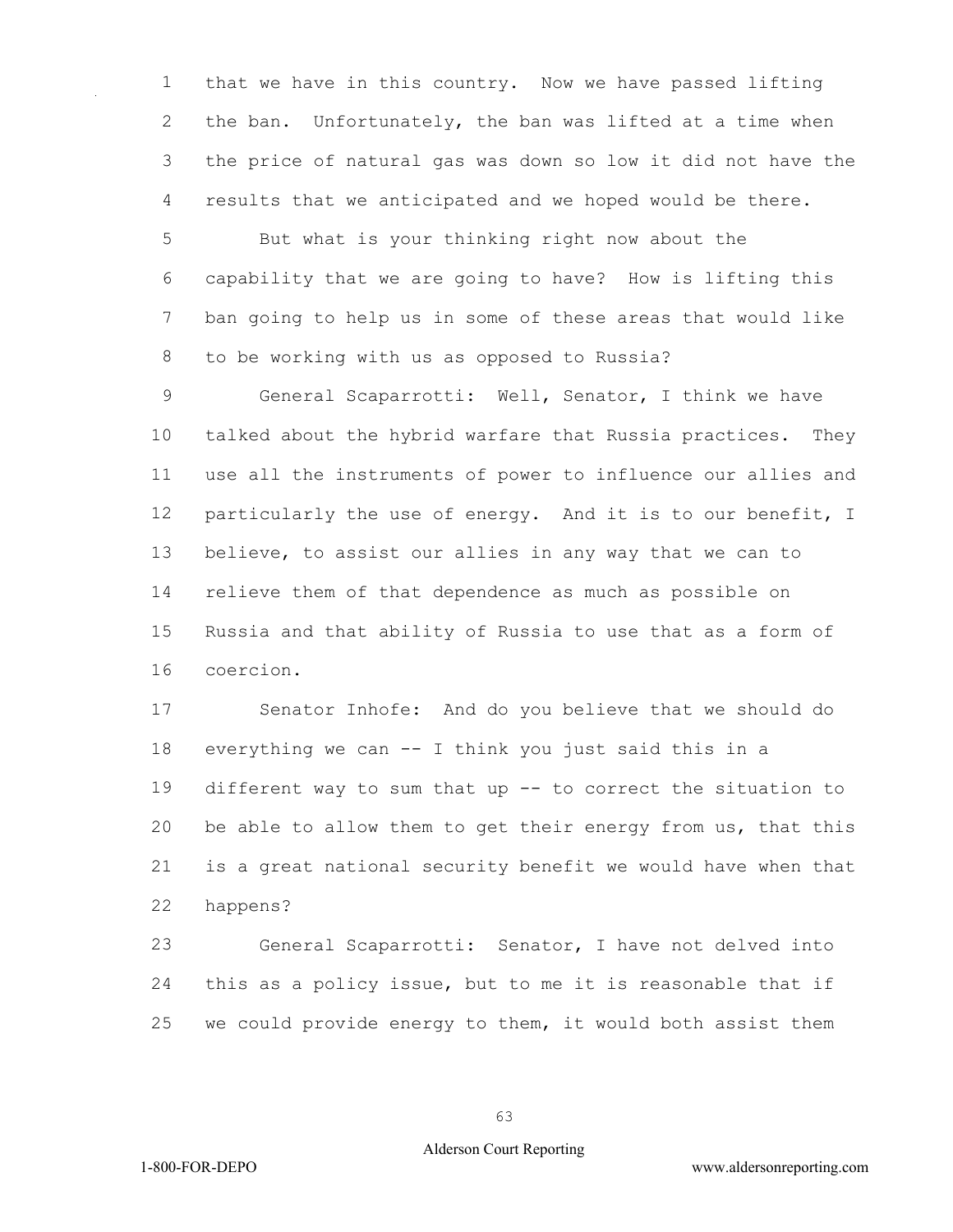and us in our security.

Senator Inhofe: I appreciate it.

Thank you, Mr. Chairman.

Chairman McCain: Senator Kaine?

Senator Kaine: Thank you, Mr. Chair.

 And thanks to the witnesses. Many of my questions have been answered, but sort of one topic for each of you.

 General Scaparrotti, Senator Ernst asked you a question about Turkey and border control. I kind of want to get into a little bit of a different question. They are an important NATO ally, but I would like you to talk about the complexities of dealing with Turkey, given the internal politics of Turkey, especially concerns about the Kurds. The Kurds have been wonderful partners for the U.S. in the anti-ISIL mission in Iraq, obviously, and Kurdistan in Iraq has traditionally had a pretty good relationship with Turkey.

 But we have also found strong partners in the Kurds in northern Syria, and that has created significant tensions with Turkey. We cannot abandon a strong anti-ISIL partner that has been very, very valiant as the Kurds in northern Syria have been, but by the same token, we need to manage the relationship with Turkey so that they will step up on border control and help us in the anti-ISIL fight.

How do you see your role in EUCOM in trying to work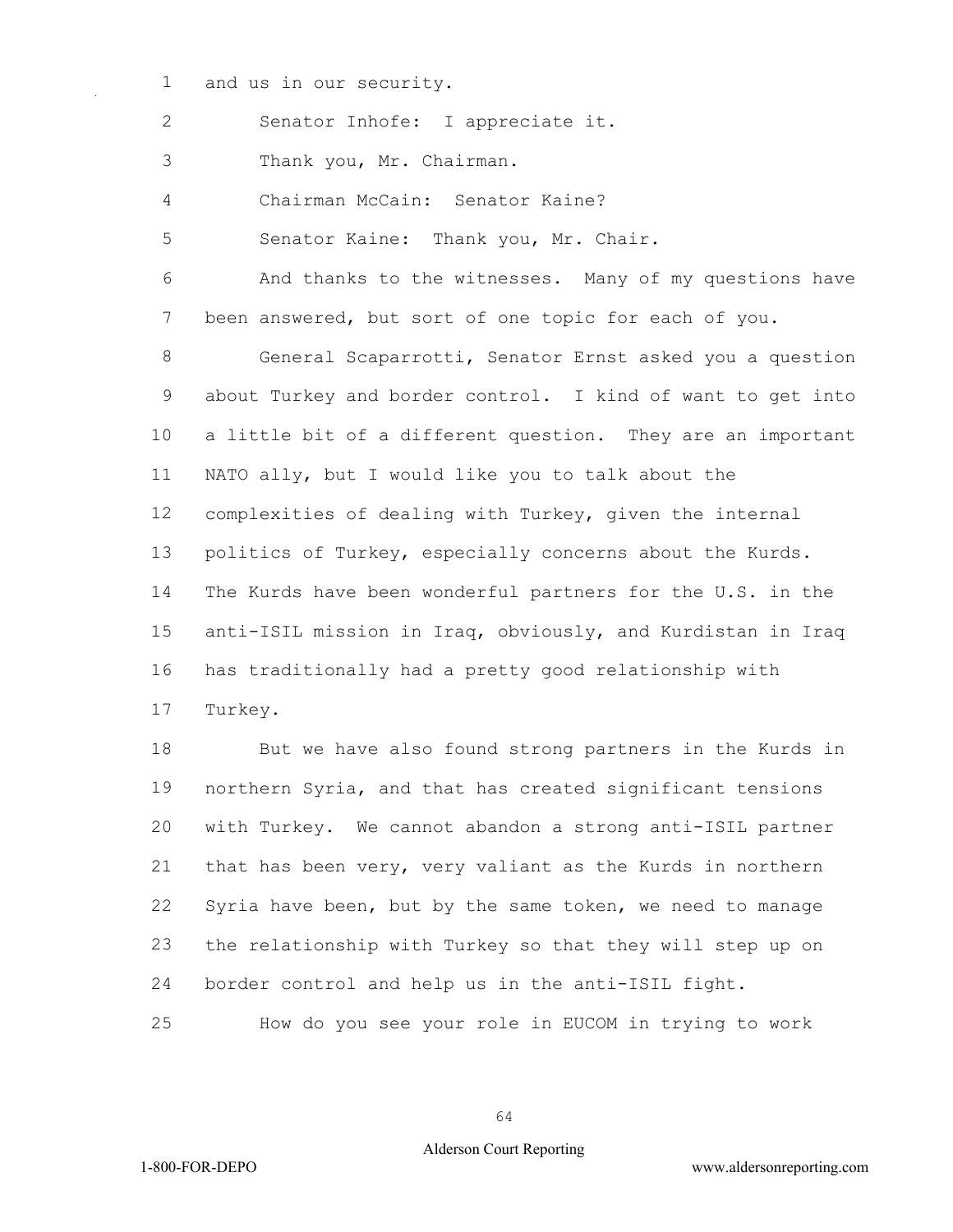with the Turkish relationship so that we can keep up the 2 anti-ISIL fight, keep our partnership with the Kurds alive, and yet manage that important relationship with our NATO ally?

 General Scaparrotti: Senator, I think you outlined the challenges there very well. They are a very important ally. If confirmed, obviously, I will build a close relationship 8 with their military leadership and with -- my intent --their civilian leadership as well.

 Thank you look at counterterrorism and they look at the PKKs of the threat. When we talk counterterrorism, primarily we think about ISIL. So it is those dynamics that both of us have to realize our interests and find areas that commonly we can work together. And I think in Turkey's case, there are areas where we can support them and encourage them to help us in the overall effort within the southeast flank of NATO.

 Senator Kaine: General Robinson, you talked about the agility and the ability to work together in response to Senator King's question on Goldwater-Nichols. I am really interested in the seam between NORTHCOM and SOUTHCOM. We talked about this a little bit in some of the other questions about drug trafficking, et cetera. There is some of that that originates in Mexico, but much of it originates in South America, transits through the Northern Triangle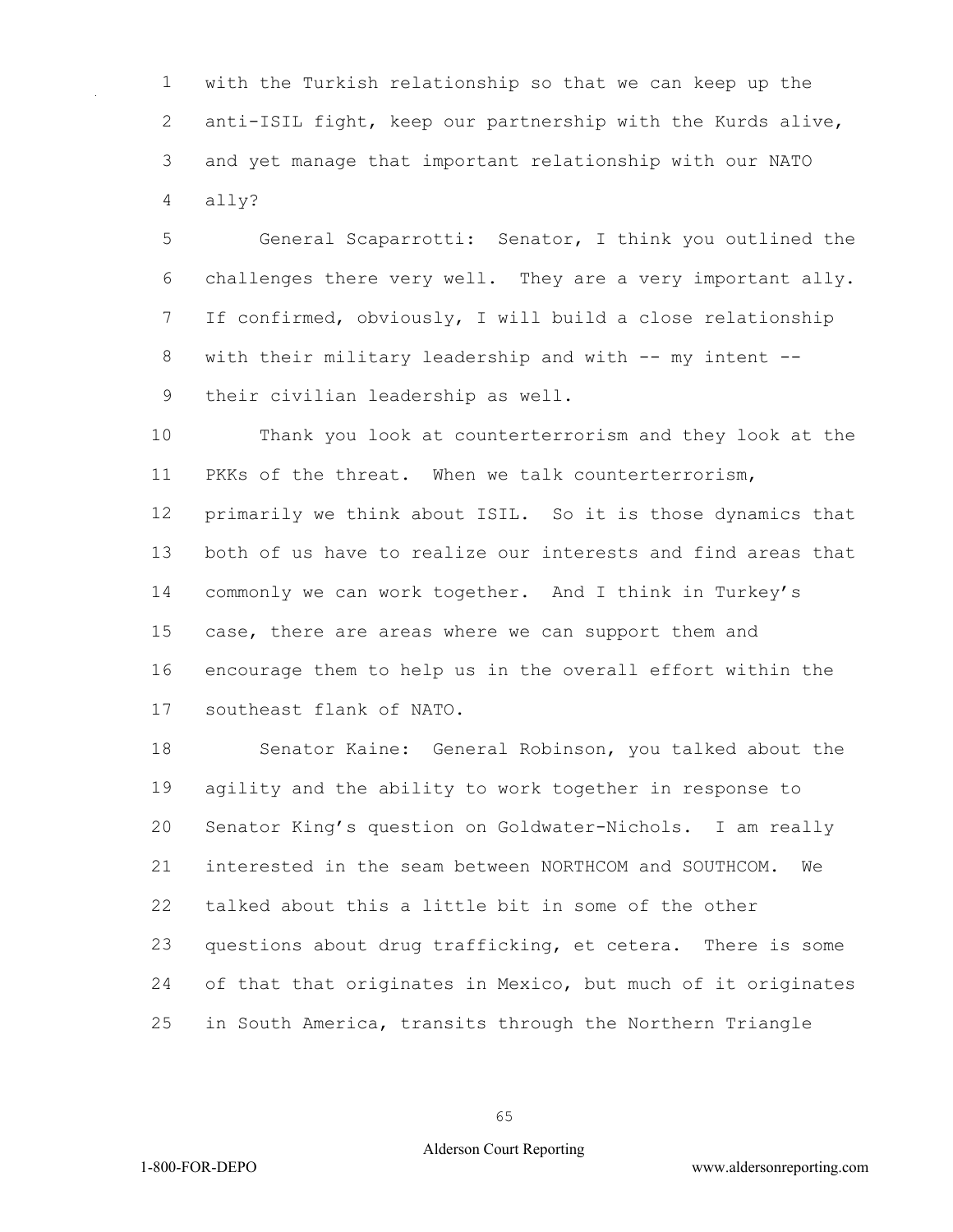countries and through Mexico. And whether it is drug trafficking or human trafficking or the migrant flows that are driven by violence in Central America, that border between Mexico and the countries to the south is really important. Talk a little bit about the kind of working relationship that you would hope to form with Admiral Tidd on that border between NORTHCOM and SOUTHCOM.

 General Robinson: Sir, that is an incredibly important border. The more that we can push everything down towards that border, Guatemala and Belize, the less the people will migrate across our southern border between us and Mexico.

 Kurt Tidd and I are very good friends, and if confirmed, I know that he and I will dialogue on a very regular basis to work together to ensure that seam is as seamless as possible. It is incredibly important that we do that and that we work together to support the Mexican

military in their efforts with that southern border.

Senator Kaine: Thank you very much.

Thanks, Mr. Chair.

Chairman McCain: Senator Tillis?

Senator Tillis: Thank you, Mr. Chair.

This has been a great confirmation hearing, and I

appreciate both of you all's service.

 General Robinson, your service of 34 years. I know you are a resident of New Hampshire. I am not rushing you to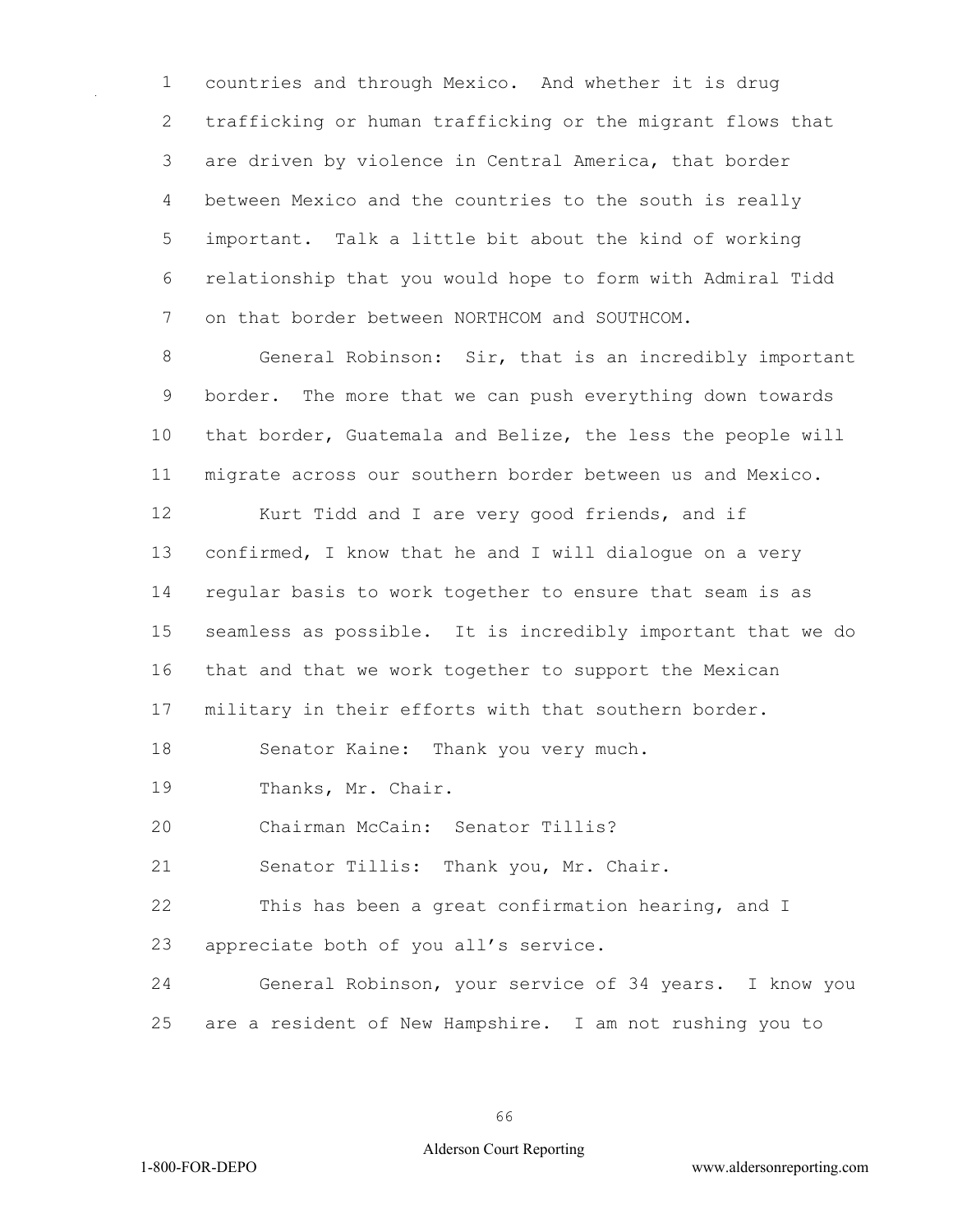retire, but when you do, I hope you will consider North Carolina at least as winter home. I lived in New Hampshire. I guarantee you the winters are better.

 But one quick question for you. I sometimes think that we lose sight of the fact of the number of victims that have been victims of narcoterrorism. So we are talking about the opioid epidemic today, but we have to recognize that hundreds of thousands of people have lost their lives because of the activities that are flowing between SOUTHCOM and NORTHCOM. So I am not going to go back and cover the landscape again except to say it would be very helpful for us to shed light on it.

 If you were to equate this to what we are dealing with in the Middle East, we have a lot of specific targets that we could go after that we simply do not have the resources to go after. We know a lot of times where they are starting, where they are ending, and we simply do not have the resources to interdict as many as we could.

 First, do you agree with that? And what kinds of things can we do to really step up our game there, not at the expense of other important priorities? But this is a critical priority. It is killing more Americans than just about any other terrorist activity going on today.

 General Robinson: Sir, if confirmed, I think it is incredibly important for me to understand the border. I

### Alderson Court Reporting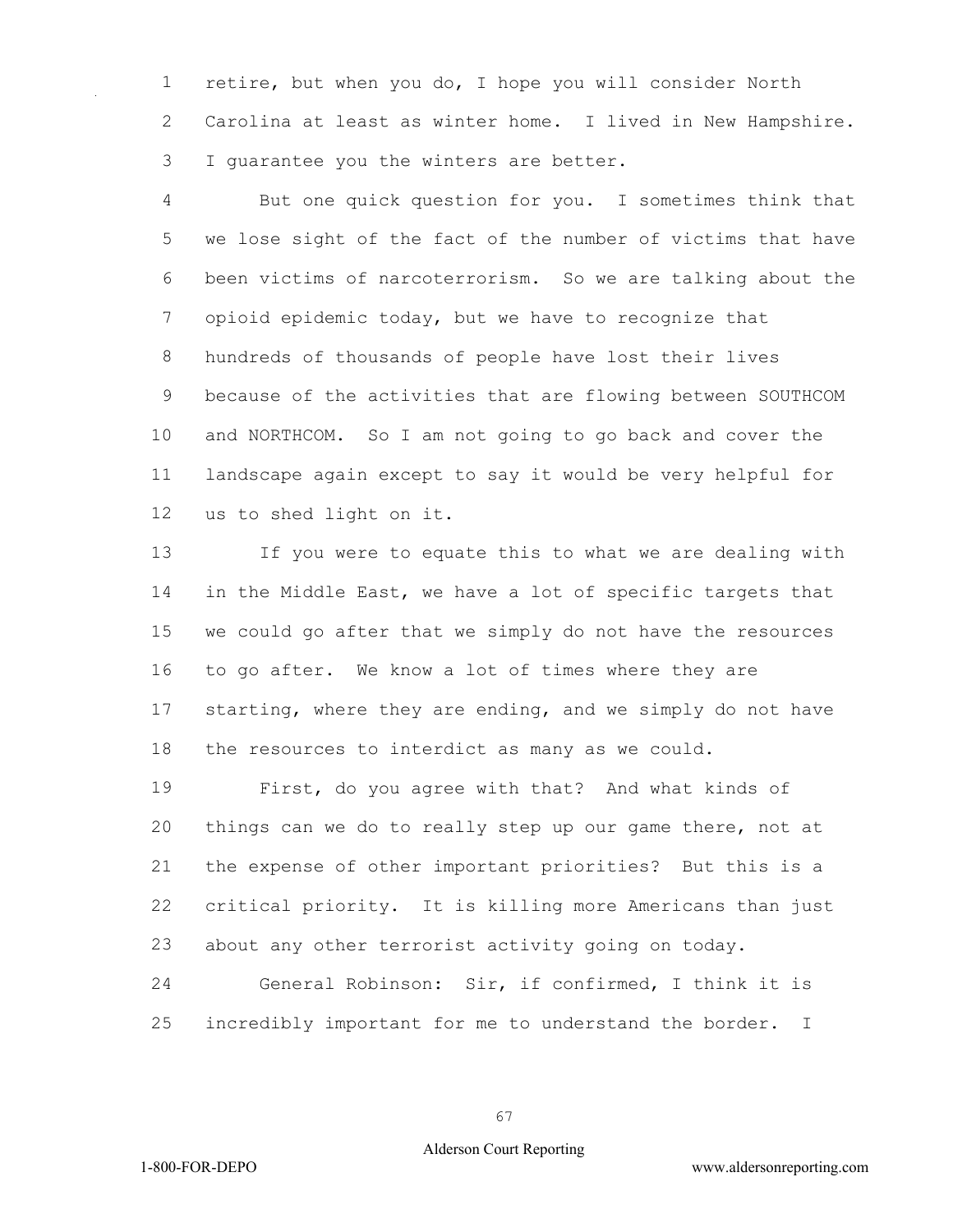think it is incredibly important for me to walk the landscape. And also, if confirmed, very early on too, as I work that, is to work with the agencies and interagency to understand the problems that you were just talking about. I know interdiction is important, and I know getting after the networks is important. And so where is the interagency? Where is DHS? Where are law enforcement agencies trying to get after that? For me to understand that, and then if confirmed, to be able to support their activities.

 Senator Tillis: That is great. And within an area of your purview, I am glad that you recognize that working with the Mexican military and recognizing that much of the pressure on the northern border of Mexico can be relieved by taking care of the challenge on the southern border of Mexico. And that can only come with good partner cooperation. So I appreciate your commitment to looking at that. To me it is one of the most pressing things we need to do in this hemisphere.

 General Scaparrotti, you mentioned earlier about stepping up our partner relationships with Europe. Can you give me just a brief synopsis of the state of our partnerships in terms of our mil-to-mil relationship, in terms of their countries' specific efforts to budget and fund the things that we need to do to make it very clear to Russia this will not end well if they continue their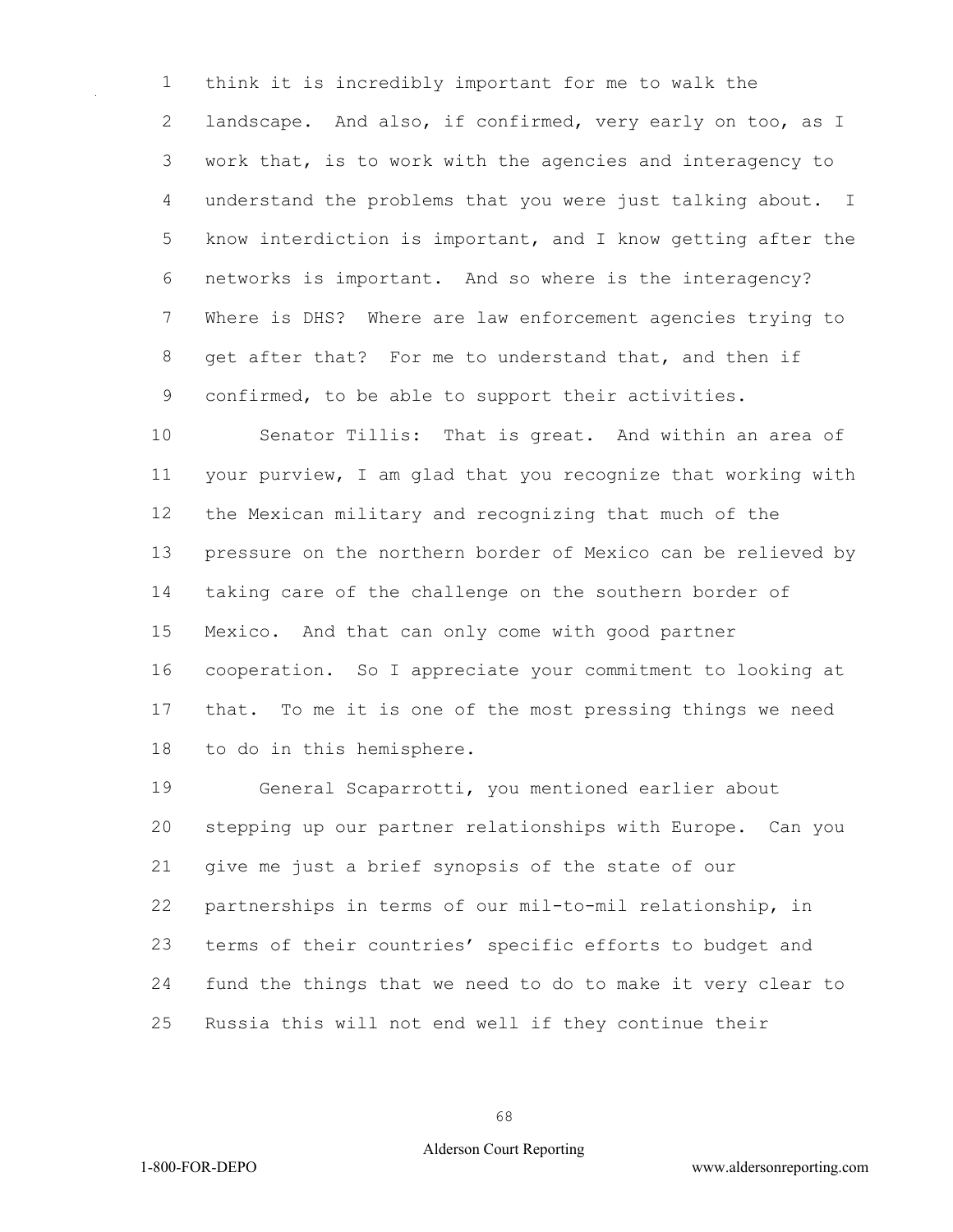# aggression?

 And then thirdly, just the general messaging within the region. Are the words that the countries are conveying to their people and to the region consistent with what you think our objectives should be in that area?

 General Scaparrotti: Well, Senator, first with respect to our partnerships, we have got very strong allies in Europe. I have served with many of them. And as you know, they provided about a third of the force in Afghanistan and suffered 1,000 casualties right alongside of us. So I think that is an indication of just how good they can be and what we share.

 I do believe that as a part of the alliance and as partners, we should meet our commitments and provide our fair share of the defense because we are strong -- Senator Tillis: Do you feel like we have work to do

there?

 General Scaparrotti: We do have work to do there. As I understand it, out of the alliance of 28, there are five that have 2 percent or more of their GDP, and there are nine that have increased their spending. As you know from the Wales summit and looking forward to the Warsaw summit, that commitment is one of the things that we are focused on. In terms of the communication, I feel confident to say that those that are on the eastern flank are communicating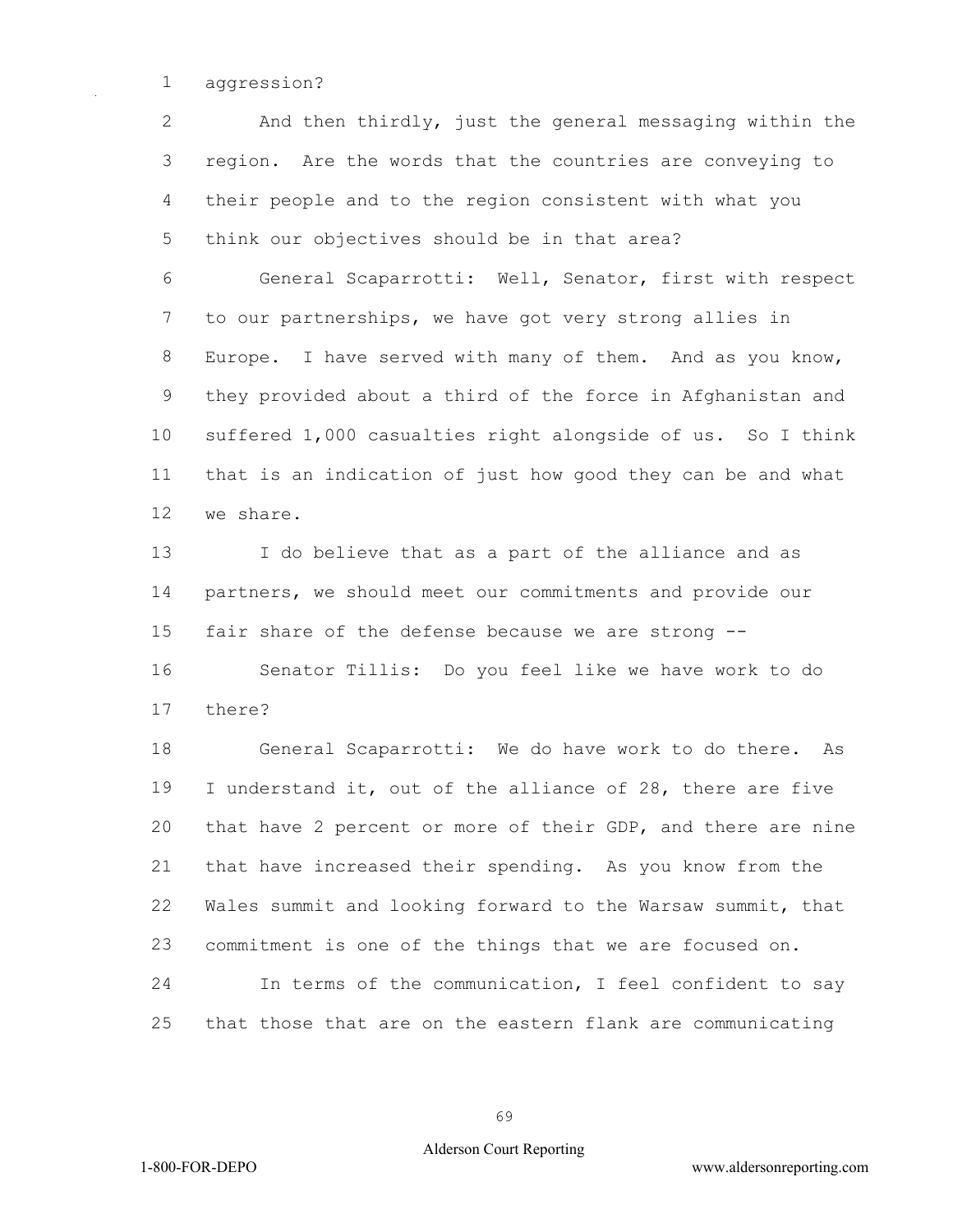very seriously about the need for strength in defense in light of Russia.

 Senator Tillis: Probably because of the imminent threat.

 General Scaparrotti: Because of the proximity. I think that is true with the remainder of our allies as well. However, to the south, you have got a different but just as important a threat. And I think one of the important things, if confirmed, that I need to do is to recognize all of our threats and help our allies to be unified.

Senator Tillis: Thank you.

 In closing, I want to associate myself with Senator Graham's comments and also just make the point, because people watch these hearings and take a lot from them, I do not think that there is any serious discussion among any Member of Congress that would suggest that anyone thinks that withdrawal from NATO makes sense. And the rhetoric in the political circles now should not be confused with anything that we would seriously consider. I find that unimaginable.

 Thank you all. I look forward to supporting your confirmation.

 Chairman McCain: Mr. Stoltenberg, the NATO Secretary, pointed out to us in a meeting that 9/11 was an attack on the United States of America, not a European country. And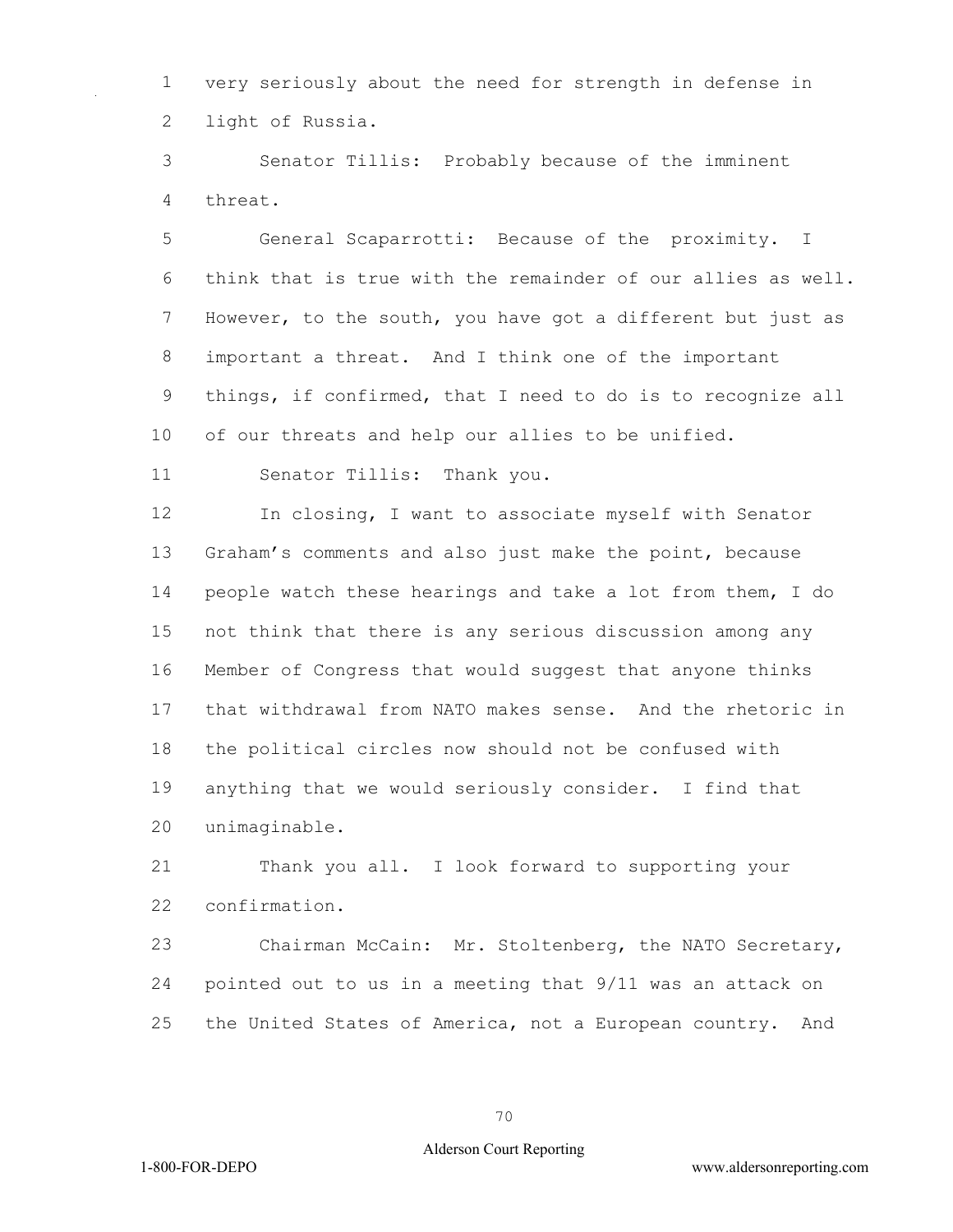they joined and over 1,000 of the young men and women that have come from those countries have been killed in action. When we talk about how much money that they have not spent and we should keep the pressure on, I do not think we should forget that over 1,000 of their young -- I think all young men -- have given their lives because of an action that was taken against the United States of America.

Senator Manchin?

Senator Manchin: Thank you, Mr. Chairman.

 And thank both of you for your service and for being here today.

12 I want to follow up, General Scaparrotti, on Senator Kaine because I have been concerned also with the Kurds, our support of the Kurds. I know the Iraqi Kurds and now the northern Syrian Kurds seem to be valiant fighters. We do not seem to be second guessing are they going to turn on us, use our weapons, give our weapons to somebody else. We have not had that concern. That is the only group that I know that we have not had that concern with.

 But with the concern that we have of the Turks, how they are looking at our relationship, are we not giving the support to the Kurds that we could even more? And basically do the Iraqi Kurds -- are they still satisfied with a one- state solution and having everything come through Baghdad, or are they still what we understood very frustrated with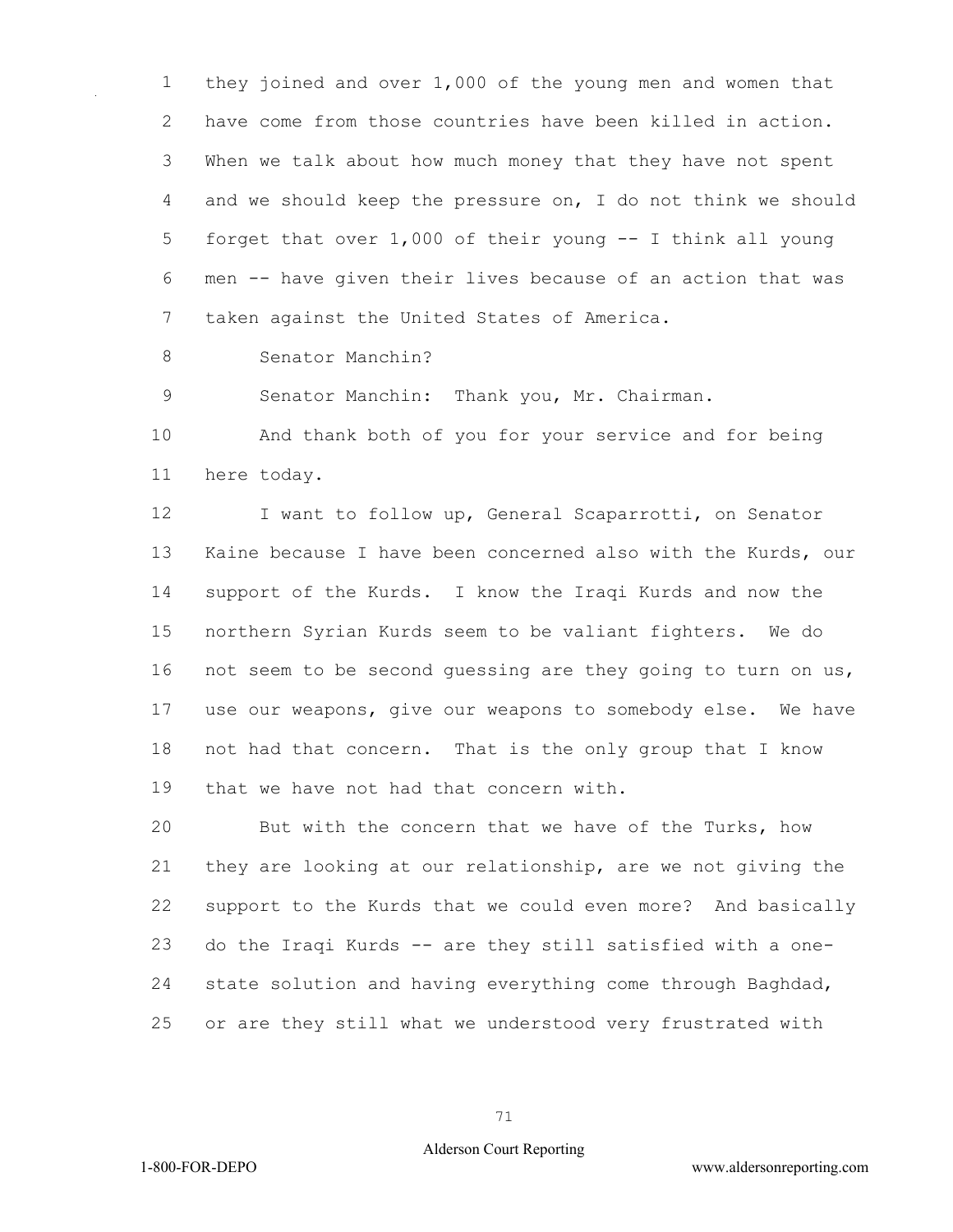that?

 General Scaparrotti: Senator, I do not know the answer to that particular part of your question, the last part about their satisfaction. If I could take that for the record -- Senator Manchin: If you could take that for the record just to find out where we stand there. 8 [The information follows:] [COMMITTEE INSERT]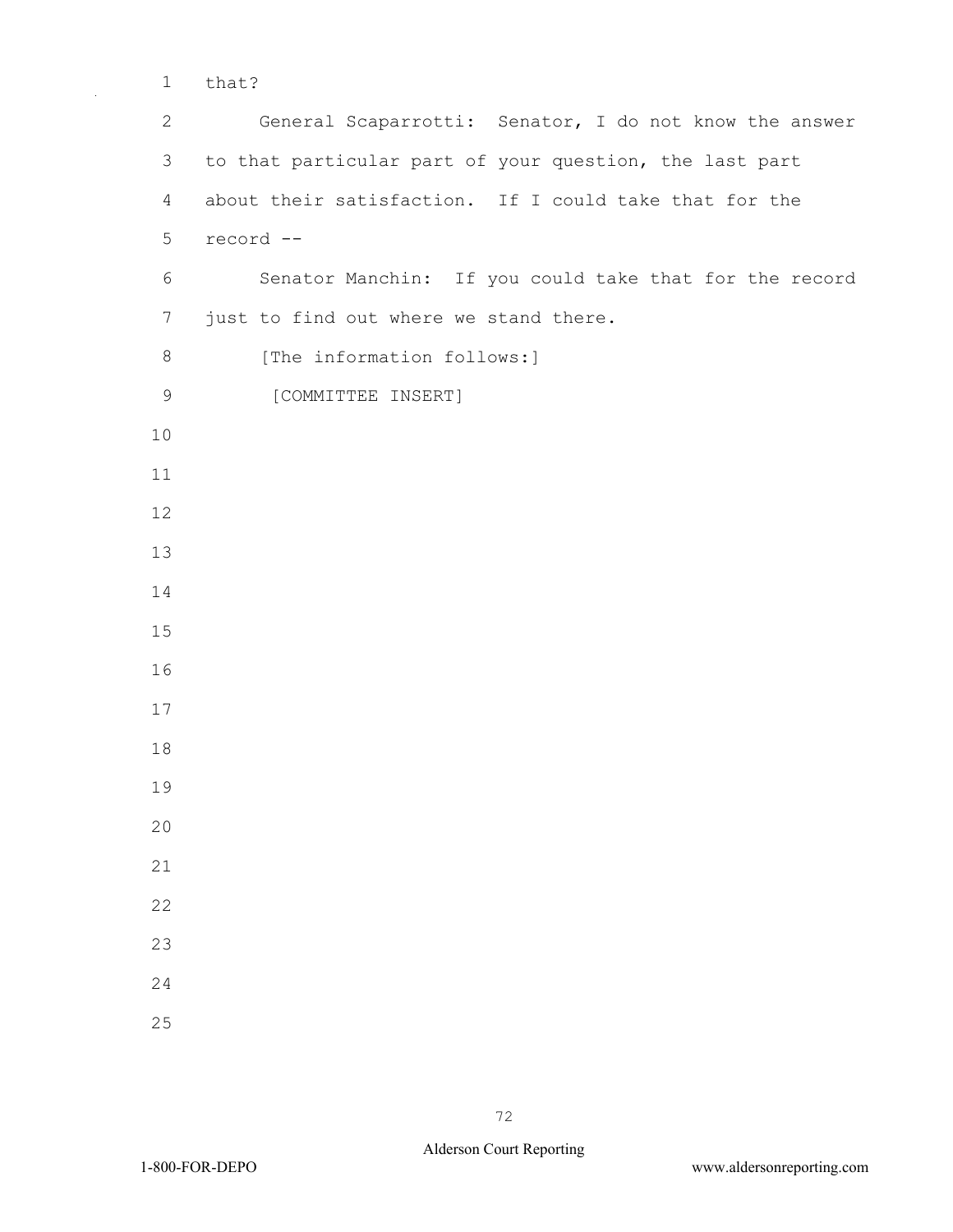Senator Manchin: I mean, they have been very cooperative. You can only take so much. If they are not getting the support and basically if they rely on the dysfunction of Baghdad right now getting the goods that they need and the arms that they need to help us defend the terrorists, I think it would be a shame not for us to make sure they get it directly.

 General Scaparrotti: To the first part of your question, I agree. They have been a reliant and probably one of the best combatants that we have allied with in our fight in ISIL and in Syria. And if confirmed, I will work closely with the combatant command, CENTCOM, and SOCOM in support of that.

 Senator Manchin: General Robinson, I was recently -- 15 well, a year ago -- down in Argentina. And at that time, I think the president was Cristina Kirchner, and she has been replaced now by President Mauricio Macri, who I understand is more pro-Western, pro-U.S. than she. And we were having trouble with a lot of meth, a lot of drugs coming from Argentina. Our officials were complaining that they got no cooperation. Do you know, has that been strengthened? Has new President Macri made a commitment to help us fight this drug trade?

 General Robinson: Sir, I do not know the answer to that question right at the moment. But what I will commit

## Alderson Court Reporting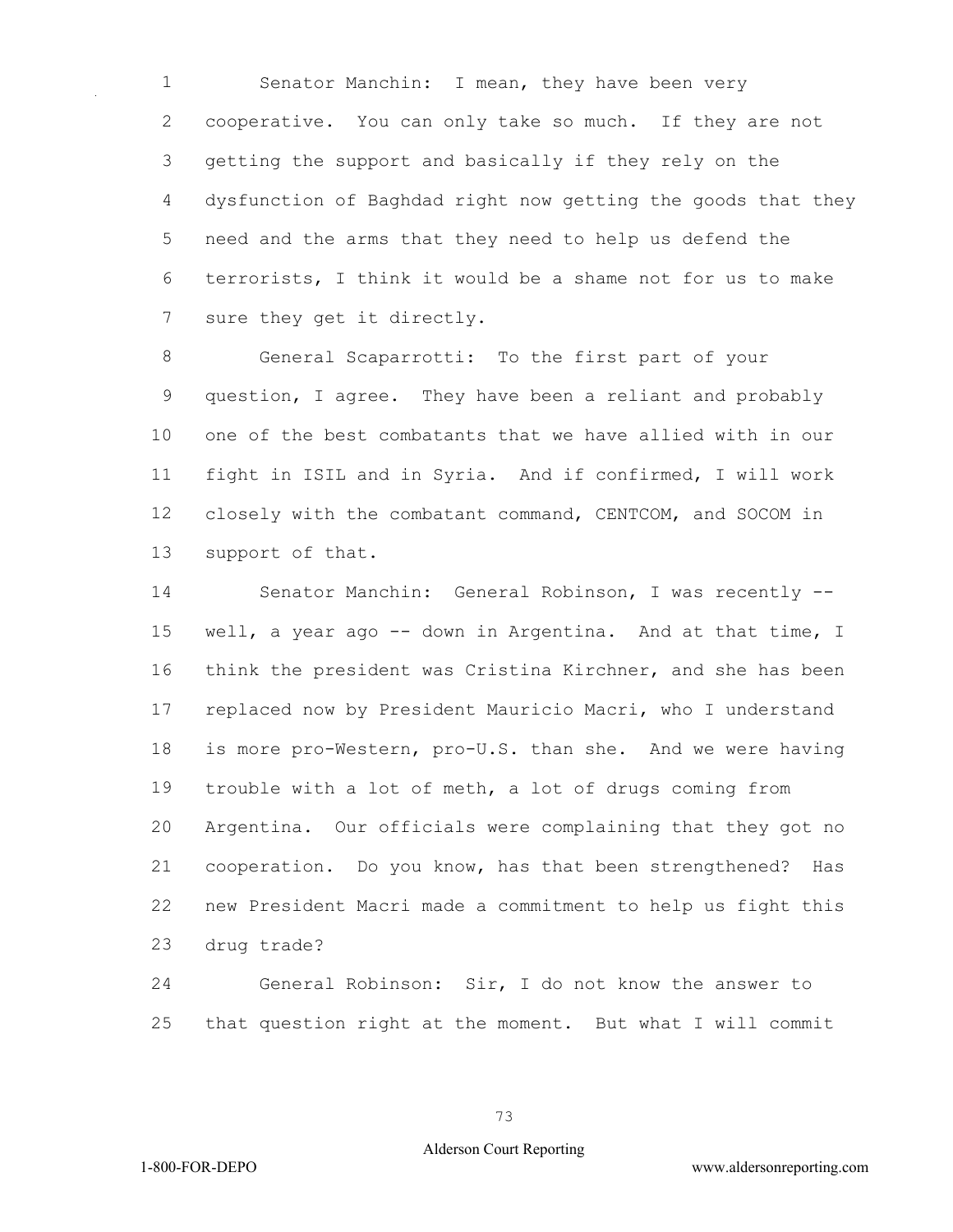to you is my relationship with Kurt Tidd, as we work

 together from SOUTHCOM and NORTHCOM, if confirmed, to watch that and again to push things down as far as we can on the southern border with Mexico.

 Senator Manchin: You cannot go any further south than Argentina.

General Robinson: Yes, sir.

 Senator Manchin: If you can get that information, it would be very helpful because our people were very frustrated, were getting no help at all, and they were just letting it come through.

General Robinson: Yes, sir.

 Senator Manchin: General Scaparrotti, Senator Kaine had asked you about NATO. I think the frustration -- I think all of us agree that NATO -- we should all be a part of NATO. The bottom line in frustration is that we know the sacrifices they have made and they have come to the aid in defending the United States, but they still have not made a commitment of the 2 percent of their GDP. But there is no quid pro quo. There is no penalty for that. Do you believe that there is a way that we can hold them more accountable if they are not coming up to the 2 percent?

 General Scaparrotti: Well, sir, I think that is a question for the alliance and North Atlantic Council to wrestle with. Obviously, if confirmed, I will have the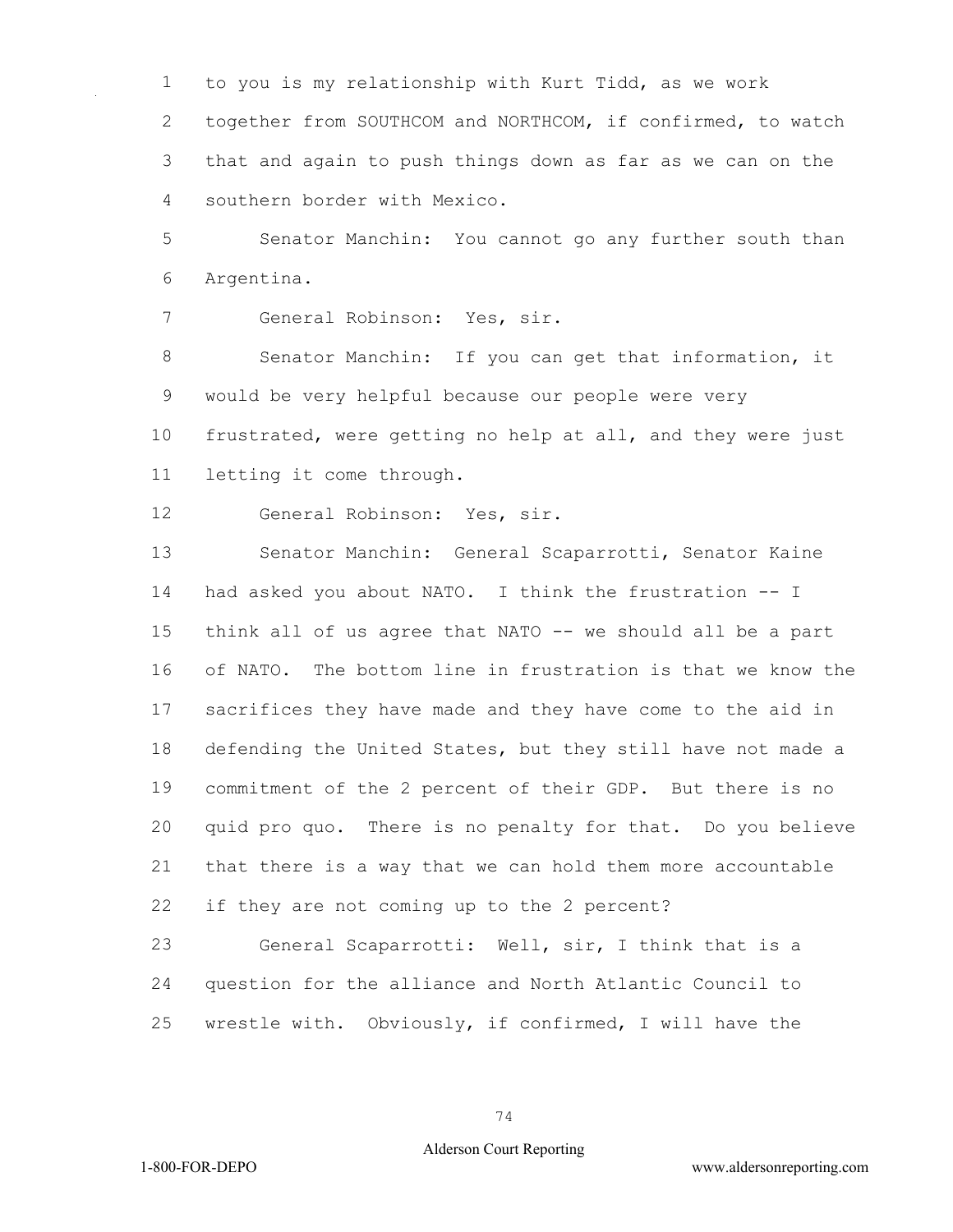ability to give best military advice to the Secretary- General and the Council. As I have said, I do believe that within the alliance, the commitments that we make are very important for the strength of the alliance.

 Senator Manchin: General Robinson, on the ballistic missile defense, most importantly with Canada, I understand they are going to engage again being involved in the missile defense.

 General Robinson: Sir, from what I read, they are in the process of talking about what they are going to do with that. If confirmed, early on I will engage with my Canadian counterparts and my Canadian chain of command and see where they are going.

 Senator Manchin: If they do join our efforts, would that reduce our missile defense responsibilities to the north or would they only be reinforcing our current defenses? How would that play towards what we are doing right now?

 General Robinson: Sir, I do not have that right now, but if confirmed, that is something I will look into early on.

 Senator Manchin: I had one more I think real quick. Russia, the whole thing. I think Senator Donnelly talked to you about the Russia flyover. Were we in the right to shoot down, if we desired to do so, with their aggression?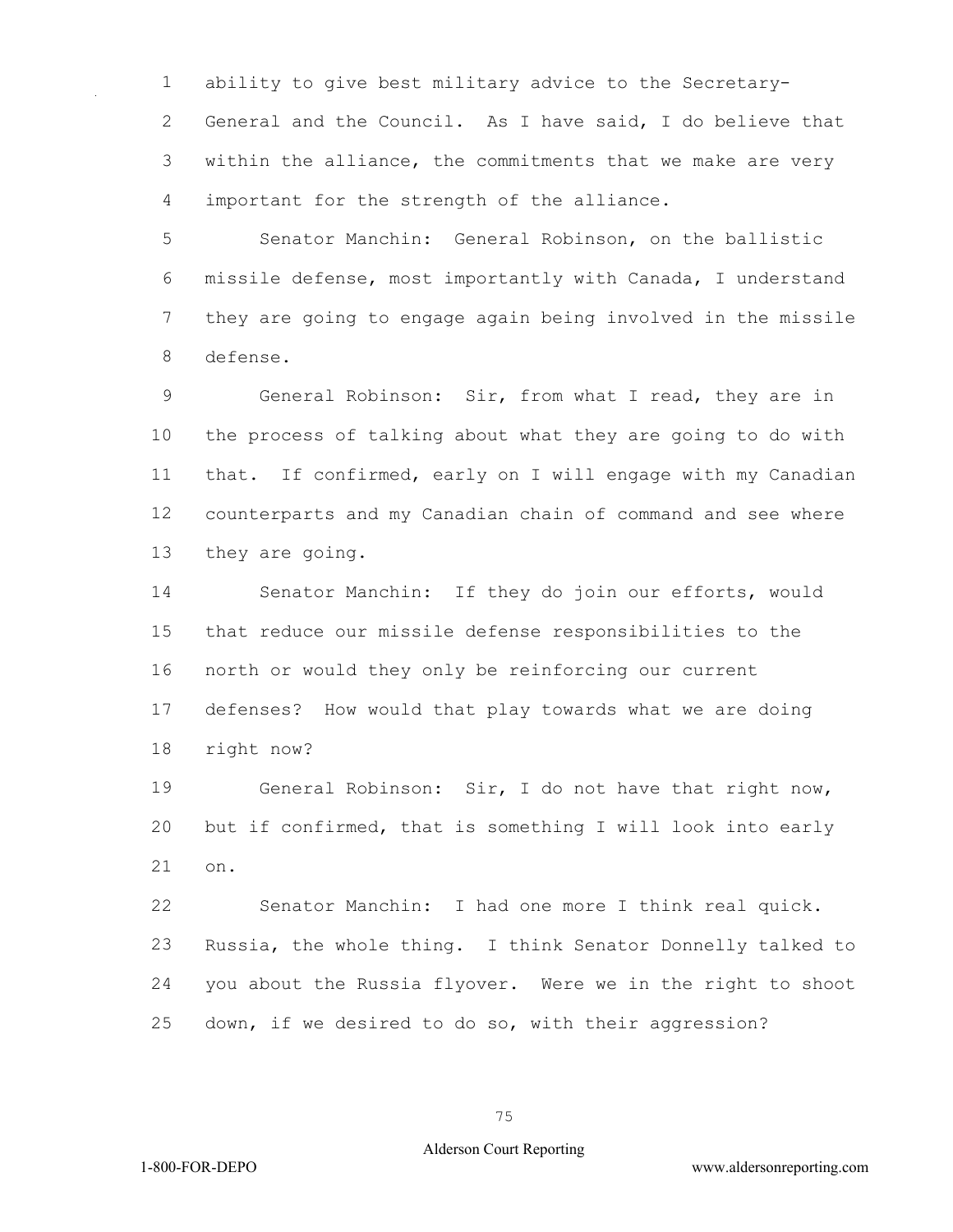General Scaparrotti: Sir, not knowing the complete circumstances, I really cannot answer that this morning.

 Senator Manchin: So as far as the justification that we could have taken -- I know Turkey has taken action on Russia before, and I think Russia understands that Turkey will continue to take action. But I think there is a concern that we will not, and they were wanting to see how far we would go. I am not advocating that we should have shot the plane down, but I understood that Secretary Kerry described it as a reckless, provocative, and dangerous act. And he was not wrong in saying the U.S. ship would have been justified to shoot down the Russian plane.

 General Scaparrotti: Yes, sir. I just do not have the detailed information to make that call. But I would say that it is absolutely reckless. It is unjustified, and it is very dangerous when you have got our operations going on as well as --

 Senator Manchin: Was Russia basically just pushing the envelope and the limits of confrontation to test the Western resolve or the United States' resolve?

 General Scaparrotti: I think they are pushing the envelope in terms of our resolve. They are pushing the envelope in terms of international norms and international law purposely.

Senator Manchin: Thank you, Mr. Chairman.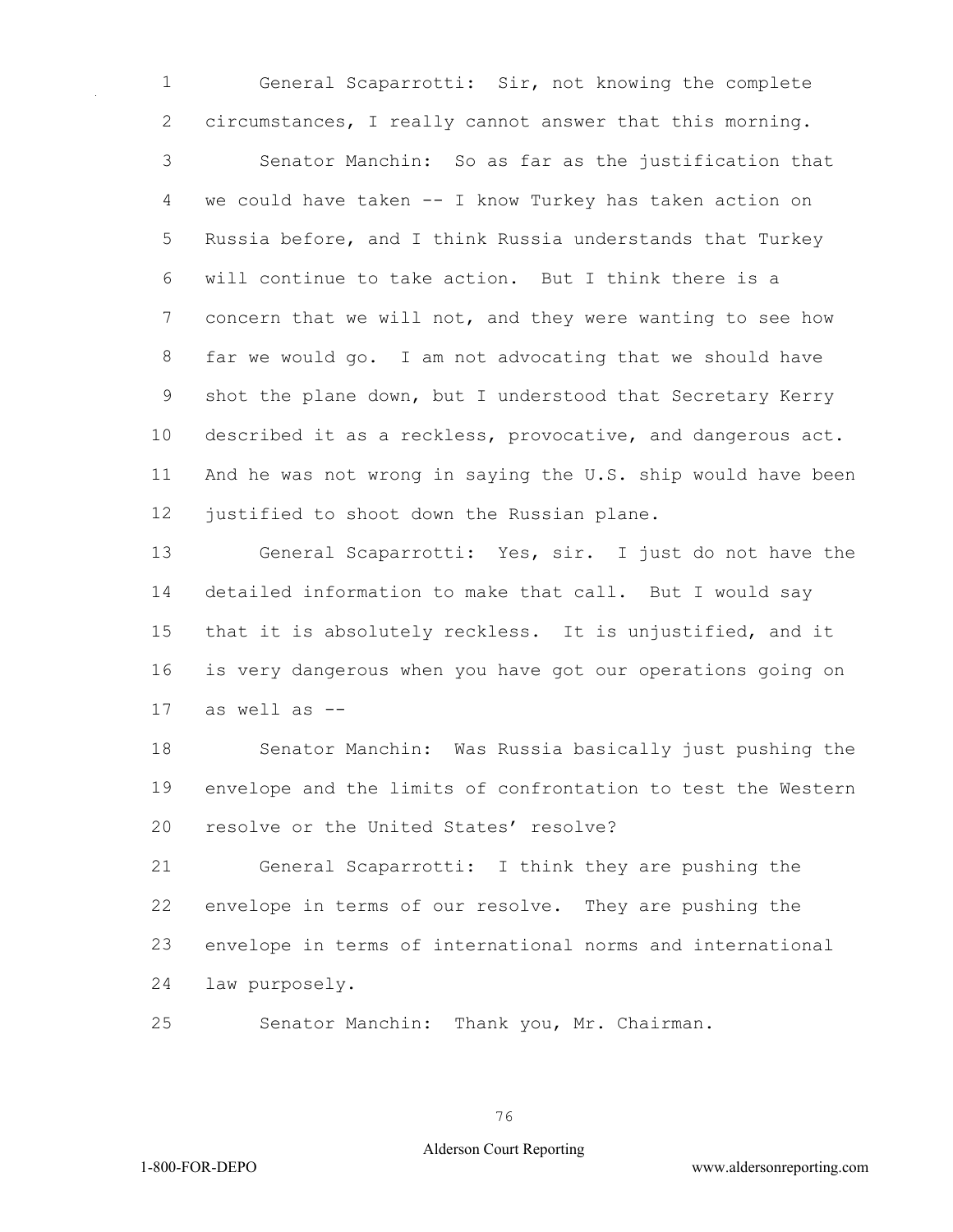Chairman McCain: Senator Sullivan?

Senator Sullivan: Thank you, Mr. Chairman.

 Let me follow up on that line of questioning. General Scaparrotti, do you think that we need to establish, announce, and implement more robust ROEs particularly with regard to our Navy? This is not the first time that it seems that ROEs were very weak. Obviously, we had Navy sailors taken hostage by Iran in the Gulf. What do we need to do here to bolster this and send a message that we are going to act more forcefully?

 General Scaparrotti: Well, sir -- and I am not sure the ROE that our forces are operating under at this present time, I mean, the exact rules of engagement. But if you look at our rules of engagement generally, Joint Staff rules of engagement, they always have the right of self-defense and to act in self-defense. So I am confident that they knew that, and if it was a security concern, then our commanders know they have that right and they can take that step.

 I think more what I would say to you is they have to have the guidance of the chain of command in order to understand and fully have confidence that they can take steps in specific scenarios.

 Senator Sullivan: Well, if confirmed, will you take a look at that issue, the issue of our ROEs that are leading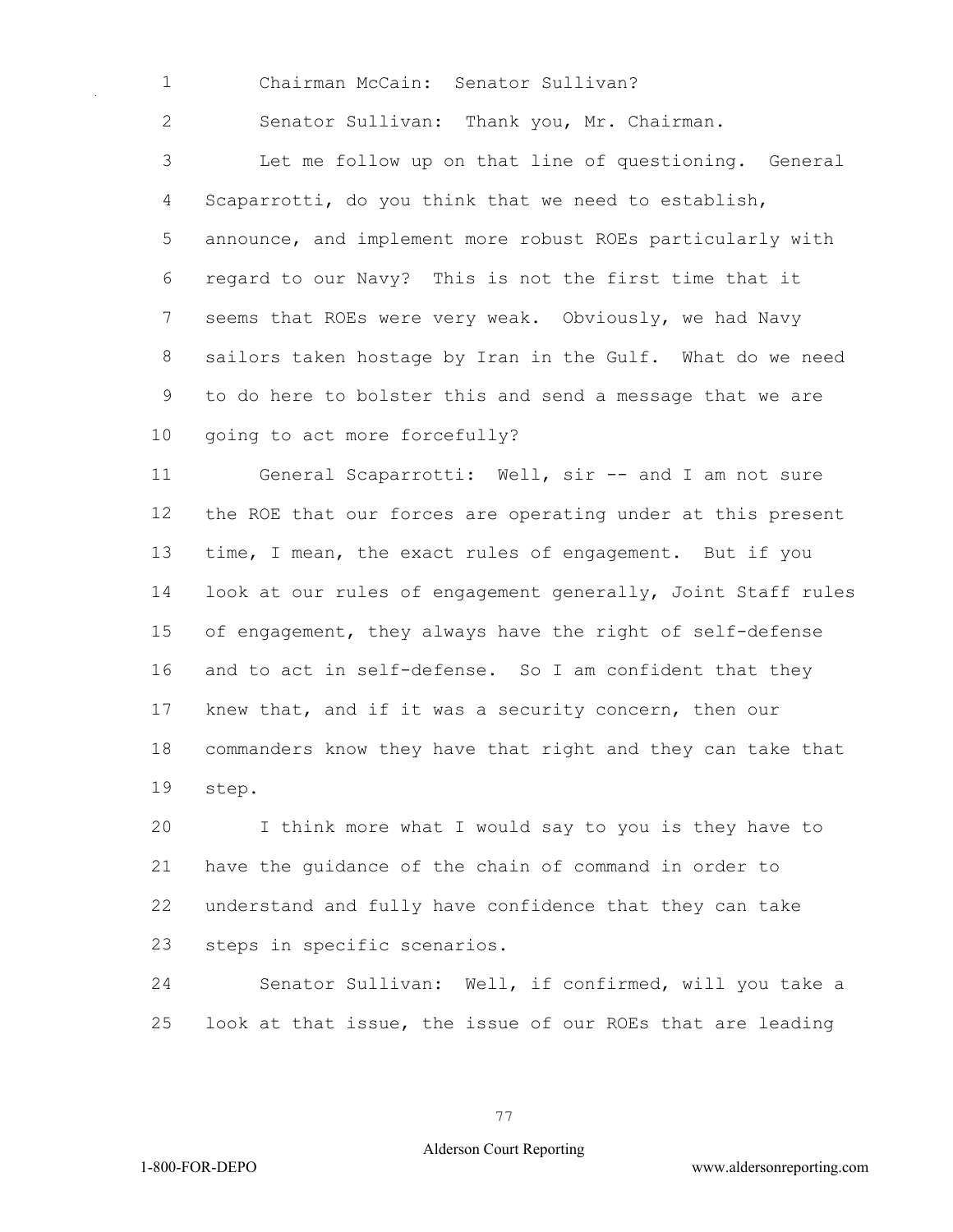to some of these kind of aggressive behaviors both in the Baltic Sea and the Gulf?

General Scaparrotti: Yes, sir.

 Senator Sullivan: Let me turn to another area. Both of you have enormous areas of responsibility in terms of geographic scope. One place where you actually overlap is the Arctic. And as you know, we have had discussions of the much more growing strategic importance in terms of shipping lanes, in terms of resources, and in terms of Russian military buildup, SNAP exercises that we saw tens of thousands of Russian forces twice last year.

 One of the concerns I have -- and I just passed out something -- it is reflected in the chart -- is in order to address some of these challenges, we have COCOM operational seams in the Arctic where NORTHCOM is the advocate for the Arctic area. EUCOM contains the main threat to the Arctic region, and PACOM controls most of the forces.

 So I would like to ask just one hypothetical. You know, we talk a lot about FONOPs. Hypothetically if Russia decided to deny access to vital U.S. international shipping in the Arctic region, which is growing tremendously, which combatant commander would respond to that threat?

 General Scaparrotti: Well, sir, this gets at the issue that we talked about earlier about most of our threats today cross the boundaries of COCOMs. If it were in USEUCOM's

## Alderson Court Reporting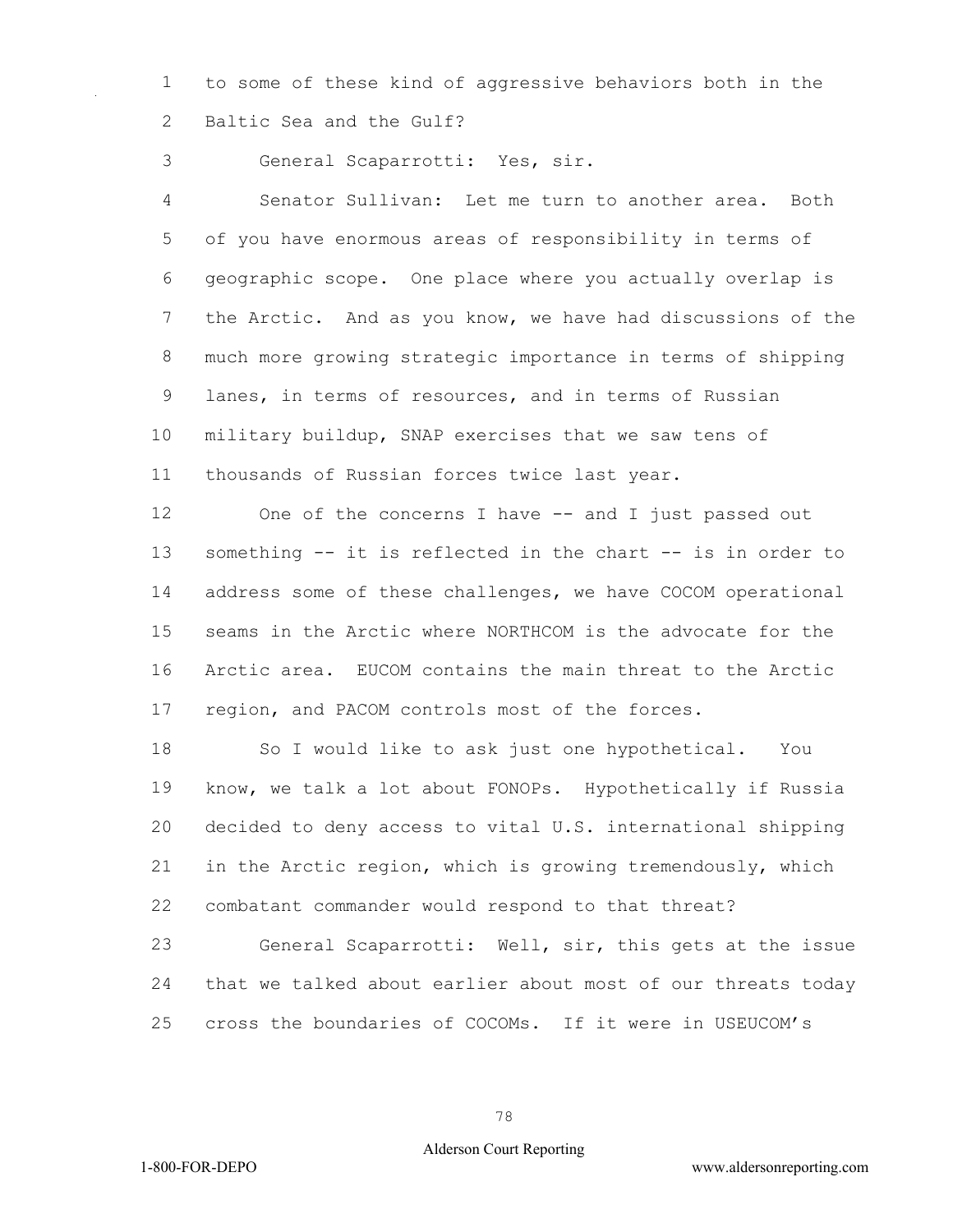area, I would take the lead and the others would probably or primarily be in support of that.

 Senator Sullivan: What if it were shipping like right there in the Bering Strait, which is very close to your area but not really in your area? It is kind of in your area, General Robinson, but not really. This goes to the seams issues.

8 In the NDAA last year, we actually had an amendment that addressed this and had the Secretary of Defense to focus on the operational seams with regard to putting together an Artic strategy.

 If confirmed, working with Admiral Harris in PACOM, will you focus on trying to address this COCOM operational seam that certainly can be worked through but seems to be a challenge?

 General Robinson: Sir, if confirmed, I commit to you that I will focus on the Arctic. It is a complex place and it is becoming much more congested. And I will focus on understanding comprehensively what that is, along with Admiral Harris, and come back to you and talk about what should we do.

Senator Sullivan: General Scaparrotti?

General Scaparrotti: Yes, sir, I agree. I will.

Senator Sullivan: And in the NDAA last year, it

focused on the Secretary of Defense, because of these issues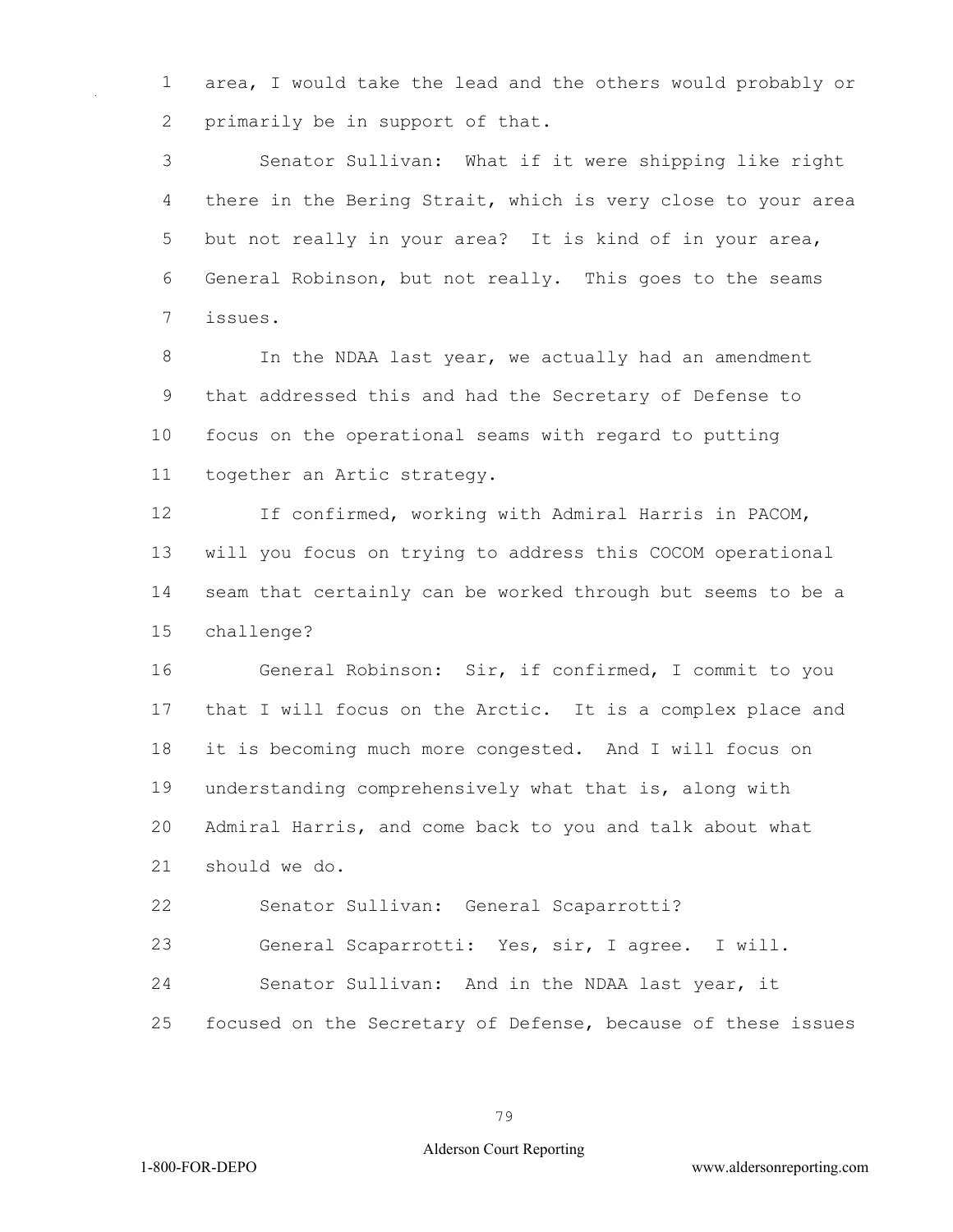and the growing threat, being required to develop an Arctic strategy and new operational plans that reflect the new situation in the Arctic. If confirmed, will you work with OSD to make sure that those requirements from the Congress are fulfilled?

 General Robinson: Yes, sir. I commit to you to come 7 back and talk to you what I learn.

General Scaparrotti: Yes, sir, I will.

 Senator Sullivan: Let me talk just very quickly on the European Reassurance Initiative. You know, General Scaparrotti, we have talked about that. I think a lot of us are very supportive of that. A lot of the focus, as you have mentioned, is in the east. Given what we have just talked about here, do you believe that that ERI should have a focus that is not just east but certainly in the north where some of our allies and friends have very significant concerns about Russian threats and aggression?

 General Scaparrotti: Yes, sir. I think that ERI needs to look at the entire threat, as well as it needs to be joint in nature. There are other areas that we need to look

at that, if confirmed, I will look at as I move forward.

Senator Sullivan: Thank you.

Thank you, Mr. Chairman.

Chairman McCain: Senator Cotton?

Senator Cotton: Thank you.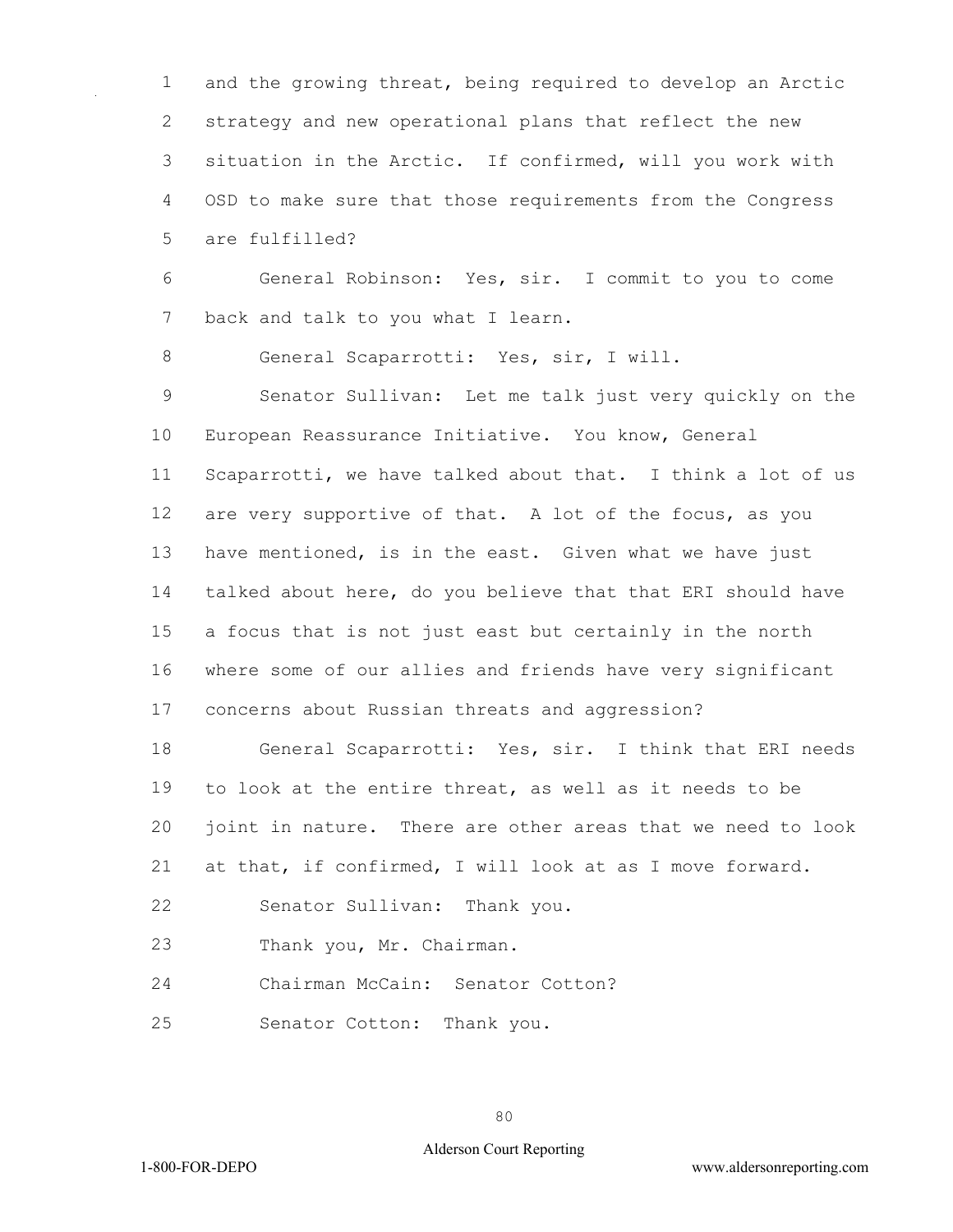1 Congratulations to you both on your nominations and, 2 General Robinson, to your landmark nomination. I hope that 3 we will see speedy confirmation of you both.

4 General Scaparrotti, I want to return to a question 5 that a few of the Senators have addressed about Russian 6 aircraft flying by first one of our ships and then one of 7 our aircraft in northern Europe. I know that you are not 8 aware of all the circumstances to specify a response, but 9 does activity like that call for some kind of a response? 10 General Scaparrotti: Yes, sir, it does. It endangers

11 our crew members, our ships, and does require a response of 12 some type.

13 Senator Cotton: Is that because with no response, it 14 emboldens Putin's Russia to probe even further?

15 General Scaparrotti: I think they need to understand 16 what is acceptable. We are flying and sailing in 17 international waters in the Baltic, for instance, and we 18 have every right to do so.

19 Senator Cotton: Need that response be symmetrical? 20 Must we fly by one of their ships or one of their aircraft, 21 or could it be asymmetrical, for instance, Javelins showing 22 up on the border of Ukraine and Russia?

23 General Scaparrotti: I would just say that as we look 24 at what options, we should keep everything on the table.

25 Senator Cotton: Whatever the response may be, even if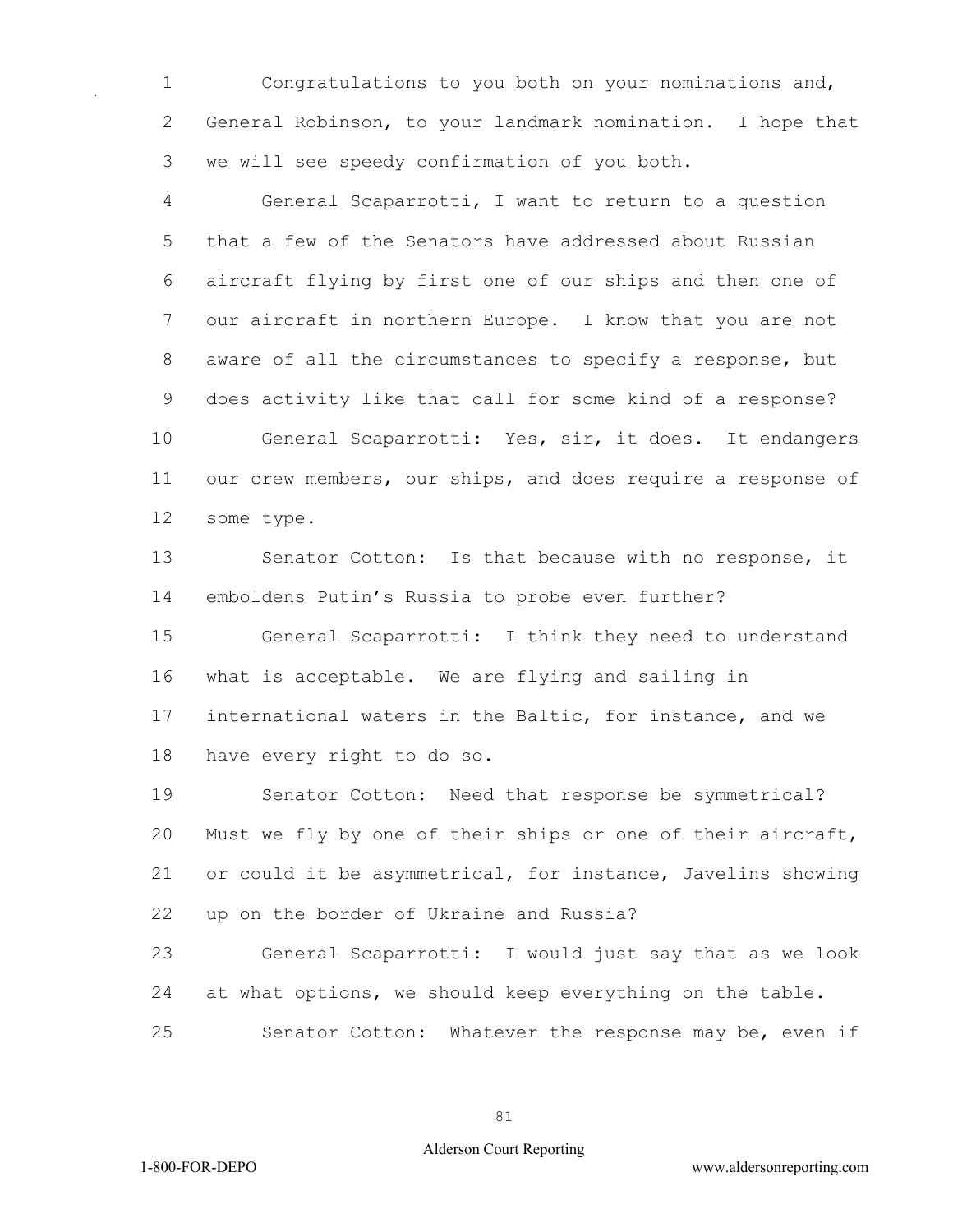it is not a public response, Vladimir Putin needs to 2 understand it is a response.

General Scaparrotti: Yes.

 Senator Cotton: I want to turn to a topic we have discussed previously in your current role in Korea, cluster munitions and the coming ban on cluster munitions that have a dud rate below 1 percent.

 What is your understanding of how many cluster munitions in the inventory today fail to comply with that Gates policy?

 General Scaparrotti: Sir, I could not answer that accurately. I would just tell you my experience with the munitions that I have in Korea that I would lose just about all of my cluster munitions for use that I have stockpiled today.

 Senator Cotton: What is the Department of Defense's current policy or plan to address this problem?

 General Scaparrotti: Today there are studies ongoing, and some assets available that in the future with programs of purchase that could begin to replace those. Some of those munitions do not have the same lethality as those that we have today, particularly against armor. And presently for those that are not envisioned but are actually munitions we know we could build, we do not have that replaces them in the numbers that we need. And I would say that is true in

## Alderson Court Reporting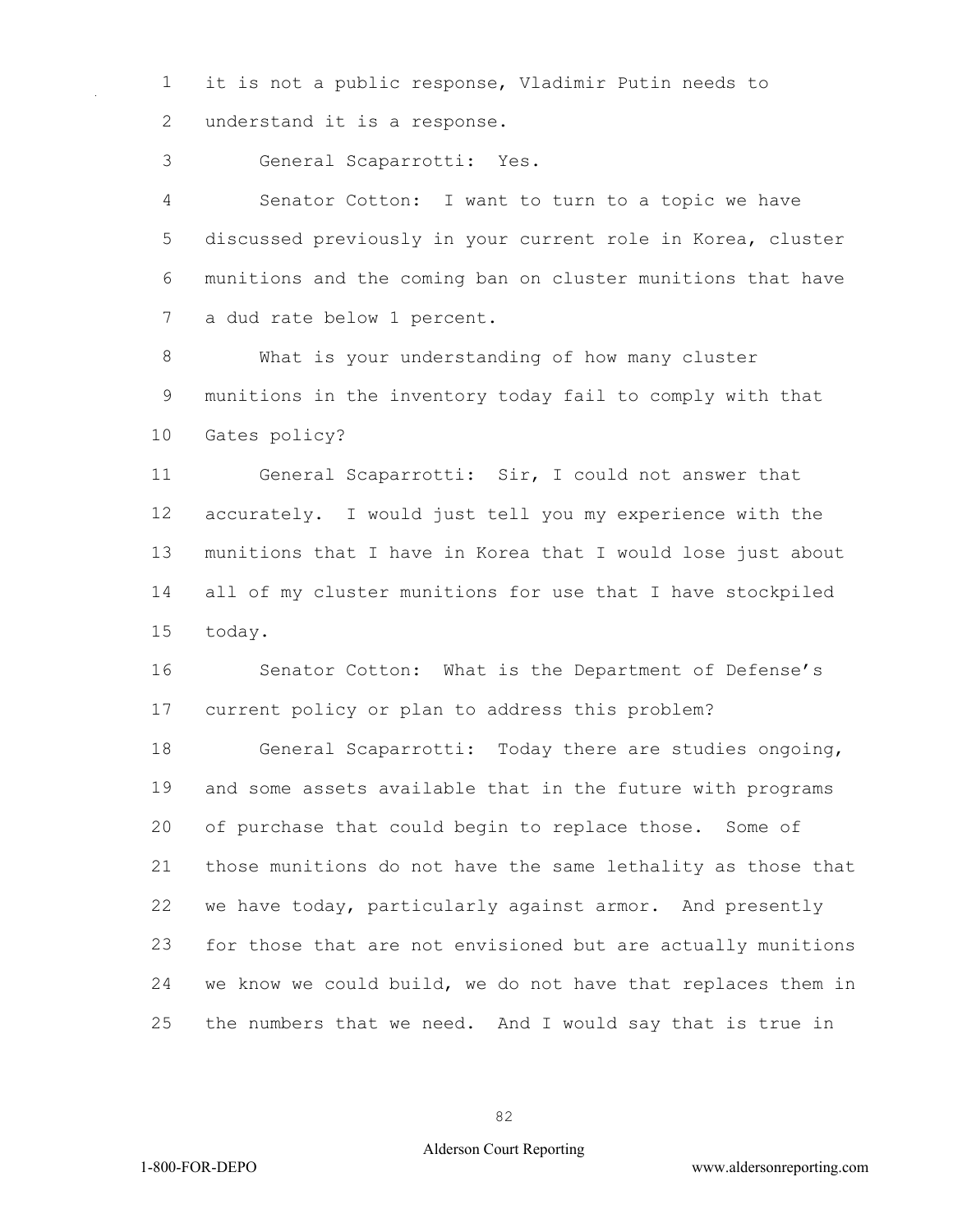Korea because I am very aware of what our requirements are. Senator Cotton: Is one of those possible solutions air-bursting traditional so-called dumb bombs and using them against targets?

General Scaparrotti: That is an option.

 Senator Cotton: Would that be an option that lacks the kind of lethality against armor and artillery to which you --

 General Scaparrotti: If you were to use unitary munitions to replace a cluster munition, you have to fire three to five munitions in place of one. And so just logistically it creates a problem as well. We need to develop effective cluster munitions that meet the law, and my recommendation would be that in the interim we retain the cluster munitions that we have today.

16 Senator Cotton: Are you aware of any U.S.-produced solution to this problem?

 General Scaparrotti: I would like to take that for the record. I am aware of some solutions we are working. When you say it is U.S.-produced, I am not exactly sure who is working on those products I am aware of, and it is probably best I take that so I can also answer it in a classified form as well.

Senator Cotton: Thank you.

This obviously of most famous concern on the border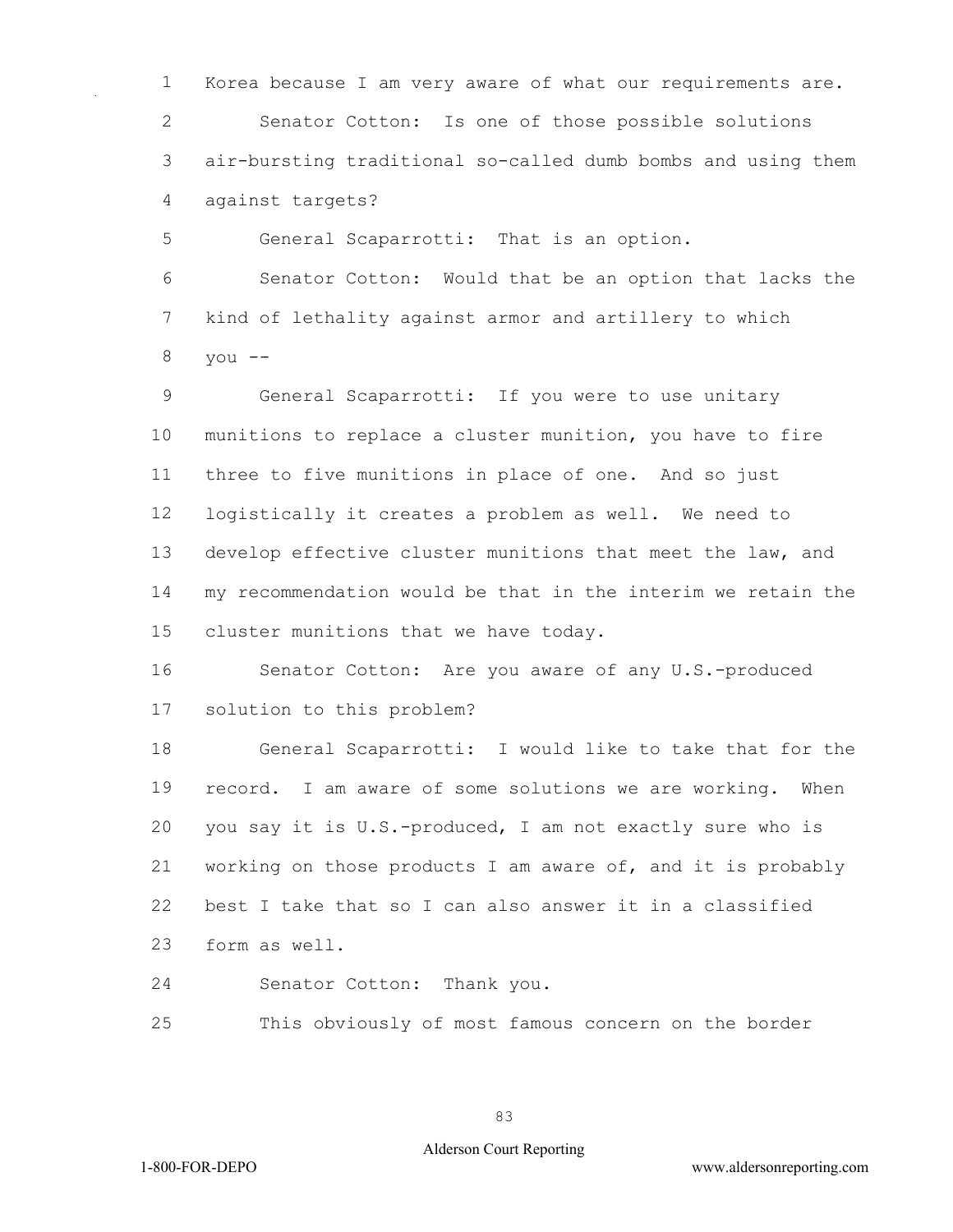between North Korea and South Korea given Russia's recent probing throughout eastern Europe and the Middle East, how important is this issue for you in the new job after confirmation?

 General Scaparrotti: It is very important. I would point out that Russia has used cluster munitions in the Ukraine themselves with great effect.

8 Senator Cotton: I thought so.

 Vladimir Putin and many other analysts in Russia often cite historical grievances for their activity in places like the Ukraine and to bolster themselves domestically. They cite three grievances in particular: the collapse of the Warsaw Pact, the collapse and disintegration of the Soviet Union, and then NATO expansion into those historically Russian dominated territories. Do you think that that is a fair account for what has happened in the post-Cold War era? General Scaparrotti: Well, sir, if I am following you, I would just say I think it is clear that Putin I believe -- I cannot say it is clear. I believe that Putin's view is that Russia is being constrained by the international norms, international norms established by the West and predominantly the U.S. And it is from that view that he has I think set out deliberately to challenge those norms, to disrupt our international order globally wherever he has that opportunity.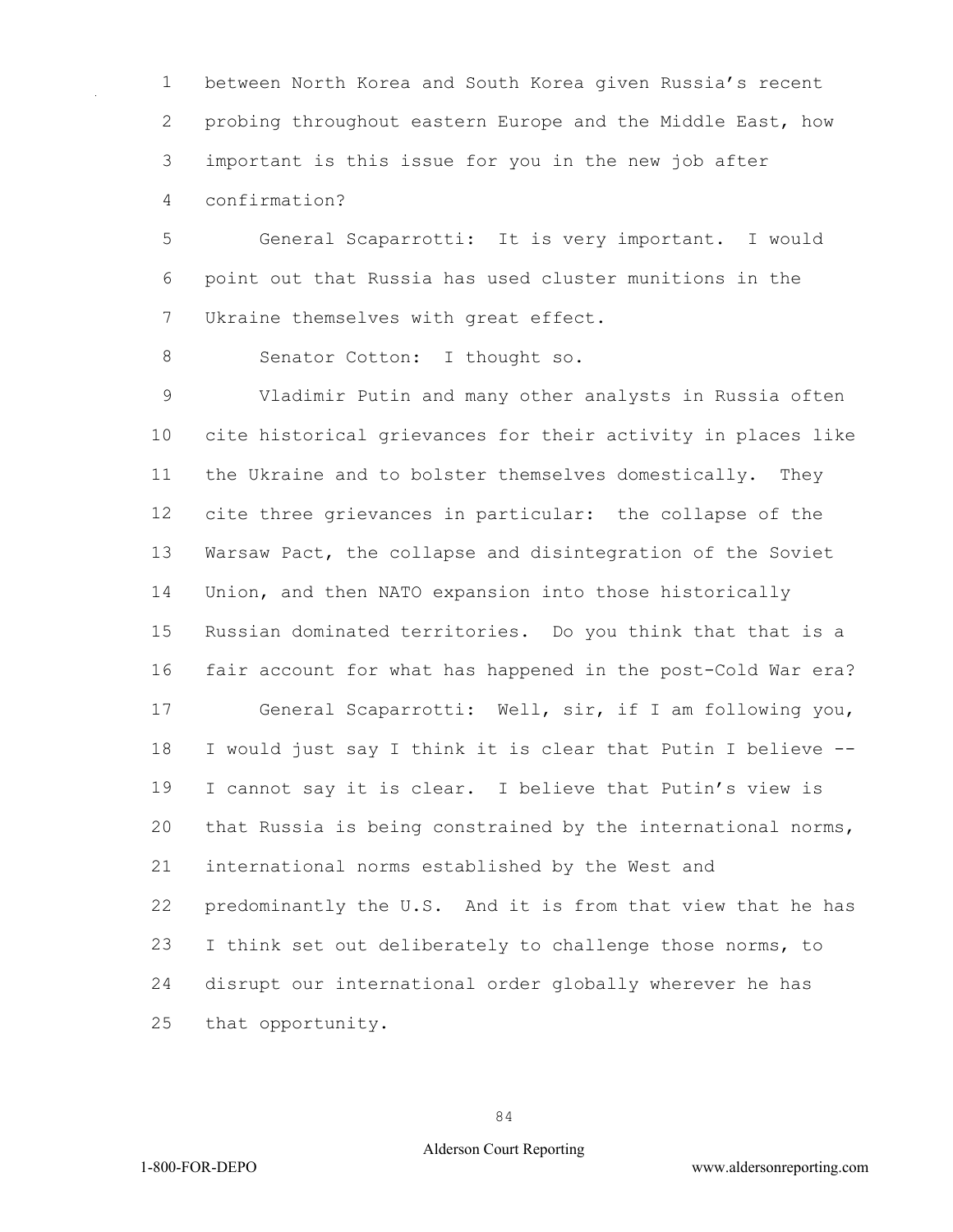Senator Cotton: And given that countries like Poland and Latvia and Lithuania and Estonia have all chosen freely to join NATO, do you think there is any truth to his claims that these are lands that are traditionally oriented towards the east?

 General Scaparrotti: Well, he certainly claims that, but as you know, we believe and many of these countries desire to be a sovereign nation and make their own choice as to the type of government they have. And that is what we have traditionally supported as a part of our values and we are in support of today.

 Senator Cotton: And the final claim he makes about NATO expansion is that this is an aggressive action towards Russia and could threaten their territorial integrity and sovereignty. Has NATO been investing lately in large-scale rearmaments of the kind that would launch a massive land invasion of Russia?

 General Scaparrotti: No, sir. As you know, NATO, for nearly 20 years, reached out to Russia with the idea that they could become a part of the security that NATO provides to all of Europe as a partner, and they have refused that hand at this point.

 Senator Cotton: And to look at his claim from the other direction, has Russia been investing in massive defensive buildup, say, building tank ditches on its border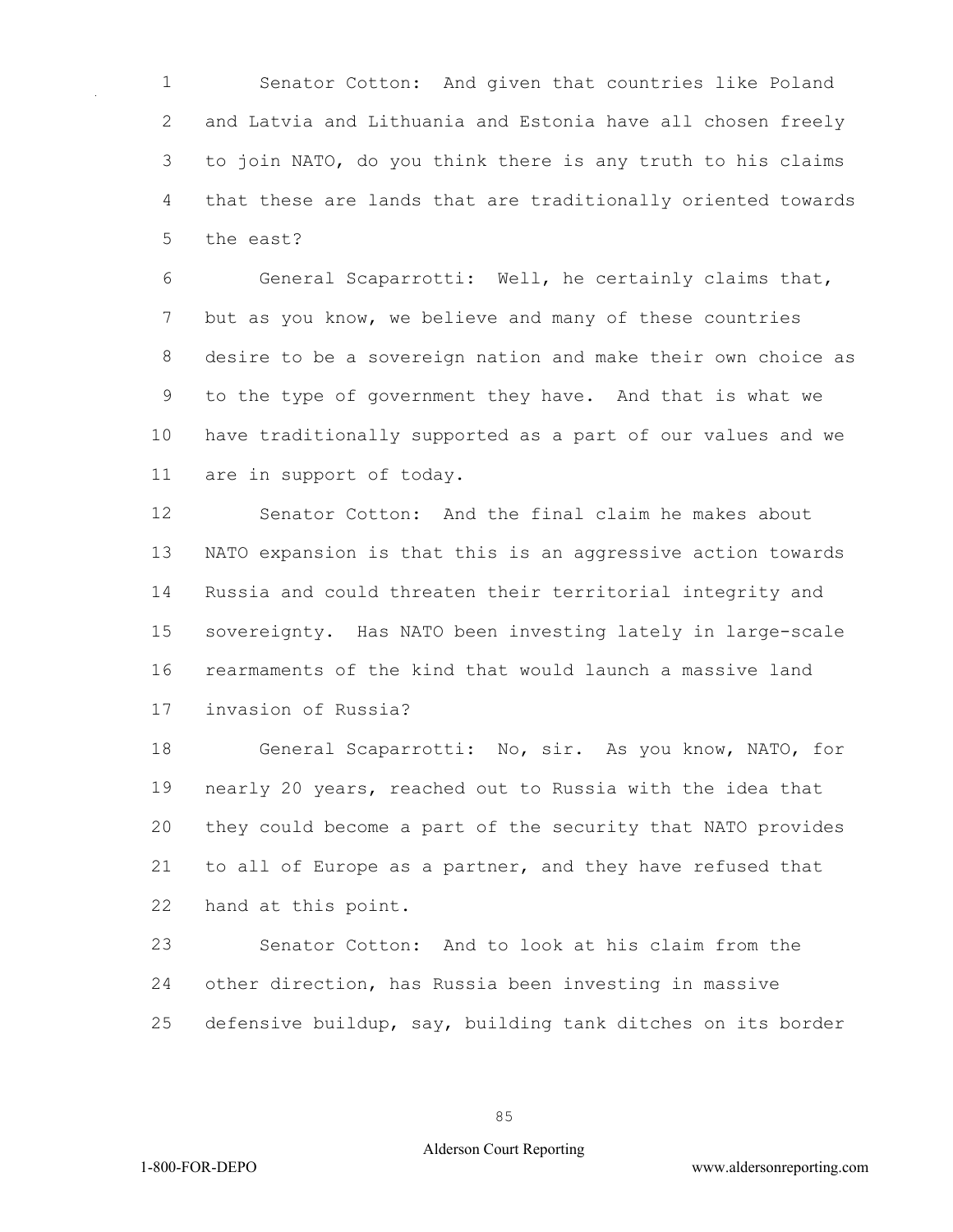with NATO or moving in other kinds of massive defensive weaponry to forestall this supposed NATO invasion of Russia?

 General Scaparrotti: Their modernization of their forces is significant. It is developing an incredible capability that we have seen them display with their first out-of-area deployment into Syria, for instance, and the weapon systems they deployed there. And then finally, if you look at the area access or denial -- those areas are A2AD that they have established -- I think there is ample evidence of that.

 Senator Cotton: I think based on the historical record, as well as their own investments, it suggests tome that Vladimir Putin's narrative about the West is maybe another classic Russian campaign of dezinformatsiya. Thank you.

 Chairman McCain: General Breedlove said that he anticipated further Russian military activity -- separatist Russian military activity in Ukraine. Do you agree with that assessment?

 General Scaparrotti: Sir, the indications that I have seen, I believe that is true.

 Chairman McCain: So do you believe that we should be providing defensive weapons to Ukraine?

 General Scaparrotti: Sir, I believe that we should provide the weaponry that we believe they need to defend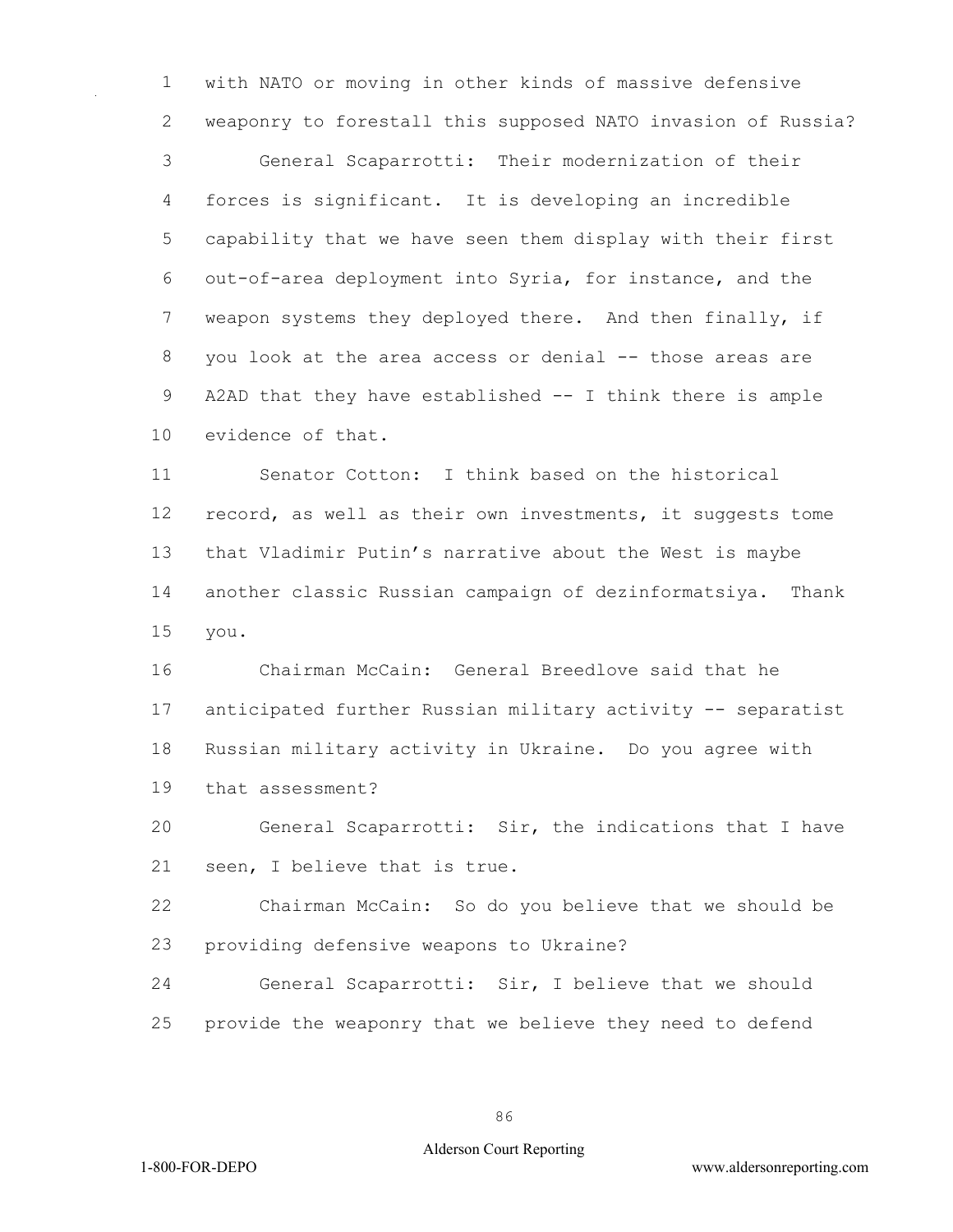their sovereignty and that they are capable of using effectively.

 Chairman McCain: Do you think they need and could use Javelin?

 General Scaparrotti: Sir, I think there is a requirement for an anti-tank weapon like Javelin in their situation.

8 Chairman McCain: Thank you.

 General, I hope that you will give some urgency to the issue that you and I discussed earlier and that is concerning the troop strength numbers. All these things take planning. They take execution, and now we are looking at a couple of months from now. So I hope you will make that a very high priority.

 General Robinson, I am glad you are going to go down to the border. You will find that this time of year it starts getting very warm there. And you will also find that it is very hard on the personnel sometimes to sit in a vehicle on the border next to a fence in 115 degree heat, that efficiency declines rather rapidly. And that is hwy we have to emphasize technology. I hope at your first opportunity, you will go see Secretary Johnson so that we can better coordinate our activities on the border with Secretary Johnson.

The answer to this both whether it be the epidemic of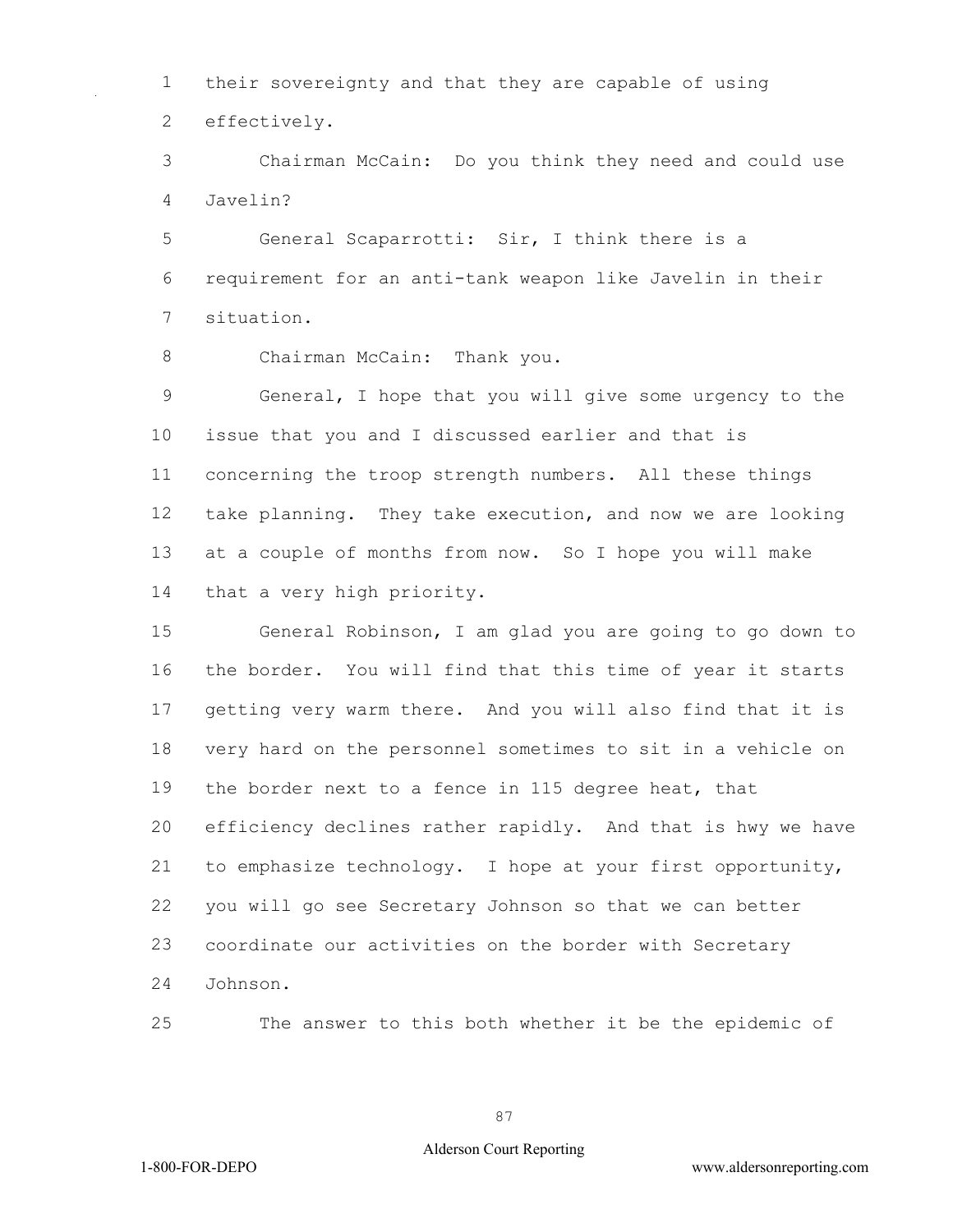manufactured heroin or whether it be people or whether it be the possibility of a terrorist, which increases coming across our southern border, can only be defeated by technology. We need to have the ability to detect those tunnels. The Israelis I understand have that capability and the capability exists. We are not going to stop the tunnels -- and they are myriad, believe me, over the years -- just by observing. We have to have the kind of technology which exists.

 I also believe that it is very important that we understand that a lot of this manufactured heroin is coming across our ports of entry, not necessarily by the traditional ways because small amounts can be concealed. And again, that is technology.

 So with the rise of ISIS, we have an additional now threat on our southern border and that is the threat of terrorists coming across. And so your involvement, with full respect to posse comitatus, is dramatically increased. So I hope you will understand here. We have the threat of terrorism and we also have a flood of manufactured heroin and we also have a flood of children who come from the three Central American countries and also put enormous strains on our capabilities on the border.

 One program, amongst others, I hope you will look at is that Guard units from States all over America have come to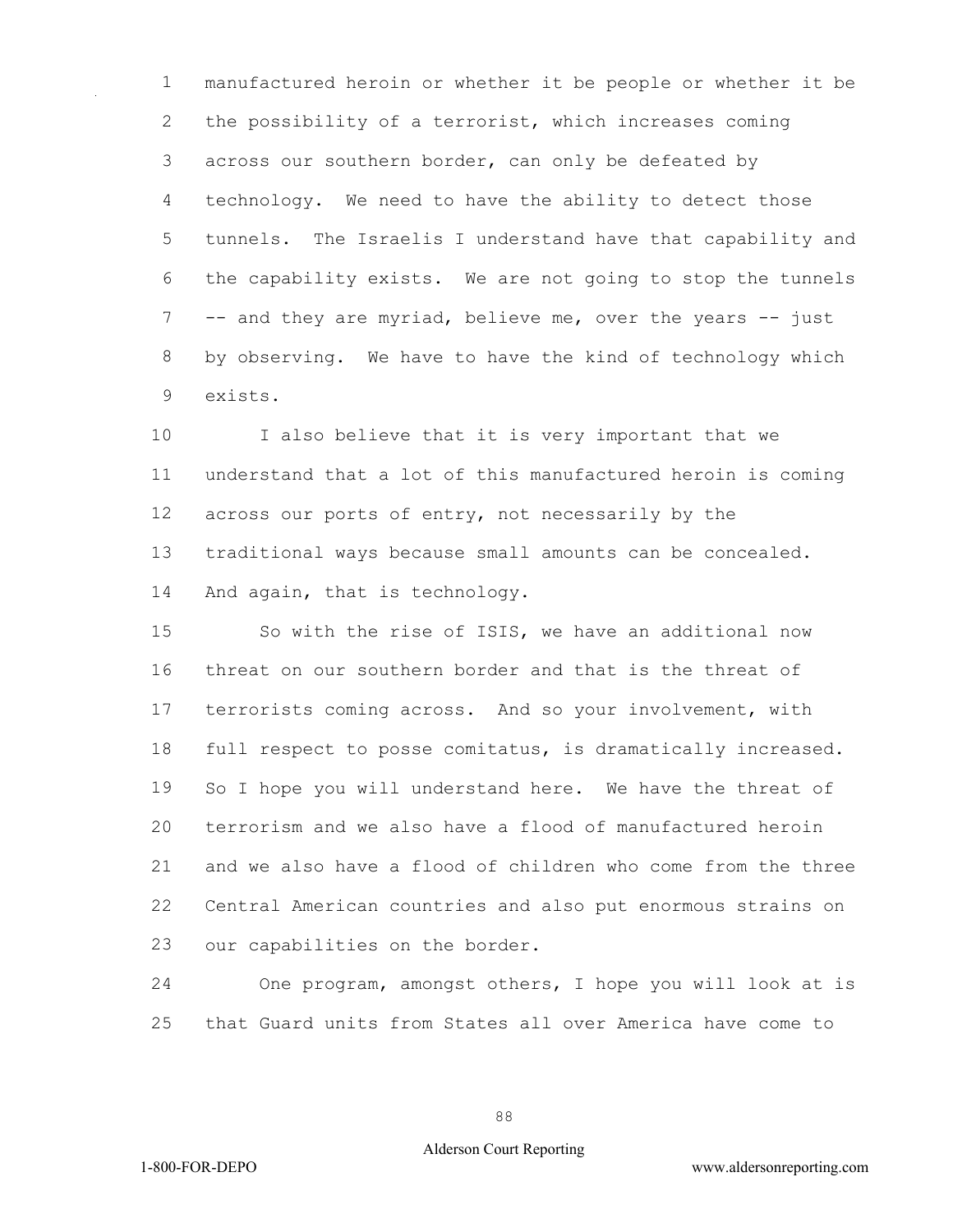Arizona to train unarmed but providing manpower and 2 capabilities that are much needed.

 So I would say, obviously, you need to go to the border, but I would like to see close coordination between you and the Secretary of Homeland Security so that we can use the best talents that we have. Have no doubt that this is a crisis in the Northeast and the Midwest, the drugs alone, not to mention the threat of terrorists coming across our border. If those threats are true -- and I believe they are -- then your involvement is greater than it has been in the past.

 Senator King, did you want to -- Senator Blumenthal? Senator Blumenthal: Thank you, Senator McCain. I want to emphasize how important Senator McCain's comments are to all of us who are engaged actively in our States in this war against an epidemic. It is a public health hurricane that is sweeping our country and affecting the quality of people who are available to you, our military, doing your job very actively and responsibly in recruiting new men and women to join your forces. This public health hurricane is undermining the recruiting effort insofar as it diminishes the quality of people who are available to fight in our military, tearing apart families, causing heartbreak and heartache. I think you used that word, General Robinson.

## Alderson Court Reporting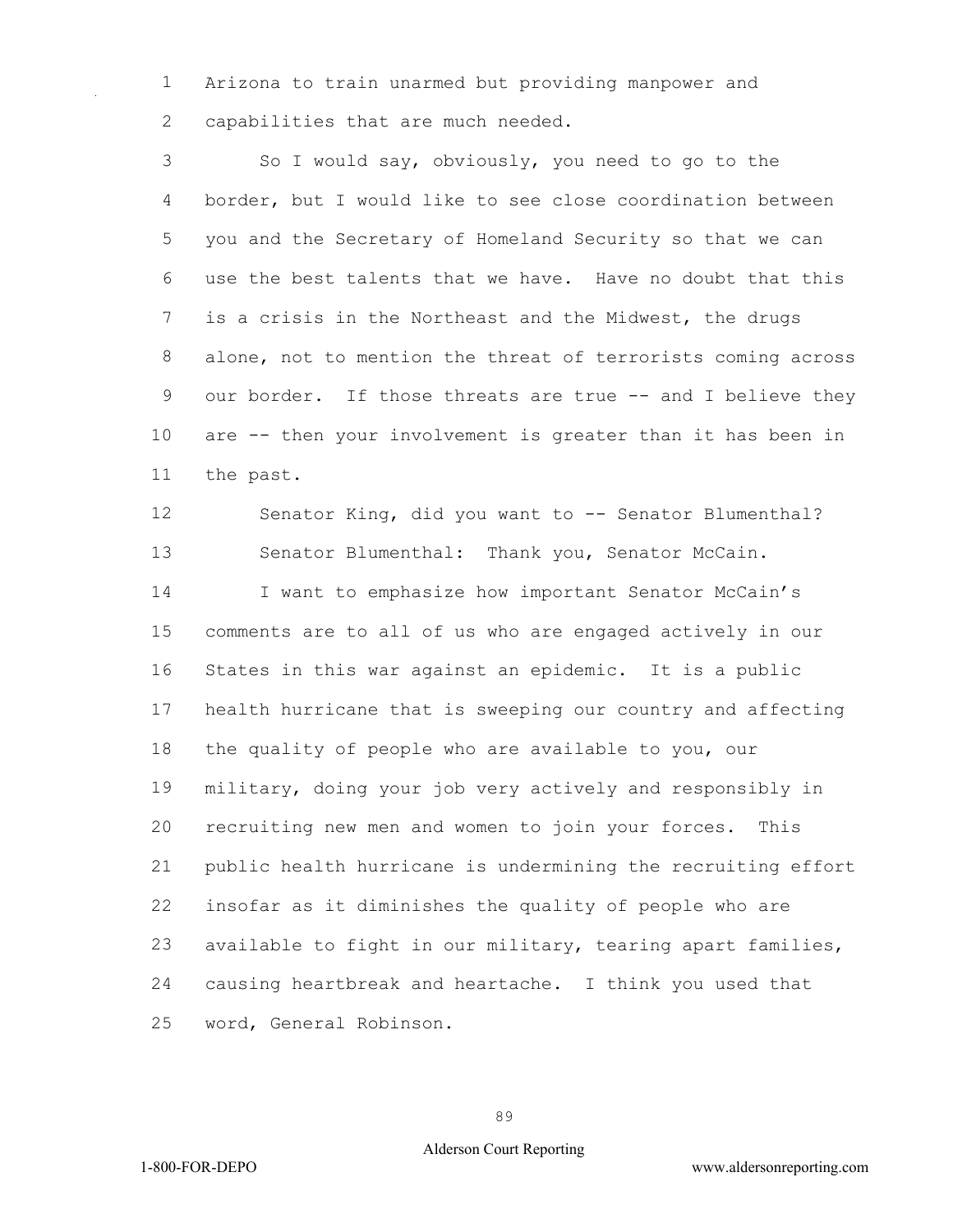I released last week a call to action with 23 specific recommendations focusing on health care, on law enforcement, on over-prescribing of pain killers on a variety of areas where I think the Nation needs to do more and do it better. And in my public comments, I have talked about the interdiction challenge, and it is not within the ability of States to do but it has to be part of our national mission every bit as vital to our national defense as any of the other missions that you have.

 So I just want to second what my colleagues have said. 11 I am not the first, but I want to emphasize the point that Senator McCain has just made so eloquently.

13 I want to go to another topic that you have also been asked about, General Scaparrotti. I am very concerned about our submarine undersea warfare capability force. I know you are very much aware of it. You have been asked about it. The continued building of our Virginia class at the rate of two a year at some point will collide financially with the Ohio replacement program. In my view, we need to continue building those two Virginia class submarines every year. The "New York Times" story that has been mentioned to you in the course of this morning is only the latest evidence of the increased emphasis of our adversaries on undersea warfare capability, not just the Russians but the Chinese. I think in the course of that article, one of the comments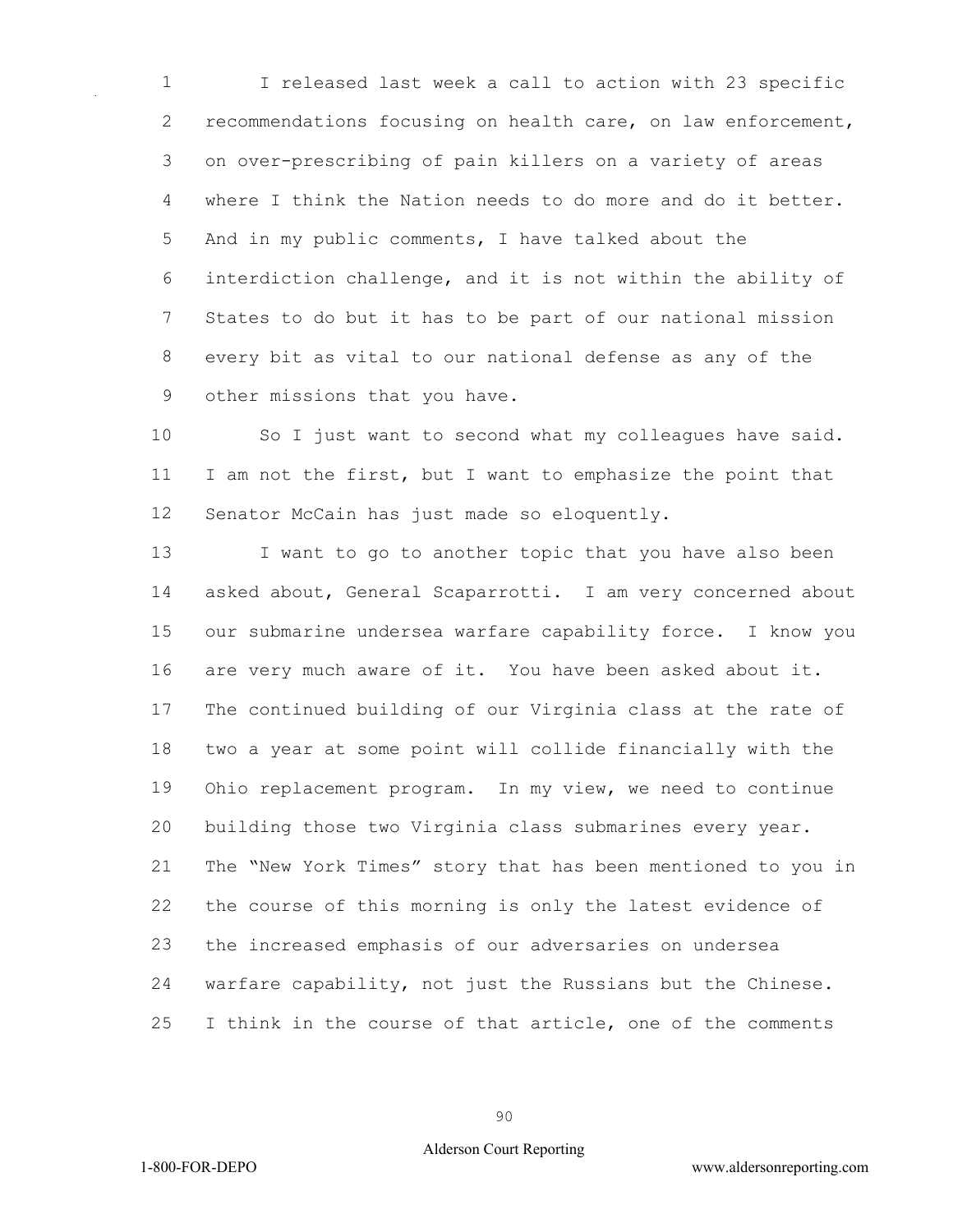from one of our military leaders was that we are back to, in a sense, the Cold War competition undersea.

 I would like to know your views -- and General Robinson, if you want to comment, you are welcome to -- on whether this program continuing our building of two Virginia class submarines every year with the Ohio replacement are important, in fact, vital to our national defense.

 General Scaparrotti: Yes, Senator. I defer the numbers, et cetera to the services responsible for that, but I can say personally that I think that we have dominance undersea today, that it is our asymmetric advantage, and that it is very important that we continue to maintain that advantage, particularly in light of the challenges you noted. And I think that both of those improvements to our submarine classes are necessary.

 General Robinson: Sir, I would just echo what General Scaparrotti said.

 Senator Blumenthal: I have heard it said from that very place from others, General Robinson, and I know that you share the view strongly that we should have an asymmetric superiority in this area. But I think the specifics are very important. It is not enough to just generalize about it. And I hope that when you say you will defer, you bring, both of you, a lifelong expertise and experience to these views that I think are very, very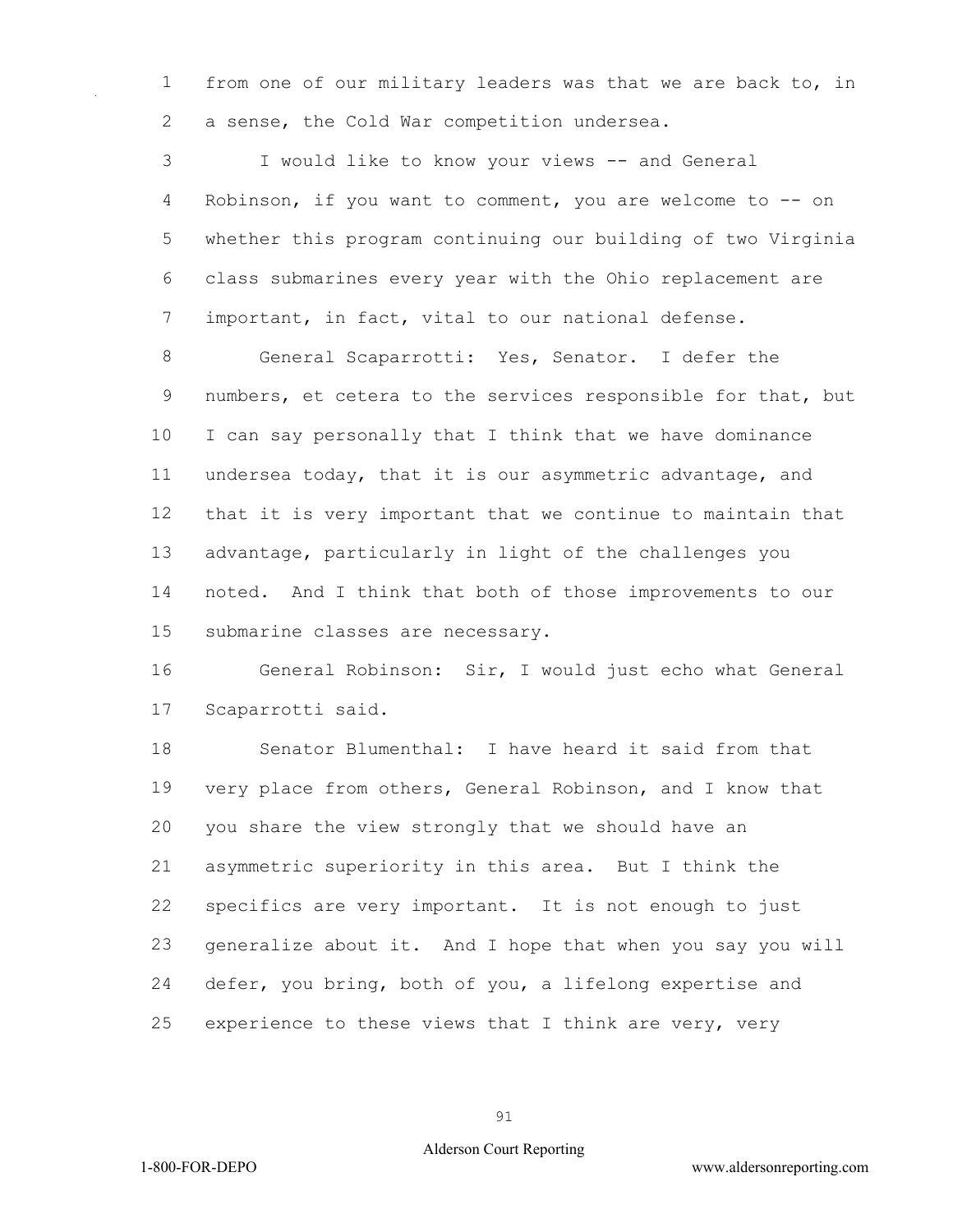important for our civilian leaders.

 General Robinson: Sir, I probably misspoke and said I agree with what General Scaparrotti said. I apologize if I said I defer.

 Senator Blumenthal: No. I think he said he deferred. And I guess what I am asking, very bluntly, is that you not defer. And I know that is also more easily said than done, but I have such respect for both of your views that I hope our civilian leaders hear them and I hope that you will emphasize that this asymmetric advantage in undersea warfare is vital to our future. So I think I have talked enough and I defer to you, General Robinson and General Scaparrotti.

 General Scaparrotti: Sir, if I could be clear, what I meant by that was it is a really service decision, but I assure you that, if confirmed, I will be clear in my advice 16 and needs to the CNO with respect to those programs, particularly after I have a close look, if confirmed as the EUCOM Commander of my needs there.

 Senator Blumenthal: I appreciate your views, and thank you very much. Thank you for your service to our Nation.

Chairman McCain: Senator King?

 Senator King: Very briefly, General Scaparrotti, talking about the undersea capability and the increase in Russian submarine activity. I was in Iceland last fall and was really struck by what a strategic place. It is one of